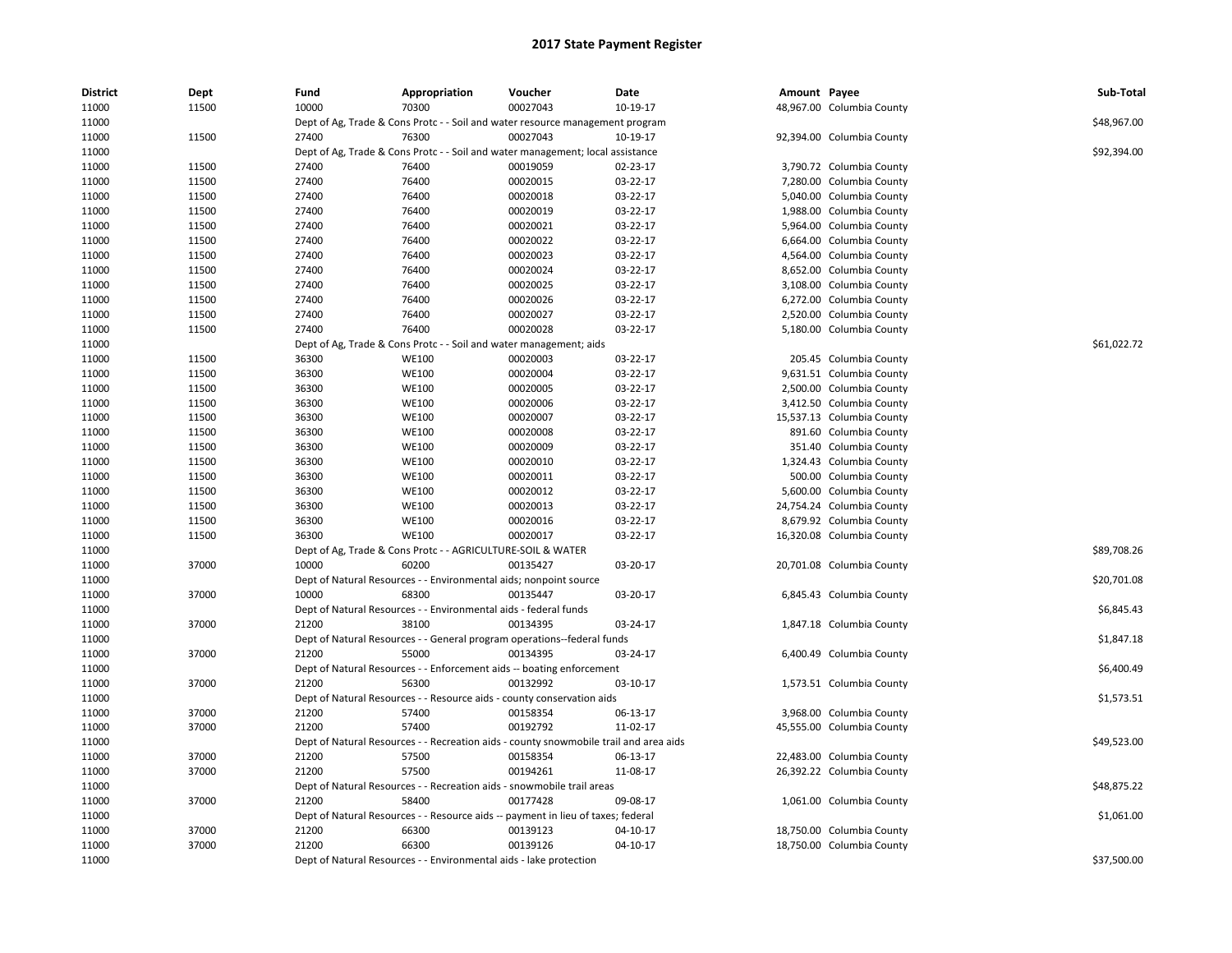| 37000<br>27200<br>66700<br>861.48 Columbia County<br>11000<br>00144342<br>04-24-17<br>11000<br>37000<br>27200<br>66700<br>00171510<br>08-09-17<br>2,666.86 Columbia County<br>27200<br>00177178<br>11000<br>37000<br>66700<br>08-24-17<br>733.27 Columbia County<br>37000<br>27200<br>66700<br>00194944<br>11-16-17<br>1,293.96 Columbia County<br>11000<br>\$5,555.57<br>11000<br>Dept of Natural Resources - - Petroleum storage environmental remedial action; awards<br>37000<br>27400<br>67000<br>00154360<br>06-01-17<br>11000<br>127,204.45 Columbia County<br>11000<br>Dept of Natural Resources - - Financial assistance for responsible units<br>\$127,204.45<br>37000<br>27400<br>67300<br>00154360<br>06-01-17<br>11000<br>10,719.55 Columbia County<br>11000<br>Dept of Natural Resources - - Recycling consolidation grants<br>\$10,719.55<br><b>TF100</b><br>11000<br>37000<br>36300<br>00135424<br>03-20-17<br>37,843.74 Columbia County<br>37000<br>36300<br>03-20-17<br>11000<br>TF100<br>00135443<br>102,836.87 Columbia County<br>11000<br>37000<br>36300<br>TF100<br>00135447<br>03-20-17<br>262,693.57 Columbia County<br>\$403,374.18<br>11000<br>Dept of Natural Resources - - DNR-NONPOINT SOURCE<br>39500<br>21100<br>16800<br>00106945<br>04-20-17<br>11000<br>136,276.00 Columbia County<br>\$136,276.00<br>11000<br>WI Dept of Transportation - - Elderly and disabled county aids, state funds<br>11000<br>39500<br>21100<br>18500<br>00125793<br>06-14-17<br>3,974.40 Columbia County<br>11000<br>WI Dept of Transportation - - Highway safety, local assistance, federal funds<br>\$3,974.40<br>11000<br>39500<br>21100<br>19000<br>00065407<br>01-03-17<br>384,607.88 Columbia County<br>39500<br>19000<br>00133956<br>07-03-17<br>11000<br>21100<br>769,215.76 Columbia County<br>19000<br>00169222<br>11000<br>39500<br>21100<br>10-02-17<br>384,607.88 Columbia County<br>WI Dept of Transportation - - Transportation aids to counties, state funds<br>\$1,538,431.52<br>11000<br>11000<br>39500<br>21100<br>27800<br>00112074<br>05-02-17<br>184,359.18 Columbia County<br>21100<br>27800<br>00200738<br>12-13-17<br>11000<br>39500<br>6,005.26 Columbia County<br>\$190,364.44<br>11000<br>WI Dept of Transportation - - Local roads improvement program, state funds<br>11000<br>39500<br>21100<br>36300<br>00072552<br>3.00 Columbia County<br>01-11-17<br>11000<br>39500<br>21100<br>36300<br>00079581<br>01-26-17<br>40.33 Columbia County<br>11000<br>39500<br>21100<br>00088404<br>02-21-17<br>36300<br>45.00 Columbia County<br>11000<br>39500<br>21100<br>36300<br>00111986<br>05-02-17<br>3.00 Columbia County<br>36300<br>00111987<br>05-02-17<br>11000<br>39500<br>21100<br>4.00 Columbia County<br>11000<br>39500<br>21100<br>36300<br>00130884<br>06-21-17<br>15.05 Columbia County<br>39500<br>21100<br>36300<br>00166542<br>09-19-17<br>2.00 Columbia County<br>11000<br>39500<br>21100<br>36300<br>00176042<br>10-09-17<br>11000<br>5.00 Columbia County<br>00207010<br>11000<br>39500<br>21100<br>36300<br>12-26-17<br>3.00 Columbia County<br>11000<br>WI Dept of Transportation - - State highway rehabilitation, state funds<br>\$120.38<br>11000<br>39500<br>00099354<br>03-22-17<br>21100<br>36500<br>315.00 Columbia County<br>00069033<br>$01 - 01 - 17$<br>11000<br>39500<br>21100<br>36500<br>1,167.31 Columbia County<br>11000<br>39500<br>21100<br>36500<br>00079581<br>01-26-17<br>4,247.26 Columbia County<br>11000<br>39500<br>21100<br>36500<br>00113166<br>05-04-17<br>317.52 Columbia County<br>39500<br>21100<br>36500<br>00113177<br>05-04-17<br>243.00 Columbia County<br>11000<br>00120579<br>11000<br>39500<br>21100<br>36500<br>05-24-17<br>243.00 Columbia County<br>39500<br>21100<br>36500<br>00152583<br>08-08-17<br>11000<br>1,848.29 Columbia County<br>11000<br>39500<br>21100<br>36500<br>00159625<br>09-01-17<br>254.05 Columbia County<br>11000<br>39500<br>21100<br>36500<br>00181858<br>10-19-17<br>245.66 Columbia County<br>21100<br>36500<br>00194983<br>11-21-17<br>11000<br>39500<br>421.69 Columbia County<br>\$9,302.78<br>11000<br>WI Dept of Transportation - - Highway system management and operations, state funds<br>00094139<br>11000<br>39500<br>21100<br>36800<br>03-14-17<br>71,638.69 Columbia County<br>11000<br>39500<br>21100<br>36800<br>00099354<br>03-22-17<br>608,867.13 Columbia County<br>39500<br>21100<br>00069033<br>644,755.43 Columbia County<br>11000<br>36800<br>01-01-17<br>11000<br>39500<br>21100<br>36800<br>00079581<br>01-26-17<br>457,771.60 Columbia County<br>11000<br>39500<br>21100<br>36800<br>00113166<br>05-04-17<br>330,543.81 Columbia County<br>11000<br>39500<br>21100<br>36800<br>00113177<br>05-04-17<br>388,364.23 Columbia County<br>39500<br>21100<br>00120579<br>05-24-17<br>11000<br>36800<br>442,653.54 Columbia County | <b>District</b> | Dept | Fund | Appropriation | Voucher | Date | Amount Payee | Sub-Total |
|--------------------------------------------------------------------------------------------------------------------------------------------------------------------------------------------------------------------------------------------------------------------------------------------------------------------------------------------------------------------------------------------------------------------------------------------------------------------------------------------------------------------------------------------------------------------------------------------------------------------------------------------------------------------------------------------------------------------------------------------------------------------------------------------------------------------------------------------------------------------------------------------------------------------------------------------------------------------------------------------------------------------------------------------------------------------------------------------------------------------------------------------------------------------------------------------------------------------------------------------------------------------------------------------------------------------------------------------------------------------------------------------------------------------------------------------------------------------------------------------------------------------------------------------------------------------------------------------------------------------------------------------------------------------------------------------------------------------------------------------------------------------------------------------------------------------------------------------------------------------------------------------------------------------------------------------------------------------------------------------------------------------------------------------------------------------------------------------------------------------------------------------------------------------------------------------------------------------------------------------------------------------------------------------------------------------------------------------------------------------------------------------------------------------------------------------------------------------------------------------------------------------------------------------------------------------------------------------------------------------------------------------------------------------------------------------------------------------------------------------------------------------------------------------------------------------------------------------------------------------------------------------------------------------------------------------------------------------------------------------------------------------------------------------------------------------------------------------------------------------------------------------------------------------------------------------------------------------------------------------------------------------------------------------------------------------------------------------------------------------------------------------------------------------------------------------------------------------------------------------------------------------------------------------------------------------------------------------------------------------------------------------------------------------------------------------------------------------------------------------------------------------------------------------------------------------------------------------------------------------------------------------------------------------------------------------------------------------------------------------------------------------------------------------------------------------------------------------------------------------------------------------------------------------------------------------------------------------------------------------------------------------------------------------------------------------------------------------------------------------------------------------------------------------------------------------------------------------------------------------------------------------------------------------------------------------------------------------------------------------------------------------------------------------------------------------------------------------------------------------------------------------------------------------------------------------------------------------------------------------------------|-----------------|------|------|---------------|---------|------|--------------|-----------|
|                                                                                                                                                                                                                                                                                                                                                                                                                                                                                                                                                                                                                                                                                                                                                                                                                                                                                                                                                                                                                                                                                                                                                                                                                                                                                                                                                                                                                                                                                                                                                                                                                                                                                                                                                                                                                                                                                                                                                                                                                                                                                                                                                                                                                                                                                                                                                                                                                                                                                                                                                                                                                                                                                                                                                                                                                                                                                                                                                                                                                                                                                                                                                                                                                                                                                                                                                                                                                                                                                                                                                                                                                                                                                                                                                                                                                                                                                                                                                                                                                                                                                                                                                                                                                                                                                                                                                                                                                                                                                                                                                                                                                                                                                                                                                                                                                                                                                |                 |      |      |               |         |      |              |           |
|                                                                                                                                                                                                                                                                                                                                                                                                                                                                                                                                                                                                                                                                                                                                                                                                                                                                                                                                                                                                                                                                                                                                                                                                                                                                                                                                                                                                                                                                                                                                                                                                                                                                                                                                                                                                                                                                                                                                                                                                                                                                                                                                                                                                                                                                                                                                                                                                                                                                                                                                                                                                                                                                                                                                                                                                                                                                                                                                                                                                                                                                                                                                                                                                                                                                                                                                                                                                                                                                                                                                                                                                                                                                                                                                                                                                                                                                                                                                                                                                                                                                                                                                                                                                                                                                                                                                                                                                                                                                                                                                                                                                                                                                                                                                                                                                                                                                                |                 |      |      |               |         |      |              |           |
|                                                                                                                                                                                                                                                                                                                                                                                                                                                                                                                                                                                                                                                                                                                                                                                                                                                                                                                                                                                                                                                                                                                                                                                                                                                                                                                                                                                                                                                                                                                                                                                                                                                                                                                                                                                                                                                                                                                                                                                                                                                                                                                                                                                                                                                                                                                                                                                                                                                                                                                                                                                                                                                                                                                                                                                                                                                                                                                                                                                                                                                                                                                                                                                                                                                                                                                                                                                                                                                                                                                                                                                                                                                                                                                                                                                                                                                                                                                                                                                                                                                                                                                                                                                                                                                                                                                                                                                                                                                                                                                                                                                                                                                                                                                                                                                                                                                                                |                 |      |      |               |         |      |              |           |
|                                                                                                                                                                                                                                                                                                                                                                                                                                                                                                                                                                                                                                                                                                                                                                                                                                                                                                                                                                                                                                                                                                                                                                                                                                                                                                                                                                                                                                                                                                                                                                                                                                                                                                                                                                                                                                                                                                                                                                                                                                                                                                                                                                                                                                                                                                                                                                                                                                                                                                                                                                                                                                                                                                                                                                                                                                                                                                                                                                                                                                                                                                                                                                                                                                                                                                                                                                                                                                                                                                                                                                                                                                                                                                                                                                                                                                                                                                                                                                                                                                                                                                                                                                                                                                                                                                                                                                                                                                                                                                                                                                                                                                                                                                                                                                                                                                                                                |                 |      |      |               |         |      |              |           |
|                                                                                                                                                                                                                                                                                                                                                                                                                                                                                                                                                                                                                                                                                                                                                                                                                                                                                                                                                                                                                                                                                                                                                                                                                                                                                                                                                                                                                                                                                                                                                                                                                                                                                                                                                                                                                                                                                                                                                                                                                                                                                                                                                                                                                                                                                                                                                                                                                                                                                                                                                                                                                                                                                                                                                                                                                                                                                                                                                                                                                                                                                                                                                                                                                                                                                                                                                                                                                                                                                                                                                                                                                                                                                                                                                                                                                                                                                                                                                                                                                                                                                                                                                                                                                                                                                                                                                                                                                                                                                                                                                                                                                                                                                                                                                                                                                                                                                |                 |      |      |               |         |      |              |           |
|                                                                                                                                                                                                                                                                                                                                                                                                                                                                                                                                                                                                                                                                                                                                                                                                                                                                                                                                                                                                                                                                                                                                                                                                                                                                                                                                                                                                                                                                                                                                                                                                                                                                                                                                                                                                                                                                                                                                                                                                                                                                                                                                                                                                                                                                                                                                                                                                                                                                                                                                                                                                                                                                                                                                                                                                                                                                                                                                                                                                                                                                                                                                                                                                                                                                                                                                                                                                                                                                                                                                                                                                                                                                                                                                                                                                                                                                                                                                                                                                                                                                                                                                                                                                                                                                                                                                                                                                                                                                                                                                                                                                                                                                                                                                                                                                                                                                                |                 |      |      |               |         |      |              |           |
|                                                                                                                                                                                                                                                                                                                                                                                                                                                                                                                                                                                                                                                                                                                                                                                                                                                                                                                                                                                                                                                                                                                                                                                                                                                                                                                                                                                                                                                                                                                                                                                                                                                                                                                                                                                                                                                                                                                                                                                                                                                                                                                                                                                                                                                                                                                                                                                                                                                                                                                                                                                                                                                                                                                                                                                                                                                                                                                                                                                                                                                                                                                                                                                                                                                                                                                                                                                                                                                                                                                                                                                                                                                                                                                                                                                                                                                                                                                                                                                                                                                                                                                                                                                                                                                                                                                                                                                                                                                                                                                                                                                                                                                                                                                                                                                                                                                                                |                 |      |      |               |         |      |              |           |
|                                                                                                                                                                                                                                                                                                                                                                                                                                                                                                                                                                                                                                                                                                                                                                                                                                                                                                                                                                                                                                                                                                                                                                                                                                                                                                                                                                                                                                                                                                                                                                                                                                                                                                                                                                                                                                                                                                                                                                                                                                                                                                                                                                                                                                                                                                                                                                                                                                                                                                                                                                                                                                                                                                                                                                                                                                                                                                                                                                                                                                                                                                                                                                                                                                                                                                                                                                                                                                                                                                                                                                                                                                                                                                                                                                                                                                                                                                                                                                                                                                                                                                                                                                                                                                                                                                                                                                                                                                                                                                                                                                                                                                                                                                                                                                                                                                                                                |                 |      |      |               |         |      |              |           |
|                                                                                                                                                                                                                                                                                                                                                                                                                                                                                                                                                                                                                                                                                                                                                                                                                                                                                                                                                                                                                                                                                                                                                                                                                                                                                                                                                                                                                                                                                                                                                                                                                                                                                                                                                                                                                                                                                                                                                                                                                                                                                                                                                                                                                                                                                                                                                                                                                                                                                                                                                                                                                                                                                                                                                                                                                                                                                                                                                                                                                                                                                                                                                                                                                                                                                                                                                                                                                                                                                                                                                                                                                                                                                                                                                                                                                                                                                                                                                                                                                                                                                                                                                                                                                                                                                                                                                                                                                                                                                                                                                                                                                                                                                                                                                                                                                                                                                |                 |      |      |               |         |      |              |           |
|                                                                                                                                                                                                                                                                                                                                                                                                                                                                                                                                                                                                                                                                                                                                                                                                                                                                                                                                                                                                                                                                                                                                                                                                                                                                                                                                                                                                                                                                                                                                                                                                                                                                                                                                                                                                                                                                                                                                                                                                                                                                                                                                                                                                                                                                                                                                                                                                                                                                                                                                                                                                                                                                                                                                                                                                                                                                                                                                                                                                                                                                                                                                                                                                                                                                                                                                                                                                                                                                                                                                                                                                                                                                                                                                                                                                                                                                                                                                                                                                                                                                                                                                                                                                                                                                                                                                                                                                                                                                                                                                                                                                                                                                                                                                                                                                                                                                                |                 |      |      |               |         |      |              |           |
|                                                                                                                                                                                                                                                                                                                                                                                                                                                                                                                                                                                                                                                                                                                                                                                                                                                                                                                                                                                                                                                                                                                                                                                                                                                                                                                                                                                                                                                                                                                                                                                                                                                                                                                                                                                                                                                                                                                                                                                                                                                                                                                                                                                                                                                                                                                                                                                                                                                                                                                                                                                                                                                                                                                                                                                                                                                                                                                                                                                                                                                                                                                                                                                                                                                                                                                                                                                                                                                                                                                                                                                                                                                                                                                                                                                                                                                                                                                                                                                                                                                                                                                                                                                                                                                                                                                                                                                                                                                                                                                                                                                                                                                                                                                                                                                                                                                                                |                 |      |      |               |         |      |              |           |
|                                                                                                                                                                                                                                                                                                                                                                                                                                                                                                                                                                                                                                                                                                                                                                                                                                                                                                                                                                                                                                                                                                                                                                                                                                                                                                                                                                                                                                                                                                                                                                                                                                                                                                                                                                                                                                                                                                                                                                                                                                                                                                                                                                                                                                                                                                                                                                                                                                                                                                                                                                                                                                                                                                                                                                                                                                                                                                                                                                                                                                                                                                                                                                                                                                                                                                                                                                                                                                                                                                                                                                                                                                                                                                                                                                                                                                                                                                                                                                                                                                                                                                                                                                                                                                                                                                                                                                                                                                                                                                                                                                                                                                                                                                                                                                                                                                                                                |                 |      |      |               |         |      |              |           |
|                                                                                                                                                                                                                                                                                                                                                                                                                                                                                                                                                                                                                                                                                                                                                                                                                                                                                                                                                                                                                                                                                                                                                                                                                                                                                                                                                                                                                                                                                                                                                                                                                                                                                                                                                                                                                                                                                                                                                                                                                                                                                                                                                                                                                                                                                                                                                                                                                                                                                                                                                                                                                                                                                                                                                                                                                                                                                                                                                                                                                                                                                                                                                                                                                                                                                                                                                                                                                                                                                                                                                                                                                                                                                                                                                                                                                                                                                                                                                                                                                                                                                                                                                                                                                                                                                                                                                                                                                                                                                                                                                                                                                                                                                                                                                                                                                                                                                |                 |      |      |               |         |      |              |           |
|                                                                                                                                                                                                                                                                                                                                                                                                                                                                                                                                                                                                                                                                                                                                                                                                                                                                                                                                                                                                                                                                                                                                                                                                                                                                                                                                                                                                                                                                                                                                                                                                                                                                                                                                                                                                                                                                                                                                                                                                                                                                                                                                                                                                                                                                                                                                                                                                                                                                                                                                                                                                                                                                                                                                                                                                                                                                                                                                                                                                                                                                                                                                                                                                                                                                                                                                                                                                                                                                                                                                                                                                                                                                                                                                                                                                                                                                                                                                                                                                                                                                                                                                                                                                                                                                                                                                                                                                                                                                                                                                                                                                                                                                                                                                                                                                                                                                                |                 |      |      |               |         |      |              |           |
|                                                                                                                                                                                                                                                                                                                                                                                                                                                                                                                                                                                                                                                                                                                                                                                                                                                                                                                                                                                                                                                                                                                                                                                                                                                                                                                                                                                                                                                                                                                                                                                                                                                                                                                                                                                                                                                                                                                                                                                                                                                                                                                                                                                                                                                                                                                                                                                                                                                                                                                                                                                                                                                                                                                                                                                                                                                                                                                                                                                                                                                                                                                                                                                                                                                                                                                                                                                                                                                                                                                                                                                                                                                                                                                                                                                                                                                                                                                                                                                                                                                                                                                                                                                                                                                                                                                                                                                                                                                                                                                                                                                                                                                                                                                                                                                                                                                                                |                 |      |      |               |         |      |              |           |
|                                                                                                                                                                                                                                                                                                                                                                                                                                                                                                                                                                                                                                                                                                                                                                                                                                                                                                                                                                                                                                                                                                                                                                                                                                                                                                                                                                                                                                                                                                                                                                                                                                                                                                                                                                                                                                                                                                                                                                                                                                                                                                                                                                                                                                                                                                                                                                                                                                                                                                                                                                                                                                                                                                                                                                                                                                                                                                                                                                                                                                                                                                                                                                                                                                                                                                                                                                                                                                                                                                                                                                                                                                                                                                                                                                                                                                                                                                                                                                                                                                                                                                                                                                                                                                                                                                                                                                                                                                                                                                                                                                                                                                                                                                                                                                                                                                                                                |                 |      |      |               |         |      |              |           |
|                                                                                                                                                                                                                                                                                                                                                                                                                                                                                                                                                                                                                                                                                                                                                                                                                                                                                                                                                                                                                                                                                                                                                                                                                                                                                                                                                                                                                                                                                                                                                                                                                                                                                                                                                                                                                                                                                                                                                                                                                                                                                                                                                                                                                                                                                                                                                                                                                                                                                                                                                                                                                                                                                                                                                                                                                                                                                                                                                                                                                                                                                                                                                                                                                                                                                                                                                                                                                                                                                                                                                                                                                                                                                                                                                                                                                                                                                                                                                                                                                                                                                                                                                                                                                                                                                                                                                                                                                                                                                                                                                                                                                                                                                                                                                                                                                                                                                |                 |      |      |               |         |      |              |           |
|                                                                                                                                                                                                                                                                                                                                                                                                                                                                                                                                                                                                                                                                                                                                                                                                                                                                                                                                                                                                                                                                                                                                                                                                                                                                                                                                                                                                                                                                                                                                                                                                                                                                                                                                                                                                                                                                                                                                                                                                                                                                                                                                                                                                                                                                                                                                                                                                                                                                                                                                                                                                                                                                                                                                                                                                                                                                                                                                                                                                                                                                                                                                                                                                                                                                                                                                                                                                                                                                                                                                                                                                                                                                                                                                                                                                                                                                                                                                                                                                                                                                                                                                                                                                                                                                                                                                                                                                                                                                                                                                                                                                                                                                                                                                                                                                                                                                                |                 |      |      |               |         |      |              |           |
|                                                                                                                                                                                                                                                                                                                                                                                                                                                                                                                                                                                                                                                                                                                                                                                                                                                                                                                                                                                                                                                                                                                                                                                                                                                                                                                                                                                                                                                                                                                                                                                                                                                                                                                                                                                                                                                                                                                                                                                                                                                                                                                                                                                                                                                                                                                                                                                                                                                                                                                                                                                                                                                                                                                                                                                                                                                                                                                                                                                                                                                                                                                                                                                                                                                                                                                                                                                                                                                                                                                                                                                                                                                                                                                                                                                                                                                                                                                                                                                                                                                                                                                                                                                                                                                                                                                                                                                                                                                                                                                                                                                                                                                                                                                                                                                                                                                                                |                 |      |      |               |         |      |              |           |
|                                                                                                                                                                                                                                                                                                                                                                                                                                                                                                                                                                                                                                                                                                                                                                                                                                                                                                                                                                                                                                                                                                                                                                                                                                                                                                                                                                                                                                                                                                                                                                                                                                                                                                                                                                                                                                                                                                                                                                                                                                                                                                                                                                                                                                                                                                                                                                                                                                                                                                                                                                                                                                                                                                                                                                                                                                                                                                                                                                                                                                                                                                                                                                                                                                                                                                                                                                                                                                                                                                                                                                                                                                                                                                                                                                                                                                                                                                                                                                                                                                                                                                                                                                                                                                                                                                                                                                                                                                                                                                                                                                                                                                                                                                                                                                                                                                                                                |                 |      |      |               |         |      |              |           |
|                                                                                                                                                                                                                                                                                                                                                                                                                                                                                                                                                                                                                                                                                                                                                                                                                                                                                                                                                                                                                                                                                                                                                                                                                                                                                                                                                                                                                                                                                                                                                                                                                                                                                                                                                                                                                                                                                                                                                                                                                                                                                                                                                                                                                                                                                                                                                                                                                                                                                                                                                                                                                                                                                                                                                                                                                                                                                                                                                                                                                                                                                                                                                                                                                                                                                                                                                                                                                                                                                                                                                                                                                                                                                                                                                                                                                                                                                                                                                                                                                                                                                                                                                                                                                                                                                                                                                                                                                                                                                                                                                                                                                                                                                                                                                                                                                                                                                |                 |      |      |               |         |      |              |           |
|                                                                                                                                                                                                                                                                                                                                                                                                                                                                                                                                                                                                                                                                                                                                                                                                                                                                                                                                                                                                                                                                                                                                                                                                                                                                                                                                                                                                                                                                                                                                                                                                                                                                                                                                                                                                                                                                                                                                                                                                                                                                                                                                                                                                                                                                                                                                                                                                                                                                                                                                                                                                                                                                                                                                                                                                                                                                                                                                                                                                                                                                                                                                                                                                                                                                                                                                                                                                                                                                                                                                                                                                                                                                                                                                                                                                                                                                                                                                                                                                                                                                                                                                                                                                                                                                                                                                                                                                                                                                                                                                                                                                                                                                                                                                                                                                                                                                                |                 |      |      |               |         |      |              |           |
|                                                                                                                                                                                                                                                                                                                                                                                                                                                                                                                                                                                                                                                                                                                                                                                                                                                                                                                                                                                                                                                                                                                                                                                                                                                                                                                                                                                                                                                                                                                                                                                                                                                                                                                                                                                                                                                                                                                                                                                                                                                                                                                                                                                                                                                                                                                                                                                                                                                                                                                                                                                                                                                                                                                                                                                                                                                                                                                                                                                                                                                                                                                                                                                                                                                                                                                                                                                                                                                                                                                                                                                                                                                                                                                                                                                                                                                                                                                                                                                                                                                                                                                                                                                                                                                                                                                                                                                                                                                                                                                                                                                                                                                                                                                                                                                                                                                                                |                 |      |      |               |         |      |              |           |
|                                                                                                                                                                                                                                                                                                                                                                                                                                                                                                                                                                                                                                                                                                                                                                                                                                                                                                                                                                                                                                                                                                                                                                                                                                                                                                                                                                                                                                                                                                                                                                                                                                                                                                                                                                                                                                                                                                                                                                                                                                                                                                                                                                                                                                                                                                                                                                                                                                                                                                                                                                                                                                                                                                                                                                                                                                                                                                                                                                                                                                                                                                                                                                                                                                                                                                                                                                                                                                                                                                                                                                                                                                                                                                                                                                                                                                                                                                                                                                                                                                                                                                                                                                                                                                                                                                                                                                                                                                                                                                                                                                                                                                                                                                                                                                                                                                                                                |                 |      |      |               |         |      |              |           |
|                                                                                                                                                                                                                                                                                                                                                                                                                                                                                                                                                                                                                                                                                                                                                                                                                                                                                                                                                                                                                                                                                                                                                                                                                                                                                                                                                                                                                                                                                                                                                                                                                                                                                                                                                                                                                                                                                                                                                                                                                                                                                                                                                                                                                                                                                                                                                                                                                                                                                                                                                                                                                                                                                                                                                                                                                                                                                                                                                                                                                                                                                                                                                                                                                                                                                                                                                                                                                                                                                                                                                                                                                                                                                                                                                                                                                                                                                                                                                                                                                                                                                                                                                                                                                                                                                                                                                                                                                                                                                                                                                                                                                                                                                                                                                                                                                                                                                |                 |      |      |               |         |      |              |           |
|                                                                                                                                                                                                                                                                                                                                                                                                                                                                                                                                                                                                                                                                                                                                                                                                                                                                                                                                                                                                                                                                                                                                                                                                                                                                                                                                                                                                                                                                                                                                                                                                                                                                                                                                                                                                                                                                                                                                                                                                                                                                                                                                                                                                                                                                                                                                                                                                                                                                                                                                                                                                                                                                                                                                                                                                                                                                                                                                                                                                                                                                                                                                                                                                                                                                                                                                                                                                                                                                                                                                                                                                                                                                                                                                                                                                                                                                                                                                                                                                                                                                                                                                                                                                                                                                                                                                                                                                                                                                                                                                                                                                                                                                                                                                                                                                                                                                                |                 |      |      |               |         |      |              |           |
|                                                                                                                                                                                                                                                                                                                                                                                                                                                                                                                                                                                                                                                                                                                                                                                                                                                                                                                                                                                                                                                                                                                                                                                                                                                                                                                                                                                                                                                                                                                                                                                                                                                                                                                                                                                                                                                                                                                                                                                                                                                                                                                                                                                                                                                                                                                                                                                                                                                                                                                                                                                                                                                                                                                                                                                                                                                                                                                                                                                                                                                                                                                                                                                                                                                                                                                                                                                                                                                                                                                                                                                                                                                                                                                                                                                                                                                                                                                                                                                                                                                                                                                                                                                                                                                                                                                                                                                                                                                                                                                                                                                                                                                                                                                                                                                                                                                                                |                 |      |      |               |         |      |              |           |
|                                                                                                                                                                                                                                                                                                                                                                                                                                                                                                                                                                                                                                                                                                                                                                                                                                                                                                                                                                                                                                                                                                                                                                                                                                                                                                                                                                                                                                                                                                                                                                                                                                                                                                                                                                                                                                                                                                                                                                                                                                                                                                                                                                                                                                                                                                                                                                                                                                                                                                                                                                                                                                                                                                                                                                                                                                                                                                                                                                                                                                                                                                                                                                                                                                                                                                                                                                                                                                                                                                                                                                                                                                                                                                                                                                                                                                                                                                                                                                                                                                                                                                                                                                                                                                                                                                                                                                                                                                                                                                                                                                                                                                                                                                                                                                                                                                                                                |                 |      |      |               |         |      |              |           |
|                                                                                                                                                                                                                                                                                                                                                                                                                                                                                                                                                                                                                                                                                                                                                                                                                                                                                                                                                                                                                                                                                                                                                                                                                                                                                                                                                                                                                                                                                                                                                                                                                                                                                                                                                                                                                                                                                                                                                                                                                                                                                                                                                                                                                                                                                                                                                                                                                                                                                                                                                                                                                                                                                                                                                                                                                                                                                                                                                                                                                                                                                                                                                                                                                                                                                                                                                                                                                                                                                                                                                                                                                                                                                                                                                                                                                                                                                                                                                                                                                                                                                                                                                                                                                                                                                                                                                                                                                                                                                                                                                                                                                                                                                                                                                                                                                                                                                |                 |      |      |               |         |      |              |           |
|                                                                                                                                                                                                                                                                                                                                                                                                                                                                                                                                                                                                                                                                                                                                                                                                                                                                                                                                                                                                                                                                                                                                                                                                                                                                                                                                                                                                                                                                                                                                                                                                                                                                                                                                                                                                                                                                                                                                                                                                                                                                                                                                                                                                                                                                                                                                                                                                                                                                                                                                                                                                                                                                                                                                                                                                                                                                                                                                                                                                                                                                                                                                                                                                                                                                                                                                                                                                                                                                                                                                                                                                                                                                                                                                                                                                                                                                                                                                                                                                                                                                                                                                                                                                                                                                                                                                                                                                                                                                                                                                                                                                                                                                                                                                                                                                                                                                                |                 |      |      |               |         |      |              |           |
|                                                                                                                                                                                                                                                                                                                                                                                                                                                                                                                                                                                                                                                                                                                                                                                                                                                                                                                                                                                                                                                                                                                                                                                                                                                                                                                                                                                                                                                                                                                                                                                                                                                                                                                                                                                                                                                                                                                                                                                                                                                                                                                                                                                                                                                                                                                                                                                                                                                                                                                                                                                                                                                                                                                                                                                                                                                                                                                                                                                                                                                                                                                                                                                                                                                                                                                                                                                                                                                                                                                                                                                                                                                                                                                                                                                                                                                                                                                                                                                                                                                                                                                                                                                                                                                                                                                                                                                                                                                                                                                                                                                                                                                                                                                                                                                                                                                                                |                 |      |      |               |         |      |              |           |
|                                                                                                                                                                                                                                                                                                                                                                                                                                                                                                                                                                                                                                                                                                                                                                                                                                                                                                                                                                                                                                                                                                                                                                                                                                                                                                                                                                                                                                                                                                                                                                                                                                                                                                                                                                                                                                                                                                                                                                                                                                                                                                                                                                                                                                                                                                                                                                                                                                                                                                                                                                                                                                                                                                                                                                                                                                                                                                                                                                                                                                                                                                                                                                                                                                                                                                                                                                                                                                                                                                                                                                                                                                                                                                                                                                                                                                                                                                                                                                                                                                                                                                                                                                                                                                                                                                                                                                                                                                                                                                                                                                                                                                                                                                                                                                                                                                                                                |                 |      |      |               |         |      |              |           |
|                                                                                                                                                                                                                                                                                                                                                                                                                                                                                                                                                                                                                                                                                                                                                                                                                                                                                                                                                                                                                                                                                                                                                                                                                                                                                                                                                                                                                                                                                                                                                                                                                                                                                                                                                                                                                                                                                                                                                                                                                                                                                                                                                                                                                                                                                                                                                                                                                                                                                                                                                                                                                                                                                                                                                                                                                                                                                                                                                                                                                                                                                                                                                                                                                                                                                                                                                                                                                                                                                                                                                                                                                                                                                                                                                                                                                                                                                                                                                                                                                                                                                                                                                                                                                                                                                                                                                                                                                                                                                                                                                                                                                                                                                                                                                                                                                                                                                |                 |      |      |               |         |      |              |           |
|                                                                                                                                                                                                                                                                                                                                                                                                                                                                                                                                                                                                                                                                                                                                                                                                                                                                                                                                                                                                                                                                                                                                                                                                                                                                                                                                                                                                                                                                                                                                                                                                                                                                                                                                                                                                                                                                                                                                                                                                                                                                                                                                                                                                                                                                                                                                                                                                                                                                                                                                                                                                                                                                                                                                                                                                                                                                                                                                                                                                                                                                                                                                                                                                                                                                                                                                                                                                                                                                                                                                                                                                                                                                                                                                                                                                                                                                                                                                                                                                                                                                                                                                                                                                                                                                                                                                                                                                                                                                                                                                                                                                                                                                                                                                                                                                                                                                                |                 |      |      |               |         |      |              |           |
|                                                                                                                                                                                                                                                                                                                                                                                                                                                                                                                                                                                                                                                                                                                                                                                                                                                                                                                                                                                                                                                                                                                                                                                                                                                                                                                                                                                                                                                                                                                                                                                                                                                                                                                                                                                                                                                                                                                                                                                                                                                                                                                                                                                                                                                                                                                                                                                                                                                                                                                                                                                                                                                                                                                                                                                                                                                                                                                                                                                                                                                                                                                                                                                                                                                                                                                                                                                                                                                                                                                                                                                                                                                                                                                                                                                                                                                                                                                                                                                                                                                                                                                                                                                                                                                                                                                                                                                                                                                                                                                                                                                                                                                                                                                                                                                                                                                                                |                 |      |      |               |         |      |              |           |
|                                                                                                                                                                                                                                                                                                                                                                                                                                                                                                                                                                                                                                                                                                                                                                                                                                                                                                                                                                                                                                                                                                                                                                                                                                                                                                                                                                                                                                                                                                                                                                                                                                                                                                                                                                                                                                                                                                                                                                                                                                                                                                                                                                                                                                                                                                                                                                                                                                                                                                                                                                                                                                                                                                                                                                                                                                                                                                                                                                                                                                                                                                                                                                                                                                                                                                                                                                                                                                                                                                                                                                                                                                                                                                                                                                                                                                                                                                                                                                                                                                                                                                                                                                                                                                                                                                                                                                                                                                                                                                                                                                                                                                                                                                                                                                                                                                                                                |                 |      |      |               |         |      |              |           |
|                                                                                                                                                                                                                                                                                                                                                                                                                                                                                                                                                                                                                                                                                                                                                                                                                                                                                                                                                                                                                                                                                                                                                                                                                                                                                                                                                                                                                                                                                                                                                                                                                                                                                                                                                                                                                                                                                                                                                                                                                                                                                                                                                                                                                                                                                                                                                                                                                                                                                                                                                                                                                                                                                                                                                                                                                                                                                                                                                                                                                                                                                                                                                                                                                                                                                                                                                                                                                                                                                                                                                                                                                                                                                                                                                                                                                                                                                                                                                                                                                                                                                                                                                                                                                                                                                                                                                                                                                                                                                                                                                                                                                                                                                                                                                                                                                                                                                |                 |      |      |               |         |      |              |           |
|                                                                                                                                                                                                                                                                                                                                                                                                                                                                                                                                                                                                                                                                                                                                                                                                                                                                                                                                                                                                                                                                                                                                                                                                                                                                                                                                                                                                                                                                                                                                                                                                                                                                                                                                                                                                                                                                                                                                                                                                                                                                                                                                                                                                                                                                                                                                                                                                                                                                                                                                                                                                                                                                                                                                                                                                                                                                                                                                                                                                                                                                                                                                                                                                                                                                                                                                                                                                                                                                                                                                                                                                                                                                                                                                                                                                                                                                                                                                                                                                                                                                                                                                                                                                                                                                                                                                                                                                                                                                                                                                                                                                                                                                                                                                                                                                                                                                                |                 |      |      |               |         |      |              |           |
|                                                                                                                                                                                                                                                                                                                                                                                                                                                                                                                                                                                                                                                                                                                                                                                                                                                                                                                                                                                                                                                                                                                                                                                                                                                                                                                                                                                                                                                                                                                                                                                                                                                                                                                                                                                                                                                                                                                                                                                                                                                                                                                                                                                                                                                                                                                                                                                                                                                                                                                                                                                                                                                                                                                                                                                                                                                                                                                                                                                                                                                                                                                                                                                                                                                                                                                                                                                                                                                                                                                                                                                                                                                                                                                                                                                                                                                                                                                                                                                                                                                                                                                                                                                                                                                                                                                                                                                                                                                                                                                                                                                                                                                                                                                                                                                                                                                                                |                 |      |      |               |         |      |              |           |
|                                                                                                                                                                                                                                                                                                                                                                                                                                                                                                                                                                                                                                                                                                                                                                                                                                                                                                                                                                                                                                                                                                                                                                                                                                                                                                                                                                                                                                                                                                                                                                                                                                                                                                                                                                                                                                                                                                                                                                                                                                                                                                                                                                                                                                                                                                                                                                                                                                                                                                                                                                                                                                                                                                                                                                                                                                                                                                                                                                                                                                                                                                                                                                                                                                                                                                                                                                                                                                                                                                                                                                                                                                                                                                                                                                                                                                                                                                                                                                                                                                                                                                                                                                                                                                                                                                                                                                                                                                                                                                                                                                                                                                                                                                                                                                                                                                                                                |                 |      |      |               |         |      |              |           |
|                                                                                                                                                                                                                                                                                                                                                                                                                                                                                                                                                                                                                                                                                                                                                                                                                                                                                                                                                                                                                                                                                                                                                                                                                                                                                                                                                                                                                                                                                                                                                                                                                                                                                                                                                                                                                                                                                                                                                                                                                                                                                                                                                                                                                                                                                                                                                                                                                                                                                                                                                                                                                                                                                                                                                                                                                                                                                                                                                                                                                                                                                                                                                                                                                                                                                                                                                                                                                                                                                                                                                                                                                                                                                                                                                                                                                                                                                                                                                                                                                                                                                                                                                                                                                                                                                                                                                                                                                                                                                                                                                                                                                                                                                                                                                                                                                                                                                |                 |      |      |               |         |      |              |           |
|                                                                                                                                                                                                                                                                                                                                                                                                                                                                                                                                                                                                                                                                                                                                                                                                                                                                                                                                                                                                                                                                                                                                                                                                                                                                                                                                                                                                                                                                                                                                                                                                                                                                                                                                                                                                                                                                                                                                                                                                                                                                                                                                                                                                                                                                                                                                                                                                                                                                                                                                                                                                                                                                                                                                                                                                                                                                                                                                                                                                                                                                                                                                                                                                                                                                                                                                                                                                                                                                                                                                                                                                                                                                                                                                                                                                                                                                                                                                                                                                                                                                                                                                                                                                                                                                                                                                                                                                                                                                                                                                                                                                                                                                                                                                                                                                                                                                                |                 |      |      |               |         |      |              |           |
|                                                                                                                                                                                                                                                                                                                                                                                                                                                                                                                                                                                                                                                                                                                                                                                                                                                                                                                                                                                                                                                                                                                                                                                                                                                                                                                                                                                                                                                                                                                                                                                                                                                                                                                                                                                                                                                                                                                                                                                                                                                                                                                                                                                                                                                                                                                                                                                                                                                                                                                                                                                                                                                                                                                                                                                                                                                                                                                                                                                                                                                                                                                                                                                                                                                                                                                                                                                                                                                                                                                                                                                                                                                                                                                                                                                                                                                                                                                                                                                                                                                                                                                                                                                                                                                                                                                                                                                                                                                                                                                                                                                                                                                                                                                                                                                                                                                                                |                 |      |      |               |         |      |              |           |
|                                                                                                                                                                                                                                                                                                                                                                                                                                                                                                                                                                                                                                                                                                                                                                                                                                                                                                                                                                                                                                                                                                                                                                                                                                                                                                                                                                                                                                                                                                                                                                                                                                                                                                                                                                                                                                                                                                                                                                                                                                                                                                                                                                                                                                                                                                                                                                                                                                                                                                                                                                                                                                                                                                                                                                                                                                                                                                                                                                                                                                                                                                                                                                                                                                                                                                                                                                                                                                                                                                                                                                                                                                                                                                                                                                                                                                                                                                                                                                                                                                                                                                                                                                                                                                                                                                                                                                                                                                                                                                                                                                                                                                                                                                                                                                                                                                                                                |                 |      |      |               |         |      |              |           |
|                                                                                                                                                                                                                                                                                                                                                                                                                                                                                                                                                                                                                                                                                                                                                                                                                                                                                                                                                                                                                                                                                                                                                                                                                                                                                                                                                                                                                                                                                                                                                                                                                                                                                                                                                                                                                                                                                                                                                                                                                                                                                                                                                                                                                                                                                                                                                                                                                                                                                                                                                                                                                                                                                                                                                                                                                                                                                                                                                                                                                                                                                                                                                                                                                                                                                                                                                                                                                                                                                                                                                                                                                                                                                                                                                                                                                                                                                                                                                                                                                                                                                                                                                                                                                                                                                                                                                                                                                                                                                                                                                                                                                                                                                                                                                                                                                                                                                |                 |      |      |               |         |      |              |           |
|                                                                                                                                                                                                                                                                                                                                                                                                                                                                                                                                                                                                                                                                                                                                                                                                                                                                                                                                                                                                                                                                                                                                                                                                                                                                                                                                                                                                                                                                                                                                                                                                                                                                                                                                                                                                                                                                                                                                                                                                                                                                                                                                                                                                                                                                                                                                                                                                                                                                                                                                                                                                                                                                                                                                                                                                                                                                                                                                                                                                                                                                                                                                                                                                                                                                                                                                                                                                                                                                                                                                                                                                                                                                                                                                                                                                                                                                                                                                                                                                                                                                                                                                                                                                                                                                                                                                                                                                                                                                                                                                                                                                                                                                                                                                                                                                                                                                                |                 |      |      |               |         |      |              |           |
|                                                                                                                                                                                                                                                                                                                                                                                                                                                                                                                                                                                                                                                                                                                                                                                                                                                                                                                                                                                                                                                                                                                                                                                                                                                                                                                                                                                                                                                                                                                                                                                                                                                                                                                                                                                                                                                                                                                                                                                                                                                                                                                                                                                                                                                                                                                                                                                                                                                                                                                                                                                                                                                                                                                                                                                                                                                                                                                                                                                                                                                                                                                                                                                                                                                                                                                                                                                                                                                                                                                                                                                                                                                                                                                                                                                                                                                                                                                                                                                                                                                                                                                                                                                                                                                                                                                                                                                                                                                                                                                                                                                                                                                                                                                                                                                                                                                                                |                 |      |      |               |         |      |              |           |
|                                                                                                                                                                                                                                                                                                                                                                                                                                                                                                                                                                                                                                                                                                                                                                                                                                                                                                                                                                                                                                                                                                                                                                                                                                                                                                                                                                                                                                                                                                                                                                                                                                                                                                                                                                                                                                                                                                                                                                                                                                                                                                                                                                                                                                                                                                                                                                                                                                                                                                                                                                                                                                                                                                                                                                                                                                                                                                                                                                                                                                                                                                                                                                                                                                                                                                                                                                                                                                                                                                                                                                                                                                                                                                                                                                                                                                                                                                                                                                                                                                                                                                                                                                                                                                                                                                                                                                                                                                                                                                                                                                                                                                                                                                                                                                                                                                                                                |                 |      |      |               |         |      |              |           |
|                                                                                                                                                                                                                                                                                                                                                                                                                                                                                                                                                                                                                                                                                                                                                                                                                                                                                                                                                                                                                                                                                                                                                                                                                                                                                                                                                                                                                                                                                                                                                                                                                                                                                                                                                                                                                                                                                                                                                                                                                                                                                                                                                                                                                                                                                                                                                                                                                                                                                                                                                                                                                                                                                                                                                                                                                                                                                                                                                                                                                                                                                                                                                                                                                                                                                                                                                                                                                                                                                                                                                                                                                                                                                                                                                                                                                                                                                                                                                                                                                                                                                                                                                                                                                                                                                                                                                                                                                                                                                                                                                                                                                                                                                                                                                                                                                                                                                |                 |      |      |               |         |      |              |           |
|                                                                                                                                                                                                                                                                                                                                                                                                                                                                                                                                                                                                                                                                                                                                                                                                                                                                                                                                                                                                                                                                                                                                                                                                                                                                                                                                                                                                                                                                                                                                                                                                                                                                                                                                                                                                                                                                                                                                                                                                                                                                                                                                                                                                                                                                                                                                                                                                                                                                                                                                                                                                                                                                                                                                                                                                                                                                                                                                                                                                                                                                                                                                                                                                                                                                                                                                                                                                                                                                                                                                                                                                                                                                                                                                                                                                                                                                                                                                                                                                                                                                                                                                                                                                                                                                                                                                                                                                                                                                                                                                                                                                                                                                                                                                                                                                                                                                                |                 |      |      |               |         |      |              |           |
|                                                                                                                                                                                                                                                                                                                                                                                                                                                                                                                                                                                                                                                                                                                                                                                                                                                                                                                                                                                                                                                                                                                                                                                                                                                                                                                                                                                                                                                                                                                                                                                                                                                                                                                                                                                                                                                                                                                                                                                                                                                                                                                                                                                                                                                                                                                                                                                                                                                                                                                                                                                                                                                                                                                                                                                                                                                                                                                                                                                                                                                                                                                                                                                                                                                                                                                                                                                                                                                                                                                                                                                                                                                                                                                                                                                                                                                                                                                                                                                                                                                                                                                                                                                                                                                                                                                                                                                                                                                                                                                                                                                                                                                                                                                                                                                                                                                                                |                 |      |      |               |         |      |              |           |
|                                                                                                                                                                                                                                                                                                                                                                                                                                                                                                                                                                                                                                                                                                                                                                                                                                                                                                                                                                                                                                                                                                                                                                                                                                                                                                                                                                                                                                                                                                                                                                                                                                                                                                                                                                                                                                                                                                                                                                                                                                                                                                                                                                                                                                                                                                                                                                                                                                                                                                                                                                                                                                                                                                                                                                                                                                                                                                                                                                                                                                                                                                                                                                                                                                                                                                                                                                                                                                                                                                                                                                                                                                                                                                                                                                                                                                                                                                                                                                                                                                                                                                                                                                                                                                                                                                                                                                                                                                                                                                                                                                                                                                                                                                                                                                                                                                                                                |                 |      |      |               |         |      |              |           |
|                                                                                                                                                                                                                                                                                                                                                                                                                                                                                                                                                                                                                                                                                                                                                                                                                                                                                                                                                                                                                                                                                                                                                                                                                                                                                                                                                                                                                                                                                                                                                                                                                                                                                                                                                                                                                                                                                                                                                                                                                                                                                                                                                                                                                                                                                                                                                                                                                                                                                                                                                                                                                                                                                                                                                                                                                                                                                                                                                                                                                                                                                                                                                                                                                                                                                                                                                                                                                                                                                                                                                                                                                                                                                                                                                                                                                                                                                                                                                                                                                                                                                                                                                                                                                                                                                                                                                                                                                                                                                                                                                                                                                                                                                                                                                                                                                                                                                |                 |      |      |               |         |      |              |           |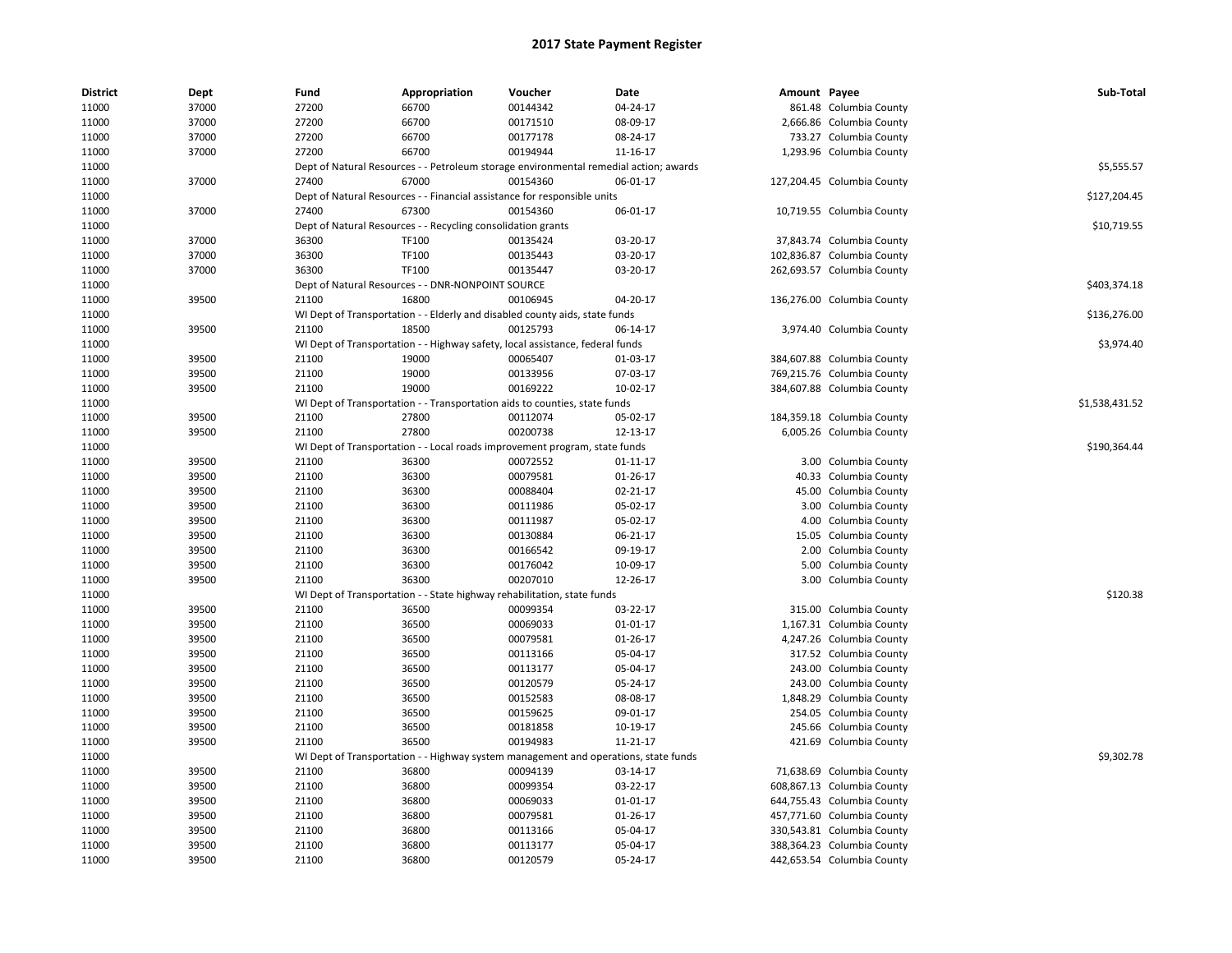| <b>District</b> | Dept  | Fund                          | Appropriation          | Voucher                                                                             | Date                                                                                                    | Amount Payee |                            | Sub-Total      |
|-----------------|-------|-------------------------------|------------------------|-------------------------------------------------------------------------------------|---------------------------------------------------------------------------------------------------------|--------------|----------------------------|----------------|
| 11000           | 39500 | 21100                         | 36800                  | 00137153                                                                            | 06-29-17                                                                                                |              | 598,700.50 Columbia County |                |
| 11000           | 39500 | 21100                         | 36800                  | 00152583                                                                            | 08-08-17                                                                                                |              | 310,891.27 Columbia County |                |
| 11000           | 39500 | 21100                         | 36800                  | 00159625                                                                            | 09-01-17                                                                                                |              | 320,729.16 Columbia County |                |
| 11000           | 39500 | 21100                         | 36800                  | 00180181                                                                            | 10-17-17                                                                                                |              | 122,742.56 Columbia County |                |
| 11000           | 39500 | 21100                         | 36800                  | 00180691                                                                            | 10-17-17                                                                                                |              | 588.92 Columbia County     |                |
| 11000           | 39500 | 21100                         | 36800                  | 00181858                                                                            | 10-19-17                                                                                                |              | 243,256.56 Columbia County |                |
| 11000           | 39500 | 21100                         | 36800                  | 00186605                                                                            | 11-01-17                                                                                                |              | 1,610.19 Columbia County   |                |
| 11000           | 39500 | 21100                         | 36800                  | 00186685                                                                            | 11-01-17                                                                                                |              | 49,165.23 Columbia County  |                |
| 11000           | 39500 | 21100                         | 36800                  | 00194983                                                                            | 11-21-17                                                                                                |              | 336,938.93 Columbia County |                |
| 11000           |       |                               |                        | WI Dept of Transportation - - Routine maintenance activities, state funds           |                                                                                                         |              |                            | \$4,929,217.75 |
| 11000           | 39500 | 21100                         | 37500                  | 00137153                                                                            | 06-29-17                                                                                                |              | 211.25 Columbia County     |                |
| 11000           | 39500 | 21100                         | 37500                  | 00152583                                                                            | 08-08-17                                                                                                |              | 341.63 Columbia County     |                |
| 11000           |       |                               |                        | WI Dept of Transportation - - Highway system management and operations, local funds |                                                                                                         |              |                            | \$552.88       |
| 11000           | 39500 | 21100                         | 38000                  | 00181858                                                                            | 10-19-17                                                                                                |              | 557.78 Columbia County     |                |
| 11000           | 39500 | 21100                         | 38000                  | 00194983                                                                            | 11-21-17                                                                                                |              | 415.18 Columbia County     |                |
| 11000           |       |                               |                        | WI Dept of Transportation - - Routine maintenance activities, federal funds         |                                                                                                         |              |                            | \$972.96       |
| 11000           | 39500 | 21100                         | 37300                  | 00079581                                                                            | 01-26-17                                                                                                |              | 0.56 Columbia County       |                |
| 11000           |       |                               |                        | WI Dept of Transportation - - State highway rehabilitation, local funds             |                                                                                                         |              |                            | \$0.56         |
| 11000           | 39500 | 21100                         | 38300                  | 00079581                                                                            | 01-26-17                                                                                                |              | 215.03 Columbia County     |                |
| 11000           |       |                               |                        | WI Dept of Transportation - - State highway rehabilitation, federal funds           |                                                                                                         |              |                            | \$215.03       |
| 11000           | 41000 | 10000                         | 11600                  | 00167873                                                                            | 11-07-17                                                                                                |              | 54,521.28 Columbia County  |                |
| 11000           |       |                               |                        |                                                                                     | Department of Corrections - - Reimbursing counties for probation, extended supervision and parole holds |              |                            | \$54,521.28    |
| 11000           | 43500 | 10000                         | 10700                  | 00102612                                                                            | 02-09-17                                                                                                |              | 9.48 Columbia County       |                |
| 11000           | 43500 | 10000                         | 10700                  | 00107523                                                                            | 03-08-17                                                                                                |              | 9.48 Columbia County       |                |
| 11000           | 43500 | 10000                         | 10700                  | 00113335                                                                            | 03-24-17                                                                                                |              | 9.48 Columbia County       |                |
| 11000           | 43500 | 10000                         | 10700                  | 00119544                                                                            | 04-14-17                                                                                                |              | 9.48 Columbia County       |                |
| 11000           | 43500 | 10000                         | 10700                  | 00131989                                                                            | 06-14-17                                                                                                |              | 9.48 Columbia County       |                |
| 11000           | 43500 | 10000                         | 10700                  | 00145851                                                                            | 08-17-17                                                                                                |              | 97.97 Columbia County      |                |
| 11000           | 43500 | 10000                         | 10700                  | 00145853                                                                            | 08-10-17                                                                                                |              | 9.48 Columbia County       |                |
| 11000           | 43500 | 10000                         | 10700                  | 00159791                                                                            | 10-12-17                                                                                                |              | 109.31 Columbia County     |                |
| 11000           | 43500 | 10000                         | 10700                  | 00160751                                                                            | 10-12-17                                                                                                |              | 109.31 Columbia County     |                |
| 11000           | 43500 | 10000                         | 10700                  | 00164016                                                                            | 11-08-17                                                                                                |              | 9.48 Columbia County       |                |
| 11000           | 43500 | 10000                         | 10700                  | 00175816                                                                            | 12-20-17                                                                                                |              | 229.47 Columbia County     |                |
| 11000           |       |                               |                        | Department of Health Services - - Public health dispensaries and drugs              |                                                                                                         |              |                            | \$612.42       |
| 11000           | 43500 | 10000                         | 15000                  | 00106231                                                                            | 02-08-17                                                                                                |              | 567.62 Columbia County     |                |
| 11000           | 43500 | 10000                         | 15000                  | 00118551                                                                            | 04-03-17                                                                                                |              | 1,059.52 Columbia County   |                |
| 11000           | 43500 | 10000                         | 15000                  | 00118554                                                                            | 04-12-17                                                                                                |              | 571.25 Columbia County     |                |
| 11000           | 43500 | 10000                         | 15000                  | 00124676                                                                            | 05-10-17                                                                                                |              | 1,832.27 Columbia County   |                |
| 11000           | 43500 | 10000                         | 15000                  | 00130998                                                                            | 06-09-17                                                                                                |              | 300.30 Columbia County     |                |
| 11000           | 43500 | 10000                         | 15000                  | 00131008                                                                            | 06-09-17                                                                                                |              | 517.93 Columbia County     |                |
| 11000           | 43500 | 10000                         | 15000                  | 00133896                                                                            | 06-09-17                                                                                                |              | 200.00 Columbia County     |                |
| 11000           | 43500 | 10000                         | 15000                  | 00136963                                                                            | 07-14-17                                                                                                |              | 411.27 Columbia County     |                |
| 11000           | 43500 | 10000                         | 15000                  | 00137476                                                                            | 07-07-17                                                                                                |              | 184.81 Columbia County     |                |
| 11000           | 43500 | 10000                         | 15000                  | 00147476                                                                            | 08-30-17                                                                                                |              | 734.88 Columbia County     |                |
| 11000           | 43500 | 10000                         | 15000                  | 00154867                                                                            | 09-14-17                                                                                                |              | 1,249.58 Columbia County   |                |
| 11000           |       | Department of Health Services | - Federal project aids |                                                                                     |                                                                                                         |              |                            | \$7,629.43     |
| 11000           | 43500 | 10000                         | 00000                  | 90708                                                                               | $01-02-17$                                                                                              |              | 18,768.00 Columbia County  |                |
| 11000           | 43500 | 10000                         | 00000                  | 90710                                                                               | 02-01-17                                                                                                |              | 58,231.00 Columbia County  |                |
|                 | 43500 | 10000                         | 00000                  | 90711                                                                               | 03-01-17                                                                                                |              | 26,743.00 Columbia County  |                |
| 11000<br>11000  | 43500 | 10000                         | 00000                  | 90715                                                                               | 05-01-17                                                                                                |              | 177,220.00 Columbia County |                |
| 11000           | 43500 | 10000                         | 00000                  | 90716                                                                               | 06-01-17                                                                                                |              | 183,569.00 Columbia County |                |
|                 |       |                               |                        |                                                                                     |                                                                                                         |              |                            |                |
| 11000           | 43500 | 10000                         | 00000                  | 90800                                                                               | 07-01-17                                                                                                |              | 178,224.00 Columbia County |                |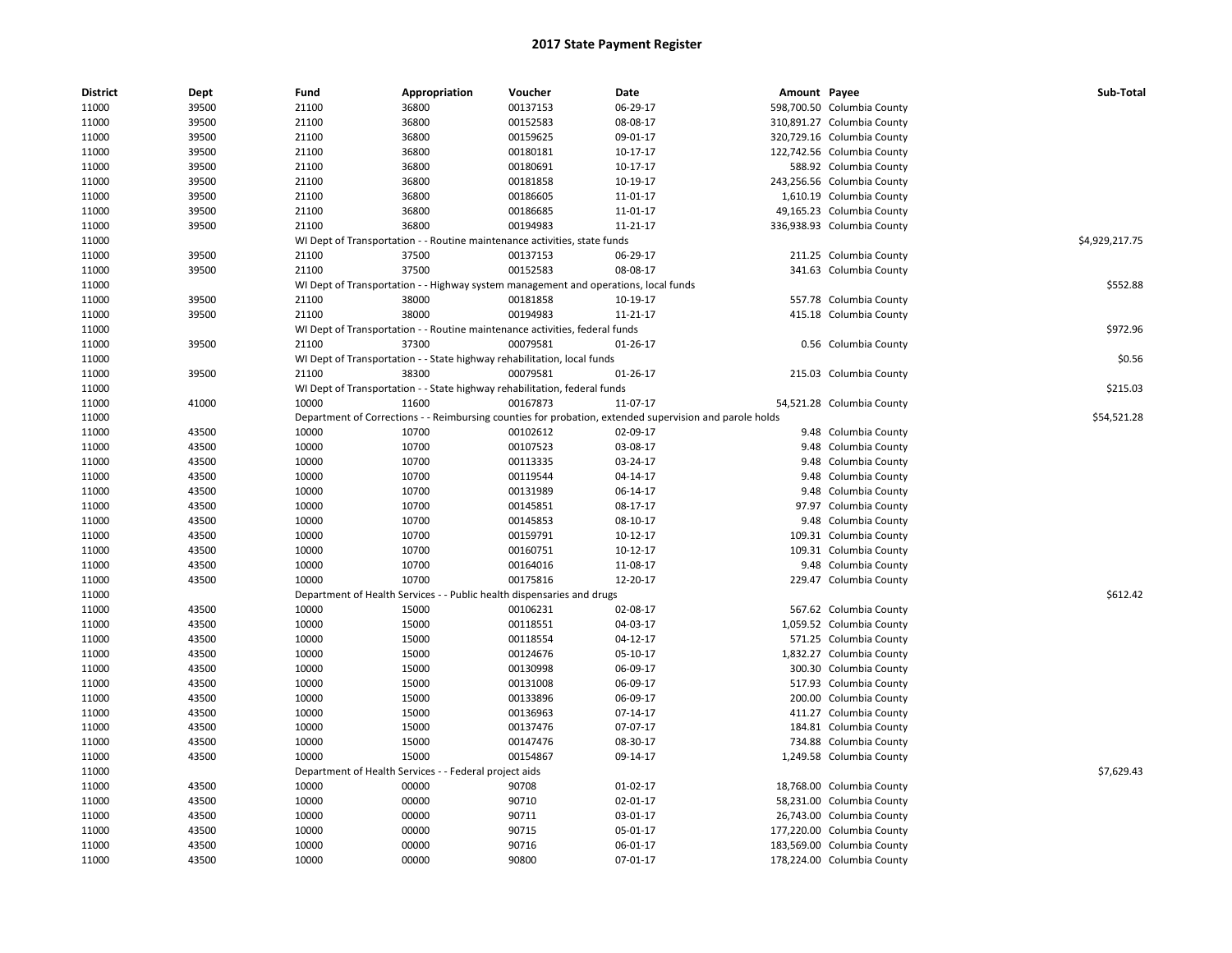| <b>District</b> | Dept  | Fund                                  | Appropriation                                                                             | Voucher  | Date                                                                                                                                          | Amount Payee |                            | Sub-Total      |
|-----------------|-------|---------------------------------------|-------------------------------------------------------------------------------------------|----------|-----------------------------------------------------------------------------------------------------------------------------------------------|--------------|----------------------------|----------------|
| 11000           | 43500 | 10000                                 | 00000                                                                                     | 90801    | 08-01-17                                                                                                                                      |              | 664,890.00 Columbia County |                |
| 11000           | 43500 | 10000                                 | 00000                                                                                     | 90802    | 09-01-17                                                                                                                                      |              | 305,969.00 Columbia County |                |
| 11000           | 43500 | 10000                                 | 00000                                                                                     | 90805    | 10-02-17                                                                                                                                      |              | 361,884.00 Columbia County |                |
| 11000           | 43500 | 10000                                 | 00000                                                                                     | 90806    | 11-01-17                                                                                                                                      |              | 163,276.00 Columbia County |                |
| 11000           | 43500 | 10000                                 | 00000                                                                                     | 90807    | 12-01-17                                                                                                                                      |              | 131,529.00 Columbia County |                |
| 11000           | 43500 | 10000                                 | 00000                                                                                     | 90713    | 04-01-17                                                                                                                                      |              | 21,239.00 Columbia County  |                |
| 11000           |       |                                       | Department of Health Services - - State/Federal Aids                                      |          |                                                                                                                                               |              |                            | \$2,291,542.00 |
| 11000           | 45500 | 10000                                 | 21700                                                                                     | 00025584 | 03-20-17                                                                                                                                      |              | 41,725.12 Columbia County  |                |
| 11000           |       | Department of Justice - - Drug courts |                                                                                           |          |                                                                                                                                               |              |                            | \$41,725.12    |
| 11000           | 45500 | 10000                                 | 22100                                                                                     | 00035886 | 10-13-17                                                                                                                                      |              | 5,630.00 Columbia County   |                |
| 11000           |       |                                       | Department of Justice - - Crime laboratories; deoxyribonucleic acid analysis              |          |                                                                                                                                               |              |                            | \$5,630.00     |
| 11000           | 45500 | 10000                                 | 23100                                                                                     | 00034936 | 09-27-17                                                                                                                                      |              | 3,034.80 Columbia County   |                |
| 11000           | 45500 | 10000                                 | 23100                                                                                     | 00038582 | 12-07-17                                                                                                                                      |              | 12,000.00 Columbia County  |                |
| 11000           |       |                                       | Department of Justice - - Law enforcement training fund, local assistance                 |          |                                                                                                                                               |              |                            | \$15,034.80    |
| 11000           | 45500 | 10000                                 | 25100                                                                                     | 00029040 | 06-02-17                                                                                                                                      |              | 1,634.18 Columbia County   |                |
| 11000           | 45500 | 10000                                 | 25100                                                                                     | 00029045 | 06-02-17                                                                                                                                      |              | 2,191.07 Columbia County   |                |
| 11000           | 45500 | 10000                                 | 25100                                                                                     | 00032181 | 07-28-17                                                                                                                                      |              | 3,066.74 Columbia County   |                |
| 11000           | 45500 | 10000                                 | 25100                                                                                     | 00037745 | 11-20-17                                                                                                                                      |              | 1,142.14 Columbia County   |                |
| 11000           |       |                                       | Department of Justice - - Federal aid, local assistance                                   |          |                                                                                                                                               |              |                            | \$8,034.13     |
| 11000           | 45500 | 10000                                 | 27100                                                                                     | 00027021 | 04-21-17                                                                                                                                      |              | 30,616.88 Columbia County  |                |
| 11000           | 45500 | 10000                                 | 27100                                                                                     | 00032132 | 07-28-17                                                                                                                                      |              | 39,936.37 Columbia County  |                |
| 11000           | 45500 | 10000                                 | 27100                                                                                     | 00036718 | 10-30-17                                                                                                                                      |              | 44,135.00 Columbia County  |                |
| 11000           |       |                                       |                                                                                           |          | Department of Justice - - Alternatives to prosecution and incarceration for persons who use alcohol or other drugs; presentencing assessments |              |                            | \$114,688.25   |
| 11000           | 45500 | 10000                                 | 53200                                                                                     | 00031689 | 07-20-17                                                                                                                                      |              | 38,754.17 Columbia County  |                |
| 11000           |       |                                       | Department of Justice - - Crime victim and witness assistance surcharge, general services |          |                                                                                                                                               |              |                            | \$38,754.17    |
| 11000           | 45500 | 10000                                 | 53900                                                                                     | 00024945 | 03-03-17                                                                                                                                      |              | 41,790.81 Columbia County  |                |
| 11000           |       |                                       | Department of Justice - - Reimbursement to counties for victim-witness services           |          |                                                                                                                                               |              |                            | \$41,790.81    |
| 11000           | 46500 | 10000                                 | 30800                                                                                     | 00035771 | 12-19-17                                                                                                                                      |              | 7,374.40 Columbia County   |                |
| 11000           |       |                                       | Department of Military Affairs - - Emergency response equipment                           |          |                                                                                                                                               |              |                            | \$7,374.40     |
| 11000           | 46500 | 10000                                 | 34200                                                                                     | 00030303 | 08-11-17                                                                                                                                      |              | 7,258.22 Columbia County   |                |
| 11000           | 46500 | 10000                                 | 34200                                                                                     | 00030706 | 08-23-17                                                                                                                                      |              | 23,771.66 Columbia County  |                |
| 11000           |       |                                       | Department of Military Affairs - - Federal aid, local assistance                          |          |                                                                                                                                               |              |                            | \$31.029.88    |
| 11000           | 46500 | 10000                                 | 35000                                                                                     | 00032465 | 10-02-17                                                                                                                                      |              | 2,973.70 Columbia County   |                |
| 11000           |       |                                       | Department of Military Affairs - - Federal aid, homeland security                         |          |                                                                                                                                               |              |                            | \$2,973.70     |
| 11000           | 46500 | 27200                                 | 36400                                                                                     | 00027664 | 06-14-17                                                                                                                                      |              | 13,450.23 Columbia County  |                |
| 11000           |       |                                       |                                                                                           |          | Department of Military Affairs - - Division of emergency management; petroleum inspection fund                                                |              |                            | \$13,450.23    |
| 11000           | 48500 | 15200                                 | 12700                                                                                     | 00024180 | 01-24-17                                                                                                                                      |              | 287.50 Columbia County     |                |
| 11000           |       |                                       | Department of Veterans Affairs - - Grants to counties                                     |          |                                                                                                                                               |              |                            | \$287.50       |
| 11000           | 48500 | 58200                                 | 26700                                                                                     | 00024180 | 01-24-17                                                                                                                                      |              | 1,293.75 Columbia County   |                |
| 11000           |       |                                       | Department of Veterans Affairs - - County grants                                          |          |                                                                                                                                               |              |                            | \$1,293.75     |
| 11000           | 48500 | 58300                                 | 37000                                                                                     | 00024180 | 01-24-17                                                                                                                                      |              | 1,293.75 Columbia County   |                |
| 11000           |       |                                       | Department of Veterans Affairs - - County grants                                          |          |                                                                                                                                               |              |                            | \$1,293.75     |
| 11000           | 50500 | 10000                                 | 15500                                                                                     | 00041373 | 01-31-17                                                                                                                                      |              | 8,236.66 Columbia County   |                |
| 11000           | 50500 | 10000                                 | 15500                                                                                     | 00043753 | 03-01-17                                                                                                                                      |              | 7,406.75 Columbia County   |                |
| 11000           | 50500 | 10000                                 | 15500                                                                                     | 00046134 | 03-29-17                                                                                                                                      |              | 9,275.67 Columbia County   |                |
| 11000           | 50500 | 10000                                 | 15500                                                                                     | 00048890 | 05-01-17                                                                                                                                      |              | 9,573.47 Columbia County   |                |
| 11000           | 50500 | 10000                                 | 15500                                                                                     | 00050386 | 05-16-17                                                                                                                                      |              | 6,305.90 Columbia County   |                |
| 11000           | 50500 | 10000                                 | 15500                                                                                     | 00068690 | 12-29-17                                                                                                                                      |              | 6,644.54 Columbia County   |                |
| 11000           |       |                                       | Department of Administration - - Federal aid; local assistance                            |          |                                                                                                                                               |              |                            | \$47,442.99    |
| 11000           | 50500 | 10000                                 | 74300                                                                                     | 00040092 | 01-18-17                                                                                                                                      |              | 53,653.00 Columbia County  |                |
| 11000           | 50500 | 10000                                 | 74300                                                                                     | 00042298 | 02-17-17                                                                                                                                      |              | 53,101.00 Columbia County  |                |
|                 | 50500 | 10000                                 | 74300                                                                                     | 00043467 | 02-27-17                                                                                                                                      |              |                            |                |
| 11000           |       |                                       |                                                                                           |          |                                                                                                                                               |              | 59,982.00 Columbia County  |                |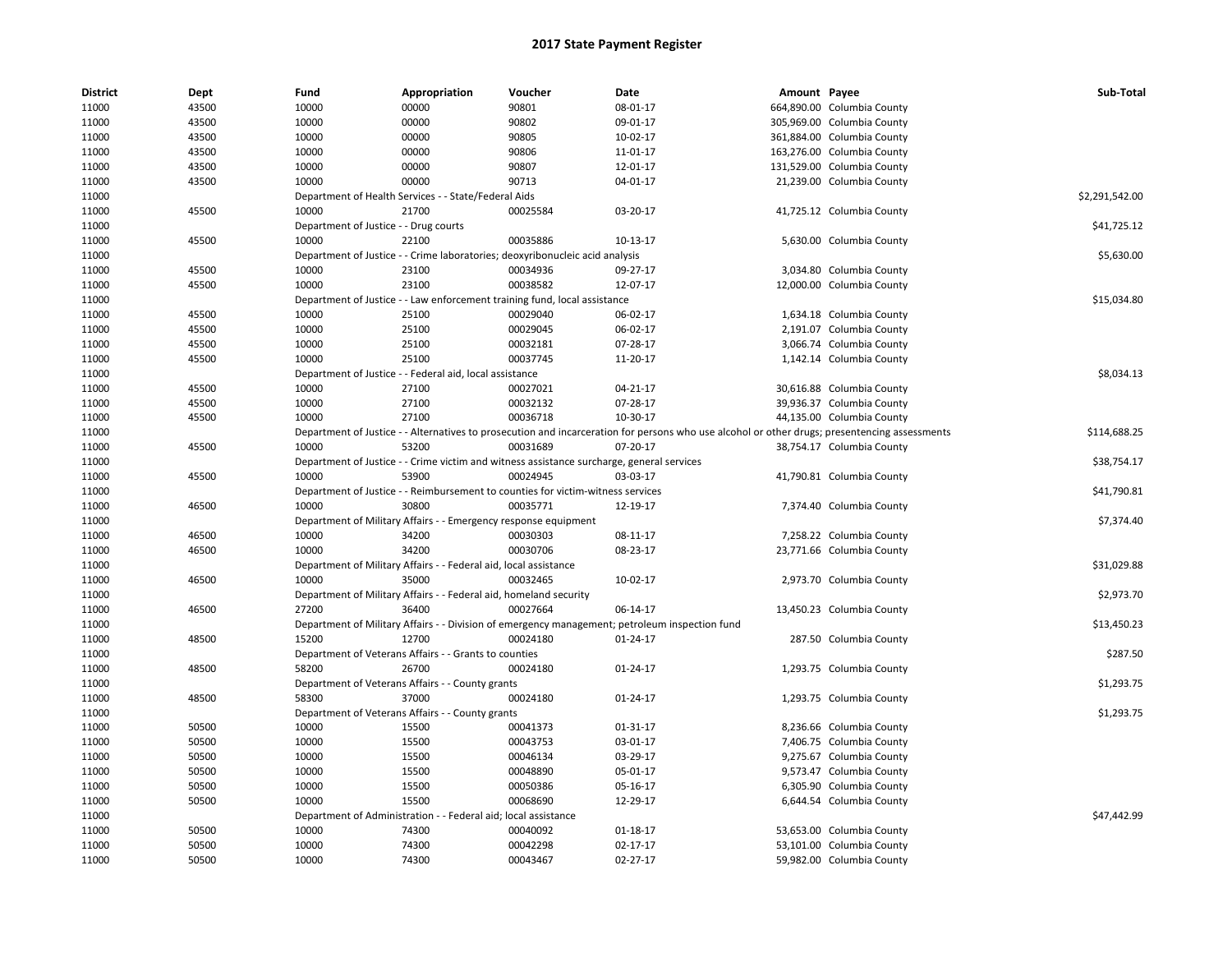| <b>District</b> | Dept  | Fund                         | Appropriation                                                                    | Voucher                       | Date           | Amount Payee |                              | Sub-Total       |
|-----------------|-------|------------------------------|----------------------------------------------------------------------------------|-------------------------------|----------------|--------------|------------------------------|-----------------|
| 11000           | 50500 | 10000                        | 74300                                                                            | 00043896                      | 03-13-17       |              | 23,608.00 Columbia County    |                 |
| 11000           | 50500 | 10000                        | 74300                                                                            | 00044255                      | 03-13-17       |              | 101,424.00 Columbia County   |                 |
| 11000           | 50500 | 10000                        | 74300                                                                            | 00044943                      | 03-22-17       |              | 15,362.00 Columbia County    |                 |
| 11000           | 50500 | 10000                        | 74300                                                                            | 00046413                      | $04-11-17$     |              | 119,458.00 Columbia County   |                 |
| 11000           | 50500 | 10000                        | 74300                                                                            | 00047292                      | 04-19-17       |              | 47,605.00 Columbia County    |                 |
| 11000           | 50500 | 10000                        | 74300                                                                            | 00049694                      | 05-19-17       |              | 93,453.00 Columbia County    |                 |
| 11000           | 50500 | 10000                        | 74300                                                                            | 00051180                      | 06-02-17       |              | 37,211.00 Columbia County    |                 |
| 11000           | 50500 | 10000                        | 74300                                                                            | 00051731                      | 06-02-17       |              | 138,523.00 Columbia County   |                 |
| 11000           | 50500 | 10000                        | 74300                                                                            | 00052555                      | 06-09-17       |              | 15,475.00 Columbia County    |                 |
| 11000           | 50500 | 10000                        | 74300                                                                            | 00053413                      | 06-22-17       |              | 59,301.00 Columbia County    |                 |
| 11000           | 50500 | 10000                        | 74300                                                                            | 00054046                      | 07-03-17       |              | 386,479.00 Columbia County   |                 |
| 11000           | 50500 | 10000                        | 74300                                                                            | 00057309                      | 08-14-17       |              | 8,249.66 Columbia County     |                 |
| 11000           | 50500 | 10000                        | 74300                                                                            | 00058479                      | 09-05-17       |              | 19,608.00 Columbia County    |                 |
| 11000           |       | Department of Administration |                                                                                  | Federal aid; local assistance |                |              |                              | \$1,232,492.66  |
| 11000           | 50500 | 23500                        | 37100                                                                            | 00041373                      | 01-31-17       |              | 4,044.85 Columbia County     |                 |
| 11000           | 50500 | 23500                        | 37100                                                                            | 00043753                      | 03-01-17       |              | 4,983.52 Columbia County     |                 |
| 11000           | 50500 | 23500                        | 37100                                                                            | 00046134                      | 03-29-17       |              | 3,051.09 Columbia County     |                 |
| 11000           | 50500 | 23500                        | 37100                                                                            | 00048890                      | 05-01-17       |              | 5,024.10 Columbia County     |                 |
| 11000           | 50500 | 23500                        | 37100                                                                            | 00050386                      | 05-16-17       |              | 6,986.61 Columbia County     |                 |
| 11000           | 50500 | 23500                        | 37100                                                                            | 00054249                      | 06-29-17       |              | 74.48 Columbia County        |                 |
| 11000           | 50500 | 23500                        | 37100                                                                            | 00065208                      | 11-15-17       |              | 8,126.00 Columbia County     |                 |
| 11000           | 50500 | 23500                        | 37100                                                                            | 00068690                      | 12-29-17       |              | 5,256.06 Columbia County     |                 |
| 11000           |       |                              | Department of Administration - - Low-income assistance grants                    |                               |                |              |                              | \$37,546.71     |
| 11000           | 50500 | 26900                        | 16600                                                                            | 00041061                      | 02-07-17       |              | 1,000.00 Columbia County     |                 |
| 11000           | 50500 | 26900                        | 16600                                                                            | 00044282                      | 03-14-17       |              | 12,400.00 Columbia County    |                 |
| 11000           | 50500 | 26900                        | 16600                                                                            | 00049574                      | $05-12-17$     |              | 25,000.00 Columbia County    |                 |
| 11000           |       |                              | Department of Administration - - Land                                            |                               |                |              |                              | \$38,400.00     |
| 11000           | 51000 | 10000                        | 12000                                                                            | 00000284                      | $01 - 17 - 17$ |              | 31,795.80 Columbia County    |                 |
| 11000           |       |                              | Elections Commission - - Recount fees                                            |                               |                |              |                              | \$31,795.80     |
| 11000           | 83500 | 10000                        | 10500                                                                            | 00020505                      | 07-24-17       |              | 37,526.64 Columbia County    |                 |
| 11000           | 83500 | 10000                        | 10500                                                                            | 00023523                      | 11-20-17       |              | 212,650.93 Columbia County   |                 |
| 11000           |       |                              | Shared Revenue and Tax Relief - - County and municipal aid account               |                               |                |              |                              | \$250,177.57    |
| 11000           | 83500 | 10000                        | 10900                                                                            | 00017325                      | 07-24-17       |              | 31,389.00 Columbia County    |                 |
| 11000           |       |                              | Shared Revenue and Tax Relief - - State aid; tax exempt property                 |                               |                |              |                              | \$31,389.00     |
| 11000           | 83500 | 10000                        | 11000                                                                            | 00020505                      | 07-24-17       |              | 314,556.65 Columbia County   |                 |
| 11000           | 83500 | 10000                        | 11000                                                                            | 00023523                      | 11-20-17       |              | 1,803,471.08 Columbia County |                 |
| 11000           |       |                              | Shared Revenue and Tax Relief - - Public utility distribution account            |                               |                |              |                              | \$2,118,027.73  |
| 11000           | 83500 | 10000                        | 30200                                                                            | 00020079                      | 07-24-17       |              | 1,616,011.47 Columbia County |                 |
| 11000           | 83500 | 10000                        | 30200                                                                            | 00022124                      | 07-24-17       |              | 8,890,935.91 Columbia County |                 |
| 11000           |       |                              | Shared Revenue and Tax Relief - - School levy tax credit and first dollar credit |                               |                |              |                              | \$10,506,947.38 |
| 11000           | 83500 | 52100                        | 36300                                                                            | 00016129                      | 03-27-17       |              | 1,998,263.26 Columbia County |                 |
| 11000           |       |                              | Shared Revenue and Tax Relief - - Lottery and gaming credit                      |                               |                |              |                              | \$1,998,263.26  |
| 11000 Total     |       |                              |                                                                                  |                               |                |              |                              | \$26,792,850.06 |
|                 |       |                              |                                                                                  |                               |                |              |                              |                 |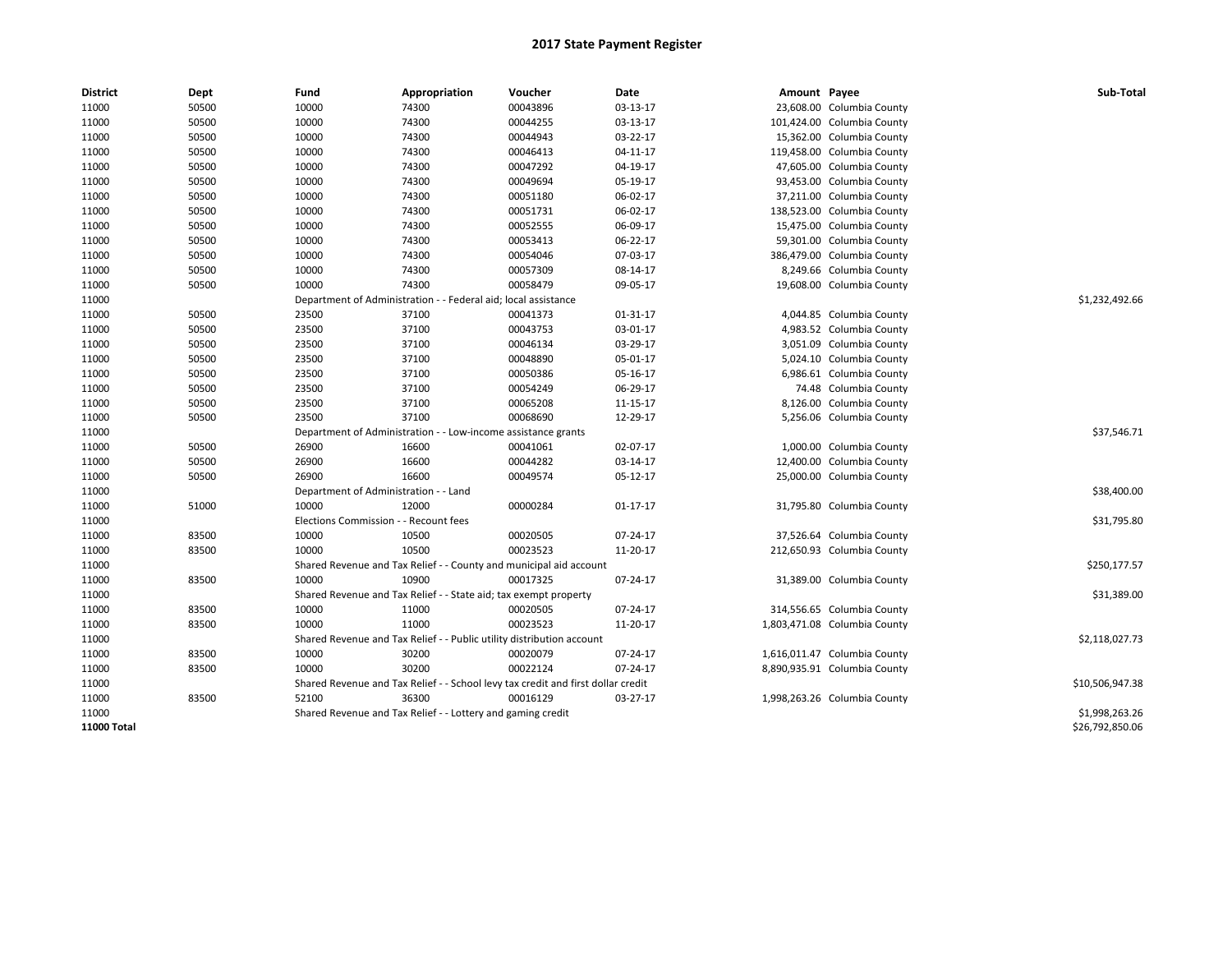| <b>District</b> | Dept  | Fund                                                                                                         | Appropriation                                                                      | Voucher  | Date                                                                                            | Amount Payee |                             | Sub-Total    |
|-----------------|-------|--------------------------------------------------------------------------------------------------------------|------------------------------------------------------------------------------------|----------|-------------------------------------------------------------------------------------------------|--------------|-----------------------------|--------------|
| 11002           | 16500 | 10000                                                                                                        | 22500                                                                              | 00010720 | 06-26-17                                                                                        |              | 3,640.83 Town Of Arlington  |              |
| 11002           |       |                                                                                                              | Dept of Safety & Prof Services - - Fire dues distribution                          |          |                                                                                                 |              |                             | \$3,640.83   |
| 11002           | 37000 | 10000                                                                                                        | 50300                                                                              | 00143221 | 04-21-17                                                                                        |              | 17.31 Town Of Arlington     |              |
| 11002           |       |                                                                                                              | Dept of Natural Resources - - Aids in lieu of taxes - general fund                 |          |                                                                                                 |              |                             | \$17.31      |
| 11002           | 37000 | 21200                                                                                                        | 16600                                                                              | 00157153 | 06-19-17                                                                                        |              | 147.05 Town Of Arlington    |              |
| 11002           |       | Dept of Natural Resources - - General program operations - state funds; forestry                             |                                                                                    | \$147.05 |                                                                                                 |              |                             |              |
| 11002           | 37000 | 21200                                                                                                        | 57100                                                                              | 00157153 | 06-19-17                                                                                        |              | 67.30 Town Of Arlington     |              |
| 11002           |       | Dept of Natural Resources - - Resource aids -- county forests, forest croplands and managed forest land aids |                                                                                    | \$67.30  |                                                                                                 |              |                             |              |
| 11002           | 37000 | 21200                                                                                                        | 58900                                                                              | 00157153 | 06-19-17                                                                                        |              | 676.41 Town Of Arlington    |              |
| 11002           |       |                                                                                                              | Dept of Natural Resources - - Resource aids - distribution of closed acreage fees. |          |                                                                                                 |              |                             | \$676.41     |
| 11002           | 39500 | 21100                                                                                                        | 18500                                                                              | 00161365 | 09-06-17                                                                                        |              | 750.00 Town Of Arlington    |              |
| 11002           |       |                                                                                                              | WI Dept of Transportation - - Highway safety, local assistance, federal funds      |          |                                                                                                 |              |                             | \$750.00     |
| 11002           | 39500 | 21100                                                                                                        | 19100                                                                              | 00065730 | 01-03-17                                                                                        |              | 24,910.12 Town Of Arlington |              |
| 11002           | 39500 | 21100                                                                                                        | 19100                                                                              | 00096853 | 04-03-17                                                                                        |              | 24,910.12 Town Of Arlington |              |
| 11002           | 39500 | 21100                                                                                                        | 19100                                                                              | 00134279 | 07-03-17                                                                                        |              | 24,910.12 Town Of Arlington |              |
| 11002           | 39500 | 21100                                                                                                        | 19100                                                                              | 00169545 | 10-02-17                                                                                        |              | 24,910.14 Town Of Arlington |              |
| 11002           |       |                                                                                                              | WI Dept of Transportation - - Transportation aids to municipalities, state funds   |          |                                                                                                 |              |                             | \$99,640.50  |
| 11002           | 50500 | 10000                                                                                                        | 17400                                                                              | 00047403 | 04-28-17                                                                                        |              | 62,851.00 Town Of Arlington |              |
| 11002           |       |                                                                                                              |                                                                                    |          | Department of Administration - - High-voltage transmission line annual impact fee distributions |              |                             | \$62,851.00  |
| 11002           | 83500 | 10000                                                                                                        | 10500                                                                              | 00020473 | 07-24-17                                                                                        |              | 1,623.06 Town Of Arlington  |              |
| 11002           | 83500 | 10000                                                                                                        | 10500                                                                              | 00023490 | 11-20-17                                                                                        |              | 9,197.32 Town Of Arlington  |              |
| 11002           |       |                                                                                                              | Shared Revenue and Tax Relief - - County and municipal aid account                 |          |                                                                                                 |              |                             | \$10,820.38  |
| 11002           | 83500 | 10000                                                                                                        | 10900                                                                              | 00017634 | 07-24-17                                                                                        |              | 87.00 Town Of Arlington     |              |
| 11002           |       |                                                                                                              | Shared Revenue and Tax Relief - - State aid; tax exempt property                   |          |                                                                                                 |              |                             | \$87.00      |
| 11002           | 83500 | 10000                                                                                                        | 11000                                                                              | 00020473 | 07-24-17                                                                                        |              | 291.76 Town Of Arlington    |              |
| 11002           | 83500 | 10000                                                                                                        | 11000                                                                              | 00023490 | 11-20-17                                                                                        |              | 1,731.87 Town Of Arlington  |              |
| 11002           |       |                                                                                                              | Shared Revenue and Tax Relief - - Public utility distribution account              |          |                                                                                                 |              |                             | \$2,023.63   |
| 11002           | 83500 | 10000                                                                                                        | 50100                                                                              | 00015190 | 01-31-17                                                                                        |              | 4,937.22 Town Of Arlington  |              |
| 11002           |       |                                                                                                              | Shared Revenue and Tax Relief - - Payments for municipal services                  |          |                                                                                                 |              |                             | \$4,937.22   |
| 11002 Total     |       |                                                                                                              |                                                                                    |          |                                                                                                 |              |                             | \$185,658.63 |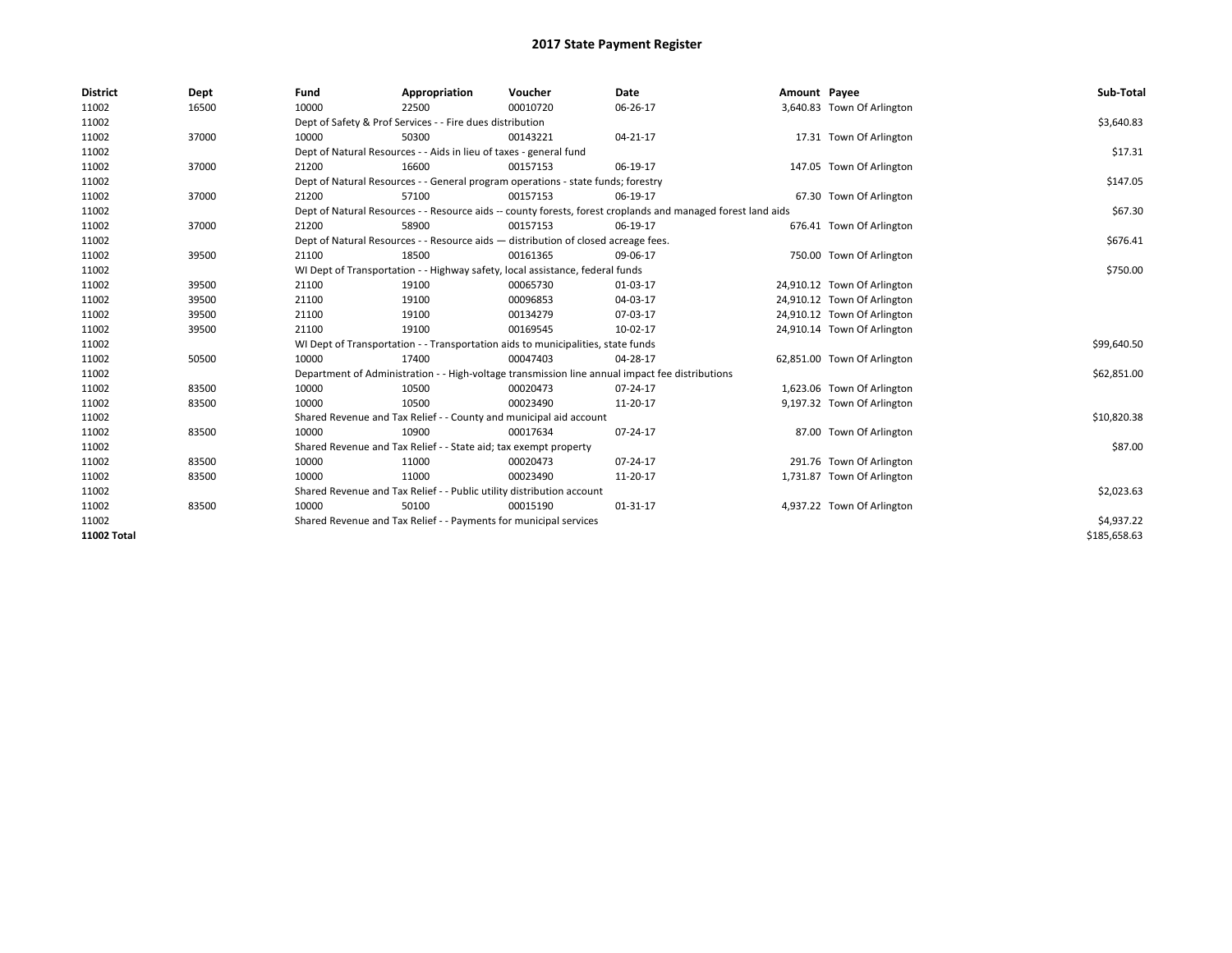| <b>District</b> | Dept  | Fund  | Appropriation                                                                                                | Voucher  | Date     | Amount Payee |                             | Sub-Total    |  |  |  |
|-----------------|-------|-------|--------------------------------------------------------------------------------------------------------------|----------|----------|--------------|-----------------------------|--------------|--|--|--|
| 11004           | 16500 | 10000 | 22500                                                                                                        | 00010721 | 06-26-17 |              | 7,254.65 Town Of Caledonia  |              |  |  |  |
| 11004           |       |       | Dept of Safety & Prof Services - - Fire dues distribution                                                    |          |          |              |                             | \$7,254.65   |  |  |  |
| 11004           | 37000 | 10000 | 50300                                                                                                        | 00123962 | 02-02-17 |              | 789.57 Town Of Caledonia    |              |  |  |  |
| 11004           | 37000 | 10000 | 50300                                                                                                        | 00123963 | 02-02-17 |              | 507.71 Town Of Caledonia    |              |  |  |  |
| 11004           | 37000 | 10000 | 50300                                                                                                        | 00123964 | 02-02-17 |              | 5,424.90 Town Of Caledonia  |              |  |  |  |
| 11004           | 37000 | 10000 | 50300                                                                                                        | 00123965 | 02-02-17 |              | 1,427.14 Town Of Caledonia  |              |  |  |  |
| 11004           | 37000 | 10000 | 50300                                                                                                        | 00142728 | 04-21-17 |              | 1,079.21 Town Of Caledonia  |              |  |  |  |
| 11004           | 37000 | 10000 | 50300                                                                                                        | 00142729 | 04-21-17 |              | 119.52 Town Of Caledonia    |              |  |  |  |
| 11004           |       |       | Dept of Natural Resources - - Aids in lieu of taxes - general fund                                           |          |          |              |                             |              |  |  |  |
| 11004           | 37000 | 21200 | 16600                                                                                                        | 00157154 | 06-19-17 |              | 1,446.97 Town Of Caledonia  |              |  |  |  |
| 11004           |       |       | Dept of Natural Resources - - General program operations - state funds; forestry                             |          |          |              |                             | \$1,446.97   |  |  |  |
| 11004           | 37000 | 21200 | 57100                                                                                                        | 00157154 | 06-19-17 |              | 670.25 Town Of Caledonia    |              |  |  |  |
| 11004           |       |       | Dept of Natural Resources - - Resource aids -- county forests, forest croplands and managed forest land aids |          |          |              |                             | \$670.25     |  |  |  |
| 11004           | 37000 | 21200 | 57900                                                                                                        | 00142730 | 04-21-17 |              | 2,181.67 Town Of Caledonia  |              |  |  |  |
| 11004           |       |       | Dept of Natural Resources - - Aids in lieu of taxes - sum sufficient                                         |          |          |              |                             | \$2,181.67   |  |  |  |
| 11004           | 37000 | 21200 | 58900                                                                                                        | 00157154 | 06-19-17 |              | 6,656.08 Town Of Caledonia  |              |  |  |  |
| 11004           |       |       | Dept of Natural Resources - - Resource aids - distribution of closed acreage fees.                           |          |          |              |                             |              |  |  |  |
| 11004           | 39500 | 21100 | 19100                                                                                                        | 00065731 | 01-03-17 |              | 42,091.23 Town Of Caledonia |              |  |  |  |
| 11004           | 39500 | 21100 | 19100                                                                                                        | 00096854 | 04-03-17 |              | 42,091.23 Town Of Caledonia |              |  |  |  |
| 11004           | 39500 | 21100 | 19100                                                                                                        | 00134280 | 07-03-17 |              | 42,091.23 Town Of Caledonia |              |  |  |  |
| 11004           | 39500 | 21100 | 19100                                                                                                        | 00169546 | 10-02-17 |              | 42,091.23 Town Of Caledonia |              |  |  |  |
| 11004           |       |       | WI Dept of Transportation - - Transportation aids to municipalities, state funds                             |          |          |              |                             | \$168,364.92 |  |  |  |
| 11004           | 39500 | 21100 | 36500                                                                                                        | 00196893 | 11-29-17 |              | 500.00 Town Of Caledonia    |              |  |  |  |
| 11004           | 39500 | 21100 | 36500                                                                                                        | 00196894 | 11-29-17 |              | 500.00 Town Of Caledonia    |              |  |  |  |
| 11004           |       |       | WI Dept of Transportation - - Highway system management and operations, state funds                          |          |          |              |                             | \$1,000.00   |  |  |  |
| 11004           | 50500 | 10000 | 17400                                                                                                        | 00047404 | 04-28-17 |              | 66,119.00 Town Of Caledonia |              |  |  |  |
| 11004           |       |       | Department of Administration - - High-voltage transmission line annual impact fee distributions              |          |          |              |                             | \$66,119.00  |  |  |  |
| 11004           | 83500 | 10000 | 10500                                                                                                        | 00020474 | 07-24-17 |              | 3,285.87 Town Of Caledonia  |              |  |  |  |
| 11004           | 83500 | 10000 | 10500                                                                                                        | 00023491 | 11-20-17 |              | 19,094.84 Town Of Caledonia |              |  |  |  |
| 11004           |       |       | Shared Revenue and Tax Relief - - County and municipal aid account                                           |          |          |              |                             | \$22,380.71  |  |  |  |
| 11004           | 83500 | 10000 | 10900                                                                                                        | 00017635 | 07-24-17 |              | 130.00 Town Of Caledonia    |              |  |  |  |
| 11004           |       |       | Shared Revenue and Tax Relief - - State aid; tax exempt property                                             |          |          |              |                             | \$130.00     |  |  |  |
| 11004           | 83500 | 10000 | 11000                                                                                                        | 00020474 | 07-24-17 |              | 74.55 Town Of Caledonia     |              |  |  |  |
| 11004           | 83500 | 10000 | 11000                                                                                                        | 00023491 | 11-20-17 |              | 574.25 Town Of Caledonia    |              |  |  |  |
| 11004           |       |       | Shared Revenue and Tax Relief - - Public utility distribution account                                        |          |          |              |                             | \$648.80     |  |  |  |
| 11004           | 83500 | 10000 | 50100                                                                                                        | 00015191 | 01-31-17 |              | 74.09 Town Of Caledonia     |              |  |  |  |
| 11004           |       |       | Shared Revenue and Tax Relief - - Payments for municipal services                                            |          |          |              |                             | \$74.09      |  |  |  |
| 11004 Total     |       |       |                                                                                                              |          |          |              |                             | \$286,275.19 |  |  |  |
|                 |       |       |                                                                                                              |          |          |              |                             |              |  |  |  |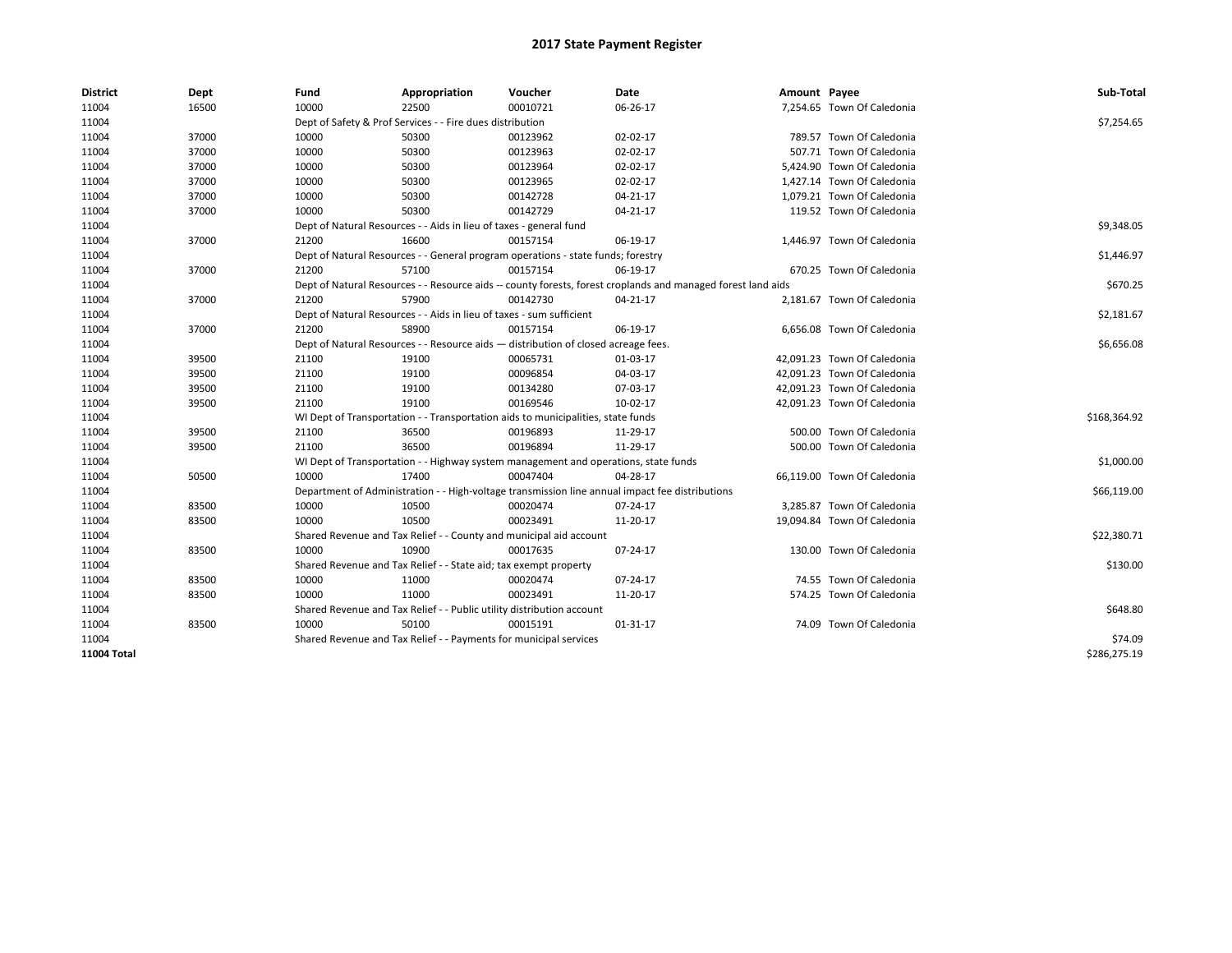| <b>District</b> | Dept  | Fund  | Appropriation                                                                                                | Voucher  | Date     | Amount Payee |                            | Sub-Total    |  |  |
|-----------------|-------|-------|--------------------------------------------------------------------------------------------------------------|----------|----------|--------------|----------------------------|--------------|--|--|
| 11006           | 16500 | 10000 | 22500                                                                                                        | 00010722 | 06-26-17 |              | 3,261.65 Town Of Columbus  |              |  |  |
| 11006           |       |       | Dept of Safety & Prof Services - - Fire dues distribution                                                    |          |          |              |                            | \$3,261.65   |  |  |
| 11006           | 37000 | 10000 | 50300                                                                                                        | 00123968 | 02-02-17 |              | 1,316.13 Town Of Columbus  |              |  |  |
| 11006           | 37000 | 10000 | 50300                                                                                                        | 00142871 | 04-21-17 |              | 108.60 Town Of Columbus    |              |  |  |
| 11006           |       |       | Dept of Natural Resources - - Aids in lieu of taxes - general fund                                           |          |          |              |                            | \$1,424.73   |  |  |
| 11006           | 37000 | 21200 | 16600                                                                                                        | 00157155 | 06-19-17 |              | 37.08 Town Of Columbus     |              |  |  |
| 11006           |       |       | Dept of Natural Resources - - General program operations - state funds; forestry                             |          |          |              |                            |              |  |  |
| 11006           | 37000 | 21200 | 57100                                                                                                        | 00157155 | 06-19-17 |              | 16.97 Town Of Columbus     |              |  |  |
| 11006           |       |       | Dept of Natural Resources - - Resource aids -- county forests, forest croplands and managed forest land aids |          |          |              |                            | \$16.97      |  |  |
| 11006           | 37000 | 21200 | 58900                                                                                                        | 00157155 | 06-19-17 |              | 170.56 Town Of Columbus    |              |  |  |
| 11006           |       |       | Dept of Natural Resources - - Resource aids - distribution of closed acreage fees.                           |          |          |              |                            |              |  |  |
| 11006           | 39500 | 21100 | 19100                                                                                                        | 00065732 | 01-03-17 |              | 27,453.43 Town Of Columbus |              |  |  |
| 11006           | 39500 | 21100 | 19100                                                                                                        | 00096855 | 04-03-17 |              | 27.453.43 Town Of Columbus |              |  |  |
| 11006           | 39500 | 21100 | 19100                                                                                                        | 00134281 | 07-03-17 |              | 27,453.43 Town Of Columbus |              |  |  |
| 11006           | 39500 | 21100 | 19100                                                                                                        | 00169547 | 10-02-17 |              | 27,453.45 Town Of Columbus |              |  |  |
| 11006           |       |       | WI Dept of Transportation - - Transportation aids to municipalities, state funds                             |          |          |              |                            | \$109,813.74 |  |  |
| 11006           | 83500 | 10000 | 10500                                                                                                        | 00020475 | 07-24-17 |              | 3.527.66 Town Of Columbus  |              |  |  |
| 11006           | 83500 | 10000 | 10500                                                                                                        | 00023492 | 11-20-17 |              | 19,990.07 Town Of Columbus |              |  |  |
| 11006           |       |       | Shared Revenue and Tax Relief - - County and municipal aid account                                           |          |          |              |                            | \$23,517.73  |  |  |
| 11006           | 83500 | 10000 | 10900                                                                                                        | 00017636 | 07-24-17 |              | 337.00 Town Of Columbus    |              |  |  |
| 11006           |       |       | Shared Revenue and Tax Relief - - State aid; tax exempt property                                             |          |          |              |                            | \$337.00     |  |  |
| 11006           | 83500 | 10000 | 11000                                                                                                        | 00020475 | 07-24-17 |              | 1.286.92 Town Of Columbus  |              |  |  |
| 11006           | 83500 | 10000 | 11000                                                                                                        | 00023492 | 11-20-17 |              | 7,344.95 Town Of Columbus  |              |  |  |
| 11006           |       |       | Shared Revenue and Tax Relief - - Public utility distribution account                                        |          |          |              |                            | \$8,631.87   |  |  |
| 11006 Total     |       |       |                                                                                                              |          |          |              |                            | \$147,211.33 |  |  |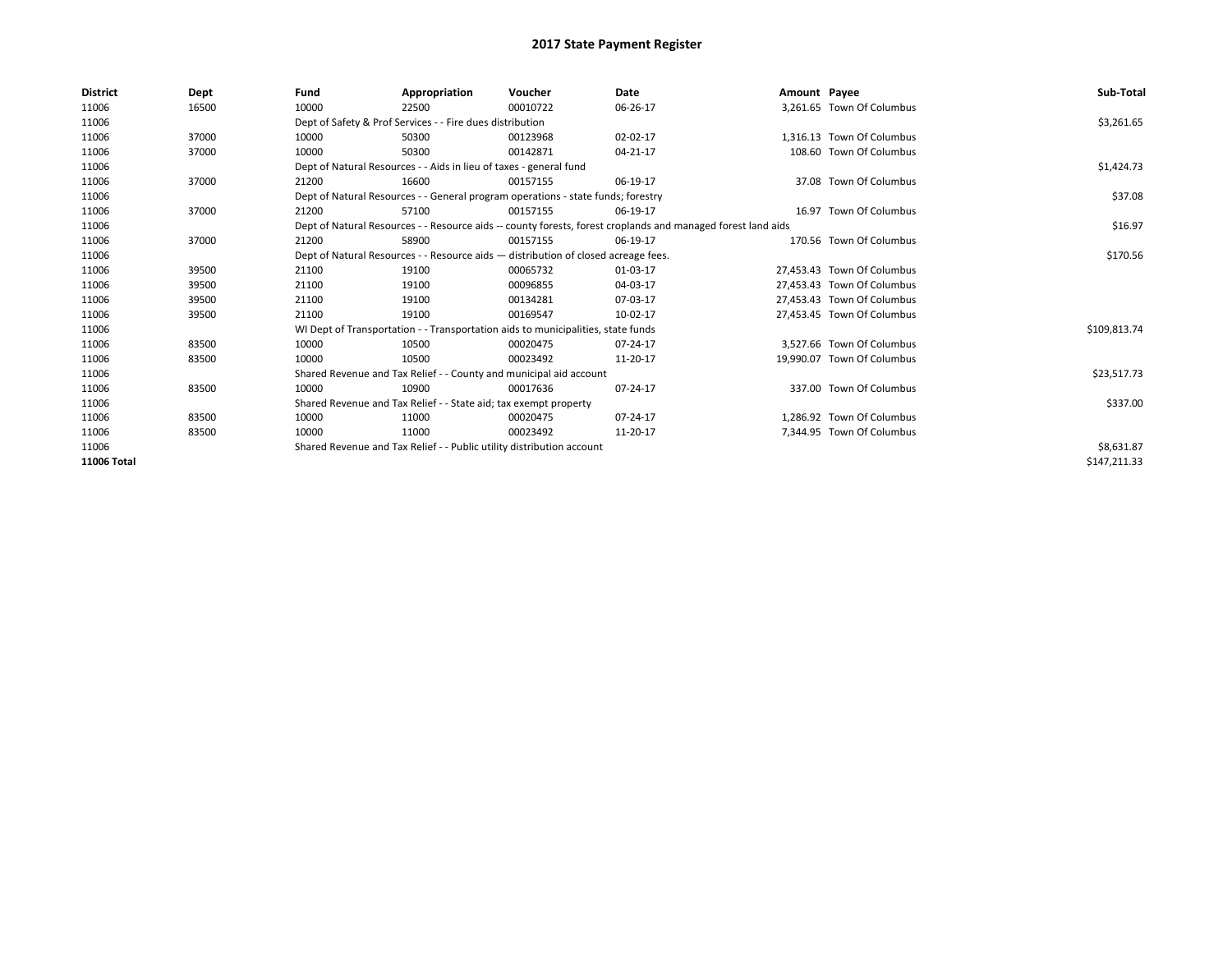| <b>District</b> | Dept  | Fund                                                                                                         | Appropriation                                                                    | Voucher     | Date     | Amount Payee |                             | Sub-Total   |
|-----------------|-------|--------------------------------------------------------------------------------------------------------------|----------------------------------------------------------------------------------|-------------|----------|--------------|-----------------------------|-------------|
| 11008           | 16500 | 10000                                                                                                        | 22500                                                                            | 00010723    | 06-26-17 |              | 2,151.78 Town Of Courtland  |             |
| 11008           |       |                                                                                                              | Dept of Safety & Prof Services - - Fire dues distribution                        |             |          |              |                             | \$2,151.78  |
| 11008           | 37000 | 10000                                                                                                        | 50300                                                                            | 00123961    | 02-02-17 |              | 9.270.35 Town Of Courtland  |             |
| 11008           | 37000 | 10000                                                                                                        | 50300                                                                            | 00142715    | 04-21-17 |              | 1,344.63 Town Of Courtland  |             |
| 11008           |       | Dept of Natural Resources - - Aids in lieu of taxes - general fund                                           |                                                                                  | \$10,614.98 |          |              |                             |             |
| 11008           | 37000 | 21200                                                                                                        | 16600                                                                            | 00157156    | 06-19-17 |              | 48.94 Town Of Courtland     |             |
| 11008           |       | Dept of Natural Resources - - General program operations - state funds; forestry                             |                                                                                  | \$48.94     |          |              |                             |             |
| 11008           | 37000 | 21200                                                                                                        | 57100                                                                            | 00157156    | 06-19-17 |              | 22.40 Town Of Courtland     |             |
| 11008           |       | Dept of Natural Resources - - Resource aids -- county forests, forest croplands and managed forest land aids |                                                                                  | \$22.40     |          |              |                             |             |
| 11008           | 37000 | 21200                                                                                                        | 57900                                                                            | 00142714    | 04-21-17 |              | 40.44 Town Of Courtland     |             |
| 11008           |       | Dept of Natural Resources - - Aids in lieu of taxes - sum sufficient                                         |                                                                                  | \$40.44     |          |              |                             |             |
| 11008           | 37000 | 21200                                                                                                        | 58900                                                                            | 00157156    | 06-19-17 |              | 225.13 Town Of Courtland    |             |
| 11008           |       | Dept of Natural Resources - - Resource aids - distribution of closed acreage fees.                           |                                                                                  | \$225.13    |          |              |                             |             |
| 11008           | 39500 | 21100                                                                                                        | 19100                                                                            | 00065733    | 01-03-17 |              | 16,333.33 Town Of Courtland |             |
| 11008           | 39500 | 21100                                                                                                        | 19100                                                                            | 00096856    | 04-03-17 |              | 16,333.33 Town Of Courtland |             |
| 11008           | 39500 | 21100                                                                                                        | 19100                                                                            | 00134282    | 07-03-17 |              | 16.333.33 Town Of Courtland |             |
| 11008           | 39500 | 21100                                                                                                        | 19100                                                                            | 00169548    | 10-02-17 |              | 16,333.35 Town Of Courtland |             |
| 11008           |       |                                                                                                              | WI Dept of Transportation - - Transportation aids to municipalities, state funds |             |          |              |                             | \$65,333.34 |
| 11008           | 83500 | 10000                                                                                                        | 10500                                                                            | 00020476    | 07-24-17 |              | 2.198.08 Town Of Courtland  |             |
| 11008           | 83500 | 10000                                                                                                        | 10500                                                                            | 00023493    | 11-20-17 |              | 12,455.76 Town Of Courtland |             |
| 11008           |       |                                                                                                              | Shared Revenue and Tax Relief - - County and municipal aid account               |             |          |              |                             | \$14,653.84 |
| 11008           | 83500 | 10000                                                                                                        | 10900                                                                            | 00017637    | 07-24-17 |              | 17.00 Town Of Courtland     |             |
| 11008           |       |                                                                                                              | Shared Revenue and Tax Relief - - State aid; tax exempt property                 |             |          |              |                             | \$17.00     |
| 11008           | 83500 | 10000                                                                                                        | 11000                                                                            | 00020476    | 07-24-17 |              | 74.30 Town Of Courtland     |             |
| 11008           | 83500 | 10000                                                                                                        | 11000                                                                            | 00023493    | 11-20-17 |              | 496.78 Town Of Courtland    |             |
| 11008           |       |                                                                                                              | Shared Revenue and Tax Relief - - Public utility distribution account            |             |          |              |                             | \$571.08    |
| 11008 Total     |       |                                                                                                              |                                                                                  |             |          |              |                             | \$93,678.93 |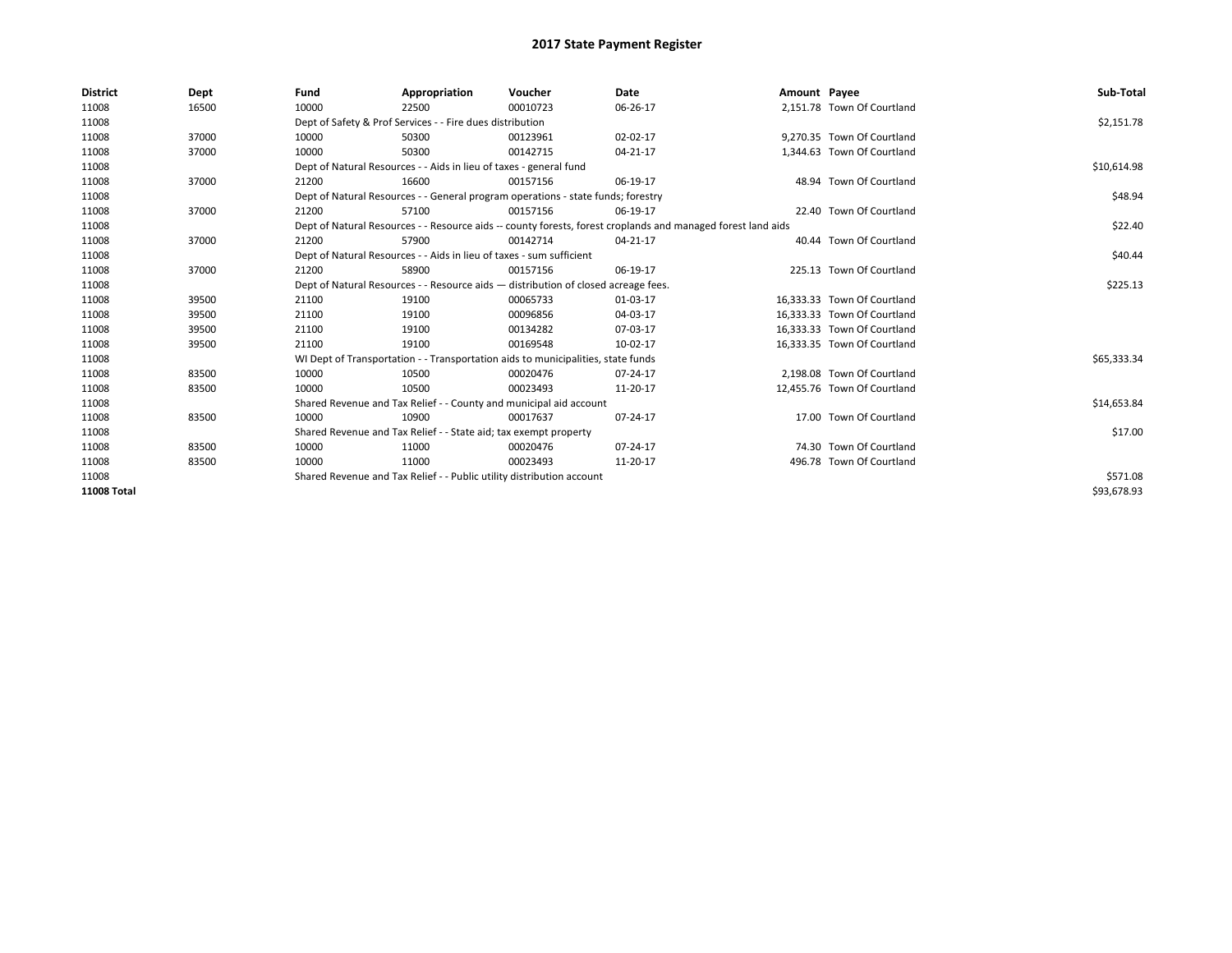| <b>District</b> | Dept  | Fund                                                                             | Appropriation                                                                       | Voucher      | Date                                                                                                         | Amount Payee |                           | Sub-Total    |
|-----------------|-------|----------------------------------------------------------------------------------|-------------------------------------------------------------------------------------|--------------|--------------------------------------------------------------------------------------------------------------|--------------|---------------------------|--------------|
| 11010           | 16500 | 10000                                                                            | 22500                                                                               | 00010724     | 06-26-17                                                                                                     |              | 11,818.94 Town Of Dekorra |              |
| 11010           |       |                                                                                  | Dept of Safety & Prof Services - - Fire dues distribution                           |              |                                                                                                              |              |                           | \$11,818.94  |
| 11010           | 37000 | 10000                                                                            | 50300                                                                               | 00123971     | 02-01-17                                                                                                     |              | 9,972.35 Town Of Dekorra  |              |
| 11010           | 37000 | 10000                                                                            | 50300                                                                               | 00123972     | 02-01-17                                                                                                     |              | 3,529.32 Town Of Dekorra  |              |
| 11010           | 37000 | 10000                                                                            | 50300                                                                               | 00126382     | 02-06-17                                                                                                     |              | 3,529.32 Town Of Dekorra  |              |
| 11010           | 37000 | 10000                                                                            | 50300                                                                               | 00126383     | 02-06-17                                                                                                     |              | 9,972.35 Town Of Dekorra  |              |
| 11010           | 37000 | 10000                                                                            | 50300                                                                               | 00142952     | 04-21-17                                                                                                     |              | 235.39 Town Of Dekorra    |              |
| 11010           | 37000 | 10000                                                                            | 50300                                                                               | 00142953     | 04-21-17                                                                                                     |              | 670.37 Town Of Dekorra    |              |
| 11010           |       |                                                                                  | Dept of Natural Resources - - Aids in lieu of taxes - general fund                  |              |                                                                                                              |              |                           | \$27,909.10  |
| 11010           | 37000 | 21200                                                                            | 16600                                                                               | 00157157     | 06-19-17                                                                                                     |              | 587.79 Town Of Dekorra    |              |
| 11010           |       |                                                                                  | Dept of Natural Resources - - General program operations - state funds; forestry    |              |                                                                                                              |              |                           | \$587.79     |
| 11010           | 37000 | 21200                                                                            | 57100                                                                               | 00157157     | 06-19-17                                                                                                     |              | 269.02 Town Of Dekorra    |              |
| 11010           |       |                                                                                  |                                                                                     |              | Dept of Natural Resources - - Resource aids -- county forests, forest croplands and managed forest land aids |              |                           | \$269.02     |
| 11010           | 37000 | 21200                                                                            | 57900                                                                               | 00142954     | 04-21-17                                                                                                     |              | 335.64 Town Of Dekorra    |              |
| 11010           | 37000 | 21200                                                                            | 57900                                                                               | 00142955     | 04-21-17                                                                                                     |              | 18.87 Town Of Dekorra     |              |
| 11010           |       |                                                                                  | Dept of Natural Resources - - Aids in lieu of taxes - sum sufficient                |              |                                                                                                              |              |                           | \$354.51     |
| 11010           | 37000 | 21200                                                                            | 58900                                                                               | 00157157     | 06-19-17                                                                                                     |              | 2,703.85 Town Of Dekorra  |              |
| 11010           |       |                                                                                  | Dept of Natural Resources - - Resource aids - distribution of closed acreage fees.  |              |                                                                                                              |              |                           | \$2,703.85   |
| 11010           | 39500 | 21100                                                                            | 19100                                                                               | 00065734     | 01-03-17                                                                                                     |              | 31,670.26 Town Of Dekorra |              |
| 11010           | 39500 | 21100                                                                            | 19100                                                                               | 00096857     | 04-03-17                                                                                                     |              | 31,670.26 Town Of Dekorra |              |
| 11010           | 39500 | 21100                                                                            | 19100                                                                               | 00134283     | 07-03-17                                                                                                     |              | 31,670.26 Town Of Dekorra |              |
| 11010           | 39500 | 21100                                                                            | 19100                                                                               | 00169549     | 10-02-17                                                                                                     |              | 31,670.28 Town Of Dekorra |              |
| 11010           |       | WI Dept of Transportation - - Transportation aids to municipalities, state funds |                                                                                     | \$126,681.06 |                                                                                                              |              |                           |              |
| 11010           | 39500 | 21100                                                                            | 36500                                                                               | 00090862     | 03-01-17                                                                                                     |              | 4,193.00 Town Of Dekorra  |              |
| 11010           | 39500 | 21100                                                                            | 36500                                                                               | 00102830     | 04-04-17                                                                                                     |              | 2,907.80 Town Of Dekorra  |              |
| 11010           | 39500 | 21100                                                                            | 36500                                                                               | 00126361     | 06-08-17                                                                                                     |              | 500.00 Town Of Dekorra    |              |
| 11010           | 39500 | 21100                                                                            | 36500                                                                               | 00126370     | 06-08-17                                                                                                     |              | 431.00 Town Of Dekorra    |              |
| 11010           | 39500 | 21100                                                                            | 36500                                                                               | 00073247     | $01 - 12 - 17$                                                                                               |              | 4,763.50 Town Of Dekorra  |              |
| 11010           | 39500 | 21100                                                                            | 36500                                                                               | 00104922     | 04-12-17                                                                                                     |              | 3,518.90 Town Of Dekorra  |              |
| 11010           | 39500 | 21100                                                                            | 36500                                                                               | 00119569     | 05-22-17                                                                                                     |              | 4,785.90 Town Of Dekorra  |              |
| 11010           | 39500 | 21100                                                                            | 36500                                                                               | 00189645     | 11-08-17                                                                                                     |              | 56,373.80 Town Of Dekorra |              |
| 11010           | 39500 | 21100                                                                            | 36500                                                                               | 00198169     | 12-05-17                                                                                                     |              | 30,067.10 Town Of Dekorra |              |
| 11010           |       |                                                                                  | WI Dept of Transportation - - Highway system management and operations, state funds |              |                                                                                                              |              |                           | \$107,541.00 |
|                 |       |                                                                                  | 17400                                                                               | 00047405     | 04-28-17                                                                                                     |              |                           |              |
| 11010           | 50500 | 10000                                                                            |                                                                                     |              |                                                                                                              |              | 46,549.00 Town Of Dekorra |              |
| 11010           |       |                                                                                  |                                                                                     |              | Department of Administration - - High-voltage transmission line annual impact fee distributions              |              |                           | \$46,549.00  |
| 11010           | 83500 | 10000                                                                            | 10500                                                                               | 00020477     | 07-24-17                                                                                                     |              | 4,107.68 Town Of Dekorra  |              |
| 11010           | 83500 | 10000                                                                            | 10500                                                                               | 00023494     | 11-20-17                                                                                                     |              | 23,276.84 Town Of Dekorra |              |
| 11010           |       |                                                                                  | Shared Revenue and Tax Relief - - County and municipal aid account                  |              |                                                                                                              |              |                           | \$27,384.52  |
| 11010           | 83500 | 10000                                                                            | 10900                                                                               | 00017638     | 07-24-17                                                                                                     |              | 111.00 Town Of Dekorra    |              |
| 11010           |       |                                                                                  | Shared Revenue and Tax Relief - - State aid; tax exempt property                    |              |                                                                                                              |              |                           | \$111.00     |
| 11010           | 83500 | 10000                                                                            | 11000                                                                               | 00020477     | 07-24-17                                                                                                     |              | 7.00 Town Of Dekorra      |              |
| 11010           | 83500 | 10000                                                                            | 11000                                                                               | 00023494     | 11-20-17                                                                                                     |              | 54.65 Town Of Dekorra     |              |
| 11010           |       |                                                                                  | Shared Revenue and Tax Relief - - Public utility distribution account               |              |                                                                                                              |              |                           | \$61.65      |
| 11010           | 83500 | 10000                                                                            | 50100                                                                               | 00015192     | 01-31-17                                                                                                     |              | 2,980.57 Town Of Dekorra  |              |
| 11010           |       |                                                                                  | Shared Revenue and Tax Relief - - Payments for municipal services                   |              |                                                                                                              |              |                           | \$2,980.57   |
| 11010           | 83500 | 52100                                                                            | 36300                                                                               | 00015717     | 03-27-17                                                                                                     |              | 3,345.58 Town Of Dekorra  |              |
| 11010           |       |                                                                                  | Shared Revenue and Tax Relief - - Lottery and gaming credit                         |              |                                                                                                              |              |                           | \$3,345.58   |
| 11010 Total     |       |                                                                                  |                                                                                     |              |                                                                                                              |              |                           | \$358,297.59 |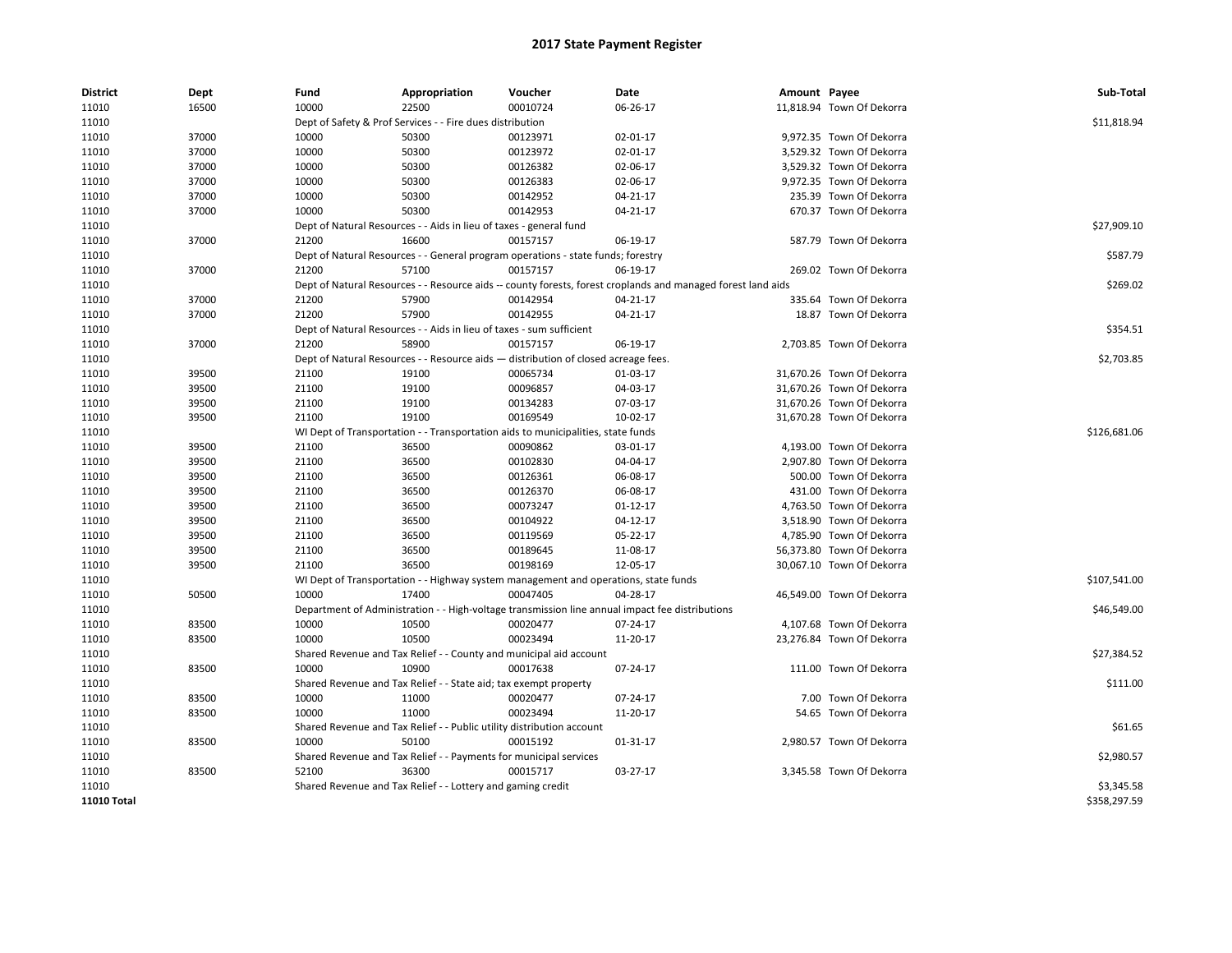| <b>District</b> | Dept  | Fund  | Appropriation                                                                                                | Voucher  | Date           | Amount Payee |                                  | Sub-Total    |  |  |  |
|-----------------|-------|-------|--------------------------------------------------------------------------------------------------------------|----------|----------------|--------------|----------------------------------|--------------|--|--|--|
| 11012           | 16500 | 10000 | 22500                                                                                                        | 00010725 | 06-26-17       |              | 3,061.86 Town of Fort Winnebago  |              |  |  |  |
| 11012           |       |       | Dept of Safety & Prof Services - - Fire dues distribution                                                    |          |                |              |                                  | \$3,061.86   |  |  |  |
| 11012           | 37000 | 10000 | 50300                                                                                                        | 00123984 | 02-01-17       |              | 1,707.27 Town of Fort Winnebago  |              |  |  |  |
| 11012           | 37000 | 10000 | 50300                                                                                                        | 00126384 | 02-06-17       |              | 1,707.27 Town of Fort Winnebago  |              |  |  |  |
| 11012           | 37000 | 10000 | 50300                                                                                                        | 00143164 | 04-21-17       |              | 20.00 Town of Fort Winnebago     |              |  |  |  |
| 11012           |       |       | Dept of Natural Resources - - Aids in lieu of taxes - general fund                                           |          |                |              |                                  | \$3,434.54   |  |  |  |
| 11012           | 37000 | 21200 | 16600                                                                                                        | 00157158 | 06-19-17       |              | 422.59 Town of Fort Winnebago    |              |  |  |  |
| 11012           |       |       | Dept of Natural Resources - - General program operations - state funds; forestry                             |          |                |              |                                  | \$422.59     |  |  |  |
| 11012           | 37000 | 21200 | 57100                                                                                                        | 00157158 | 06-19-17       |              | 193.41 Town of Fort Winnebago    |              |  |  |  |
| 11012           |       |       | Dept of Natural Resources - - Resource aids -- county forests, forest croplands and managed forest land aids |          |                |              |                                  | \$193.41     |  |  |  |
| 11012           | 37000 | 21200 | 57900                                                                                                        | 00143163 | $04 - 21 - 17$ |              | 1,472.06 Town of Fort Winnebago  |              |  |  |  |
| 11012           |       |       | Dept of Natural Resources - - Aids in lieu of taxes - sum sufficient                                         |          |                |              |                                  | \$1,472.06   |  |  |  |
| 11012           | 37000 | 21200 | 58900                                                                                                        | 00157158 | 06-19-17       |              | 1,943.89 Town of Fort Winnebago  |              |  |  |  |
| 11012           |       |       | Dept of Natural Resources - - Resource aids - distribution of closed acreage fees.                           |          |                |              |                                  | \$1,943.89   |  |  |  |
| 11012           | 39500 | 21100 | 19100                                                                                                        | 00065735 | 01-03-17       |              | 19,999.66 Town of Fort Winnebago |              |  |  |  |
| 11012           | 39500 | 21100 | 19100                                                                                                        | 00096858 | 04-03-17       |              | 19,999.66 Town of Fort Winnebago |              |  |  |  |
| 11012           | 39500 | 21100 | 19100                                                                                                        | 00134284 | 07-03-17       |              | 19,999.66 Town of Fort Winnebago |              |  |  |  |
| 11012           | 39500 | 21100 | 19100                                                                                                        | 00169550 | 10-02-17       |              | 19,999.68 Town of Fort Winnebago |              |  |  |  |
| 11012           |       |       | WI Dept of Transportation - - Transportation aids to municipalities, state funds                             |          |                |              |                                  |              |  |  |  |
| 11012           | 39500 | 21100 | 36500                                                                                                        | 00124823 | 06-06-17       |              | 480.63 Town of Fort Winnebago    |              |  |  |  |
| 11012           | 39500 | 21100 | 36500                                                                                                        | 00079065 | 01-26-17       |              | 500.00 Town of Fort Winnebago    |              |  |  |  |
| 11012           | 39500 | 21100 | 36500                                                                                                        | 00084145 | 02-09-17       |              | 357.99 Town of Fort Winnebago    |              |  |  |  |
| 11012           | 39500 | 21100 | 36500                                                                                                        | 00112576 | 05-03-17       |              | 500.00 Town of Fort Winnebago    |              |  |  |  |
| 11012           | 39500 | 21100 | 36500                                                                                                        | 00112577 | 05-03-17       |              | 500.00 Town of Fort Winnebago    |              |  |  |  |
| 11012           | 39500 | 21100 | 36500                                                                                                        | 00112578 | 05-03-17       |              | 500.00 Town of Fort Winnebago    |              |  |  |  |
| 11012           | 39500 | 21100 | 36500                                                                                                        | 00187265 | 11-02-17       |              | 500.00 Town of Fort Winnebago    |              |  |  |  |
| 11012           | 39500 | 21100 | 36500                                                                                                        | 00187266 | 11-02-17       |              | 500.00 Town of Fort Winnebago    |              |  |  |  |
| 11012           | 39500 | 21100 | 36500                                                                                                        | 00187267 | 11-02-17       |              | 324.60 Town of Fort Winnebago    |              |  |  |  |
| 11012           | 39500 | 21100 | 36500                                                                                                        | 00187269 | 11-02-17       |              | 500.00 Town of Fort Winnebago    |              |  |  |  |
| 11012           |       |       | WI Dept of Transportation - - Highway system management and operations, state funds                          |          |                |              |                                  | \$4,663.22   |  |  |  |
| 11012           | 83500 | 10000 | 10500                                                                                                        | 00020478 | 07-24-17       |              | 1,694.13 Town of Fort Winnebago  |              |  |  |  |
| 11012           | 83500 | 10000 | 10500                                                                                                        | 00023495 | 11-20-17       |              | 9,600.04 Town of Fort Winnebago  |              |  |  |  |
| 11012           |       |       | Shared Revenue and Tax Relief - - County and municipal aid account                                           |          |                |              |                                  | \$11,294.17  |  |  |  |
| 11012           | 83500 | 10000 | 10900                                                                                                        | 00017639 | 07-24-17       |              | 4.00 Town of Fort Winnebago      |              |  |  |  |
| 11012           |       |       | Shared Revenue and Tax Relief - - State aid; tax exempt property                                             |          |                |              |                                  | \$4.00       |  |  |  |
| 11012           | 83500 | 10000 | 11000                                                                                                        | 00020478 | 07-24-17       |              | 528.39 Town of Fort Winnebago    |              |  |  |  |
| 11012           | 83500 | 10000 | 11000                                                                                                        | 00023495 | 11-20-17       |              | 3,041.37 Town of Fort Winnebago  |              |  |  |  |
| 11012           |       |       | Shared Revenue and Tax Relief - - Public utility distribution account                                        |          |                |              |                                  | \$3,569.76   |  |  |  |
| 11012 Total     |       |       |                                                                                                              |          |                |              |                                  | \$110,058.16 |  |  |  |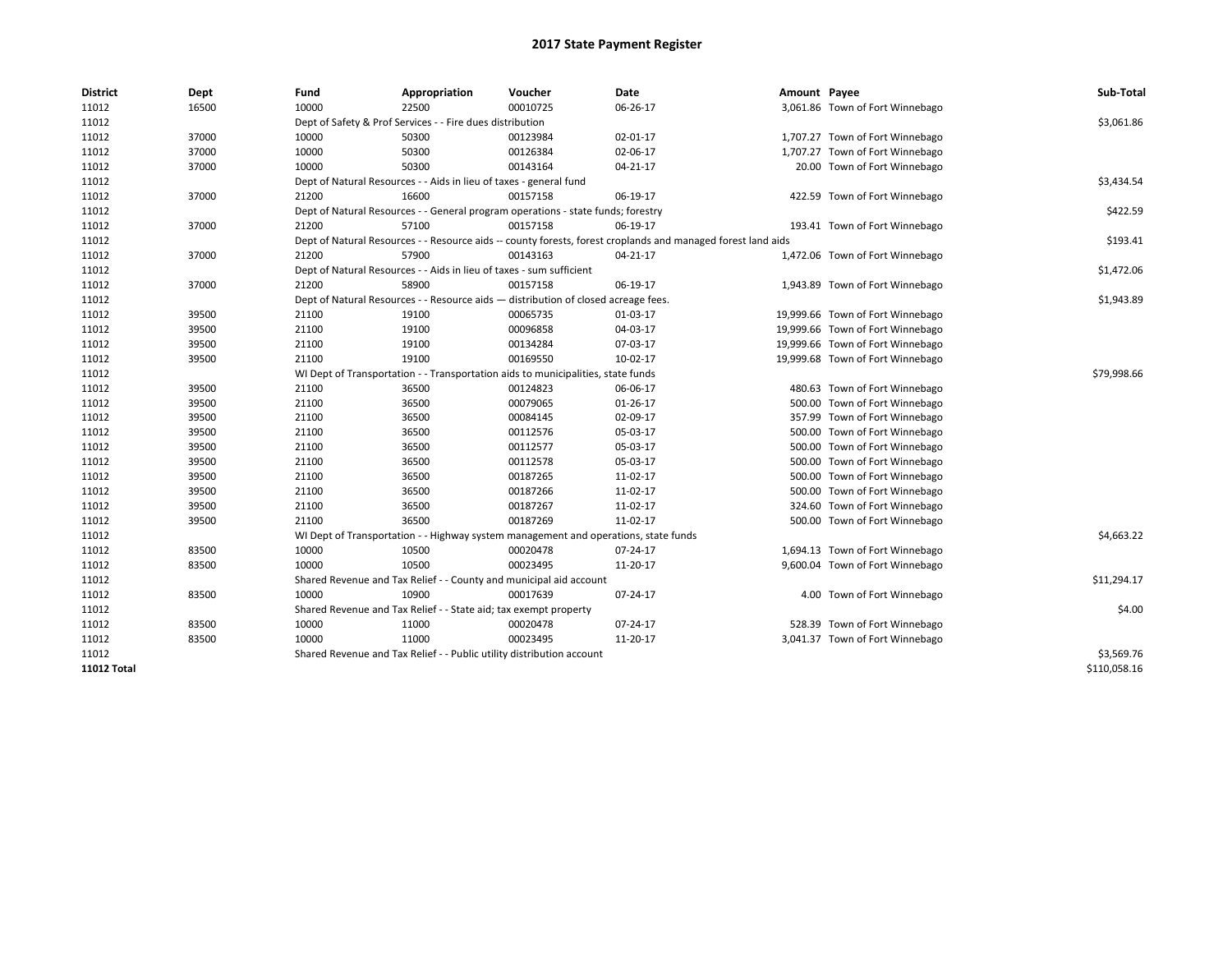| <b>District</b>    | <b>Dept</b> | Fund  | Appropriation                                                                                                | Voucher  | Date     | Amount Payee |                                    | Sub-Total    |  |  |
|--------------------|-------------|-------|--------------------------------------------------------------------------------------------------------------|----------|----------|--------------|------------------------------------|--------------|--|--|
| 11014              | 16500       | 10000 | 22500                                                                                                        | 00010726 | 06-26-17 |              | 3.687.51 Town Of Fountain Prairie  |              |  |  |
| 11014              |             |       | Dept of Safety & Prof Services - - Fire dues distribution                                                    |          |          |              |                                    | \$3,687.51   |  |  |
| 11014              | 37000       | 21200 | 16600                                                                                                        | 00157159 | 06-19-17 |              | 141.96 Town Of Fountain Prairie    |              |  |  |
| 11014              |             |       | Dept of Natural Resources - - General program operations - state funds; forestry                             |          |          |              |                                    |              |  |  |
| 11014              | 37000       | 21200 | 57100                                                                                                        | 00157159 | 06-19-17 |              | 64.97 Town Of Fountain Prairie     |              |  |  |
| 11014              |             |       | Dept of Natural Resources - - Resource aids -- county forests, forest croplands and managed forest land aids |          |          |              |                                    |              |  |  |
| 11014              | 37000       | 21200 | 58900                                                                                                        | 00157159 | 06-19-17 |              | 653.01 Town Of Fountain Prairie    |              |  |  |
| 11014              |             |       | Dept of Natural Resources - - Resource aids - distribution of closed acreage fees.                           |          |          |              |                                    | \$653.01     |  |  |
| 11014              | 39500       | 21100 | 19100                                                                                                        | 00065736 | 01-03-17 |              | 24.282.55 Town Of Fountain Prairie |              |  |  |
| 11014              | 39500       | 21100 | 19100                                                                                                        | 00096859 | 04-03-17 |              | 24.282.55 Town Of Fountain Prairie |              |  |  |
| 11014              | 39500       | 21100 | 19100                                                                                                        | 00134285 | 07-03-17 |              | 24,282.55 Town Of Fountain Prairie |              |  |  |
| 11014              | 39500       | 21100 | 19100                                                                                                        | 00169551 | 10-02-17 |              | 24.282.57 Town Of Fountain Prairie |              |  |  |
| 11014              |             |       | WI Dept of Transportation - - Transportation aids to municipalities, state funds                             |          |          |              |                                    | \$97,130.22  |  |  |
| 11014              | 83500       | 10000 | 10900                                                                                                        | 00017640 | 07-24-17 |              | 201.00 Town Of Fountain Prairie    |              |  |  |
| 11014              |             |       | Shared Revenue and Tax Relief - - State aid; tax exempt property                                             |          |          |              |                                    | \$201.00     |  |  |
| <b>11014 Total</b> |             |       |                                                                                                              |          |          |              |                                    | \$101,878.67 |  |  |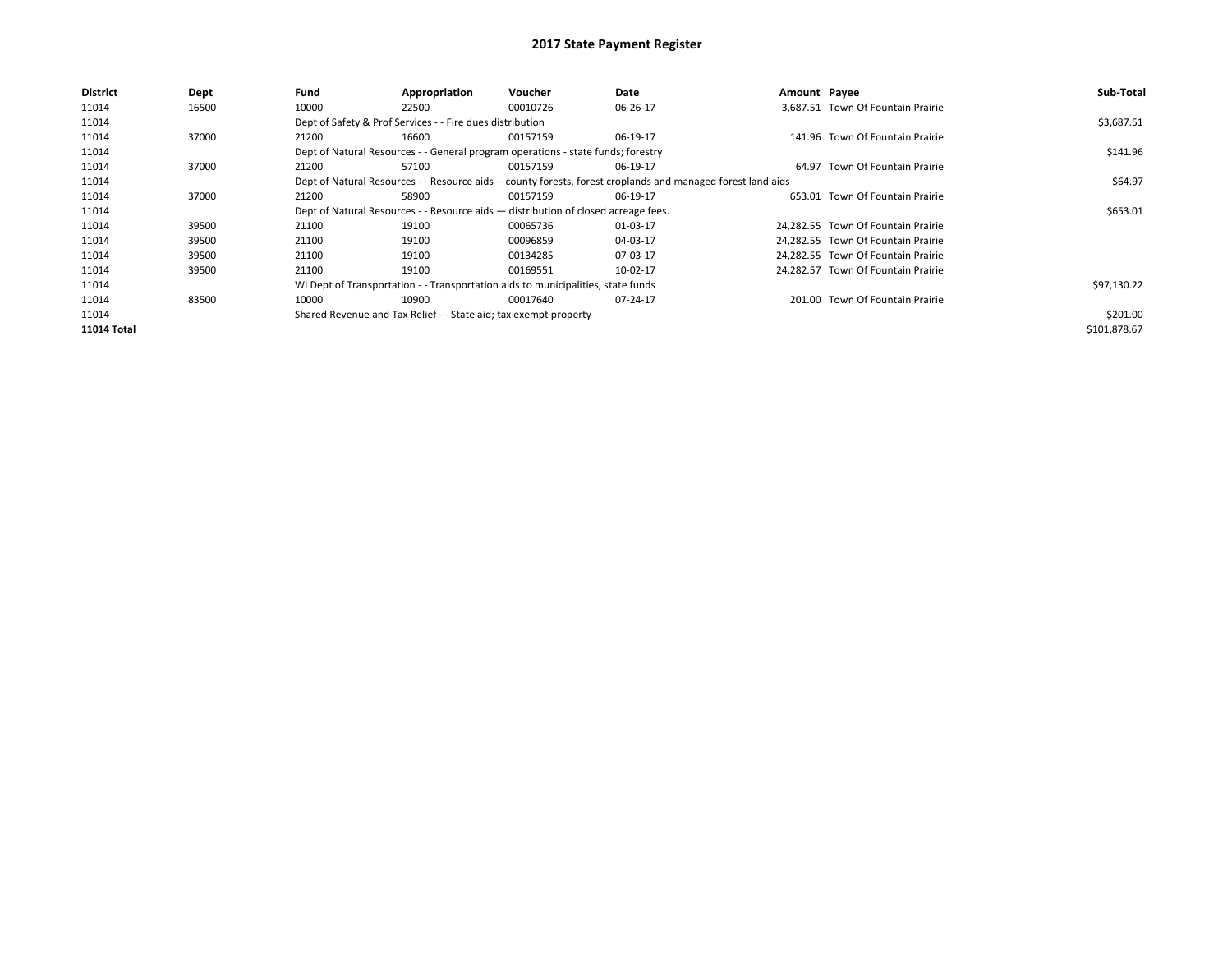| <b>District</b> | Dept  | Fund  | Appropriation                                                                                                | Voucher  | <b>Date</b> | Amount Payee |                           | Sub-Total    |  |  |  |
|-----------------|-------|-------|--------------------------------------------------------------------------------------------------------------|----------|-------------|--------------|---------------------------|--------------|--|--|--|
| 11016           | 16500 | 10000 | 22500                                                                                                        | 00010727 | 06-26-17    |              | 2,475.26 Town Of Hampden  |              |  |  |  |
| 11016           |       |       | Dept of Safety & Prof Services - - Fire dues distribution                                                    |          |             |              |                           | \$2,475.26   |  |  |  |
| 11016           | 37000 | 10000 | 50300                                                                                                        | 00142929 | 04-21-17    |              | 184.07 Town Of Hampden    |              |  |  |  |
| 11016           |       |       | Dept of Natural Resources - - Aids in lieu of taxes - general fund                                           |          |             |              |                           | \$184.07     |  |  |  |
| 11016           | 37000 | 21200 | 16600                                                                                                        | 00157160 | 06-19-17    |              | 25.94 Town Of Hampden     |              |  |  |  |
| 11016           |       |       | Dept of Natural Resources - - General program operations - state funds; forestry                             |          |             |              |                           | \$25.94      |  |  |  |
| 11016           | 37000 | 21200 | 57100                                                                                                        | 00157160 | 06-19-17    |              | 11.87 Town Of Hampden     |              |  |  |  |
| 11016           |       |       | Dept of Natural Resources - - Resource aids -- county forests, forest croplands and managed forest land aids |          |             |              |                           | \$11.87      |  |  |  |
| 11016           | 37000 | 21200 | 57900                                                                                                        | 00142930 | 04-21-17    |              | 12.87 Town Of Hampden     |              |  |  |  |
| 11016           |       |       | Dept of Natural Resources - - Aids in lieu of taxes - sum sufficient                                         |          | \$12.87     |              |                           |              |  |  |  |
| 11016           | 37000 | 21200 | 58900                                                                                                        | 00157160 | 06-19-17    |              | 119.32 Town Of Hampden    |              |  |  |  |
| 11016           |       |       | Dept of Natural Resources - - Resource aids - distribution of closed acreage fees.                           |          |             |              |                           |              |  |  |  |
| 11016           | 39500 | 21100 | 19100                                                                                                        | 00065737 | 01-03-17    |              | 23,319.18 Town Of Hampden |              |  |  |  |
| 11016           | 39500 | 21100 | 19100                                                                                                        | 00096860 | 04-03-17    |              | 23,319.18 Town Of Hampden |              |  |  |  |
| 11016           | 39500 | 21100 | 19100                                                                                                        | 00134286 | 07-03-17    |              | 23,319.18 Town Of Hampden |              |  |  |  |
| 11016           | 39500 | 21100 | 19100                                                                                                        | 00169552 | 10-02-17    |              | 23,319.18 Town Of Hampden |              |  |  |  |
| 11016           |       |       | WI Dept of Transportation - - Transportation aids to municipalities, state funds                             |          |             |              |                           | \$93,276.72  |  |  |  |
| 11016           | 83500 | 10000 | 10500                                                                                                        | 00020479 | 07-24-17    |              | 2,076.20 Town Of Hampden  |              |  |  |  |
| 11016           | 83500 | 10000 | 10500                                                                                                        | 00023496 | 11-20-17    |              | 11,765.14 Town Of Hampden |              |  |  |  |
| 11016           |       |       | Shared Revenue and Tax Relief - - County and municipal aid account                                           |          |             |              |                           | \$13,841.34  |  |  |  |
| 11016           | 83500 | 10000 | 10900                                                                                                        | 00017641 | 07-24-17    |              | 7.00 Town Of Hampden      |              |  |  |  |
| 11016           |       |       | Shared Revenue and Tax Relief - - State aid; tax exempt property                                             |          |             |              |                           | \$7.00       |  |  |  |
| 11016           | 83500 | 10000 | 11000                                                                                                        | 00020479 | 07-24-17    |              | 46.57 Town Of Hampden     |              |  |  |  |
| 11016           | 83500 | 10000 | 11000                                                                                                        | 00023496 | 11-20-17    |              | 269.01 Town Of Hampden    |              |  |  |  |
| 11016           |       |       | Shared Revenue and Tax Relief - - Public utility distribution account                                        |          |             |              |                           |              |  |  |  |
| 11016 Total     |       |       |                                                                                                              |          |             |              |                           | \$110,269.97 |  |  |  |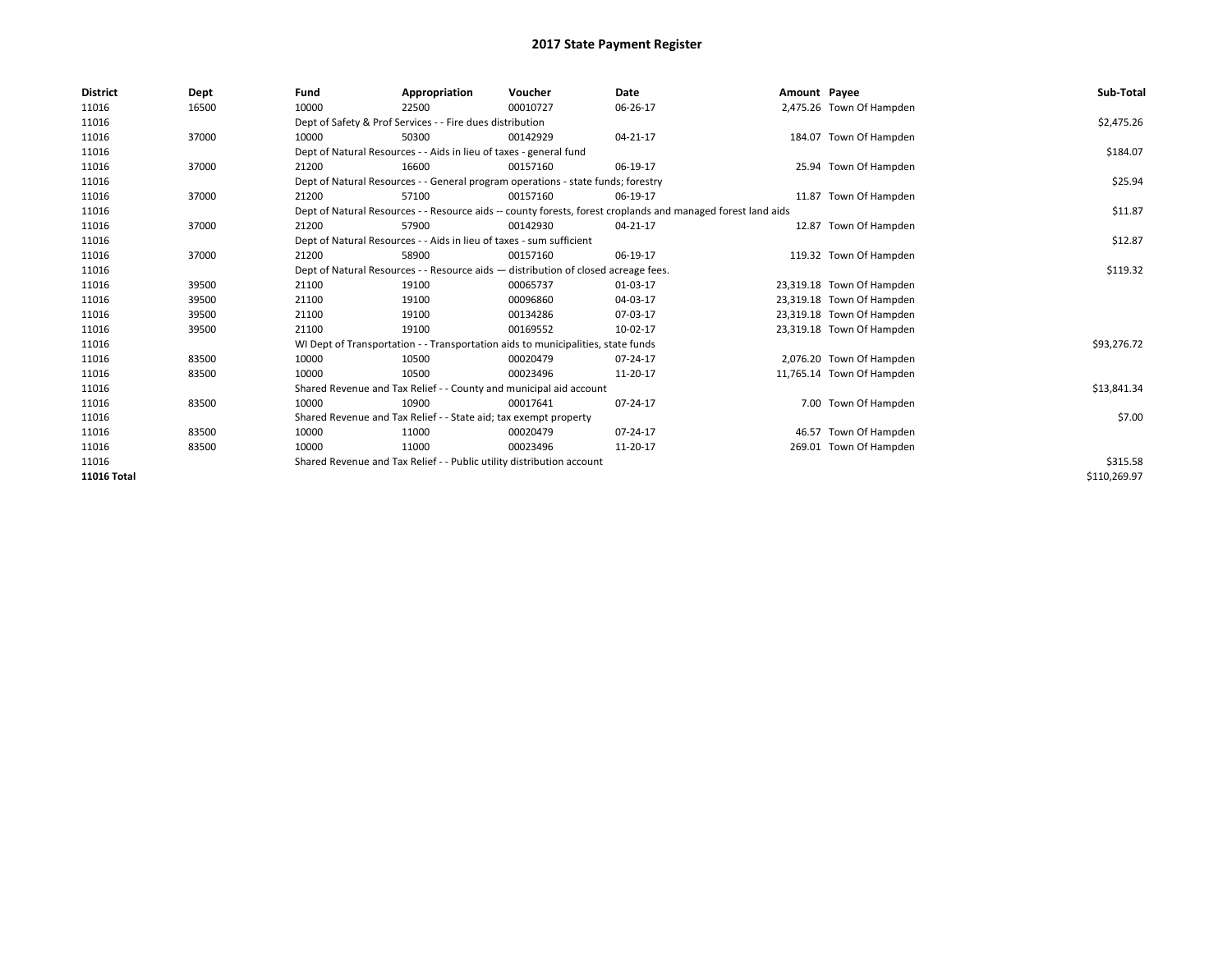| <b>District</b>    | Dept  | Fund                                                                             | Appropriation                                                                      | Voucher      | Date                                                                                                         | Amount Payee |                          | Sub-Total    |
|--------------------|-------|----------------------------------------------------------------------------------|------------------------------------------------------------------------------------|--------------|--------------------------------------------------------------------------------------------------------------|--------------|--------------------------|--------------|
| 11018              | 16500 | 10000                                                                            | 22500                                                                              | 00010728     | 06-26-17                                                                                                     |              | 3,175.84 Leeds, Town of  |              |
| 11018              |       |                                                                                  | Dept of Safety & Prof Services - - Fire dues distribution                          |              |                                                                                                              |              |                          | \$3,175.84   |
| 11018              | 37000 | 21200                                                                            | 16600                                                                              | 00157161     | 06-19-17                                                                                                     |              | 35.39 Leeds, Town of     |              |
| 11018              |       |                                                                                  | Dept of Natural Resources - - General program operations - state funds; forestry   |              |                                                                                                              |              |                          | \$35.39      |
| 11018              | 37000 | 21200                                                                            | 57100                                                                              | 00157161     | 06-19-17                                                                                                     |              | 16.20 Leeds, Town of     |              |
| 11018              |       |                                                                                  |                                                                                    |              | Dept of Natural Resources - - Resource aids -- county forests, forest croplands and managed forest land aids |              |                          | \$16.20      |
| 11018              | 37000 | 21200                                                                            | 58900                                                                              | 00157161     | 06-19-17                                                                                                     |              | 162.80 Leeds, Town of    |              |
| 11018              |       |                                                                                  | Dept of Natural Resources - - Resource aids - distribution of closed acreage fees. |              |                                                                                                              |              |                          | \$162.80     |
| 11018              | 39500 | 21100                                                                            | 19100                                                                              | 00065738     | 01-03-17                                                                                                     |              | 26,490.06 Leeds, Town of |              |
| 11018              | 39500 | 21100                                                                            | 19100                                                                              | 00096861     | 04-03-17                                                                                                     |              | 26,490.06 Leeds, Town of |              |
| 11018              | 39500 | 21100                                                                            | 19100                                                                              | 00134287     | 07-03-17                                                                                                     |              | 26,490.06 Leeds, Town of |              |
| 11018              | 39500 | 21100                                                                            | 19100                                                                              | 00169553     | 10-02-17                                                                                                     |              | 26,490.06 Leeds, Town of |              |
| 11018              |       | WI Dept of Transportation - - Transportation aids to municipalities, state funds |                                                                                    | \$105,960.24 |                                                                                                              |              |                          |              |
| 11018              | 39500 | 21100                                                                            | 27800                                                                              | 00072164     | $01-10-17$                                                                                                   |              | 13,024.52 Leeds, Town of |              |
| 11018              |       |                                                                                  | WI Dept of Transportation - - Local roads improvement program, state funds         |              |                                                                                                              |              |                          | \$13,024.52  |
| 11018              | 83500 | 10000                                                                            | 10500                                                                              | 00020480     | 07-24-17                                                                                                     |              | 1,617.56 Leeds, Town of  |              |
| 11018              | 83500 | 10000                                                                            | 10500                                                                              | 00023497     | 11-20-17                                                                                                     |              | 9,166.20 Leeds, Town of  |              |
| 11018              |       |                                                                                  | Shared Revenue and Tax Relief - - County and municipal aid account                 |              |                                                                                                              |              |                          | \$10,783.76  |
| 11018              | 83500 | 10000                                                                            | 10900                                                                              | 00017642     | 07-24-17                                                                                                     |              | 40.00 Leeds, Town of     |              |
| 11018              |       |                                                                                  | Shared Revenue and Tax Relief - - State aid; tax exempt property                   |              |                                                                                                              |              |                          | \$40.00      |
| 11018              | 83500 | 10000                                                                            | 11000                                                                              | 00020480     | 07-24-17                                                                                                     |              | 24.23 Leeds, Town of     |              |
| 11018              | 83500 | 10000                                                                            | 11000                                                                              | 00023497     | 11-20-17                                                                                                     |              | 137.46 Leeds, Town of    |              |
| 11018              |       | Shared Revenue and Tax Relief - - Public utility distribution account            |                                                                                    | \$161.69     |                                                                                                              |              |                          |              |
| 11018              | 83500 | 10000                                                                            | 50100                                                                              | 00015193     | 01-31-17                                                                                                     |              | 6,003.34 Leeds, Town of  |              |
| 11018              |       | Shared Revenue and Tax Relief - - Payments for municipal services                |                                                                                    | \$6,003.34   |                                                                                                              |              |                          |              |
| <b>11018 Total</b> |       |                                                                                  |                                                                                    |              |                                                                                                              |              |                          | \$139,363.78 |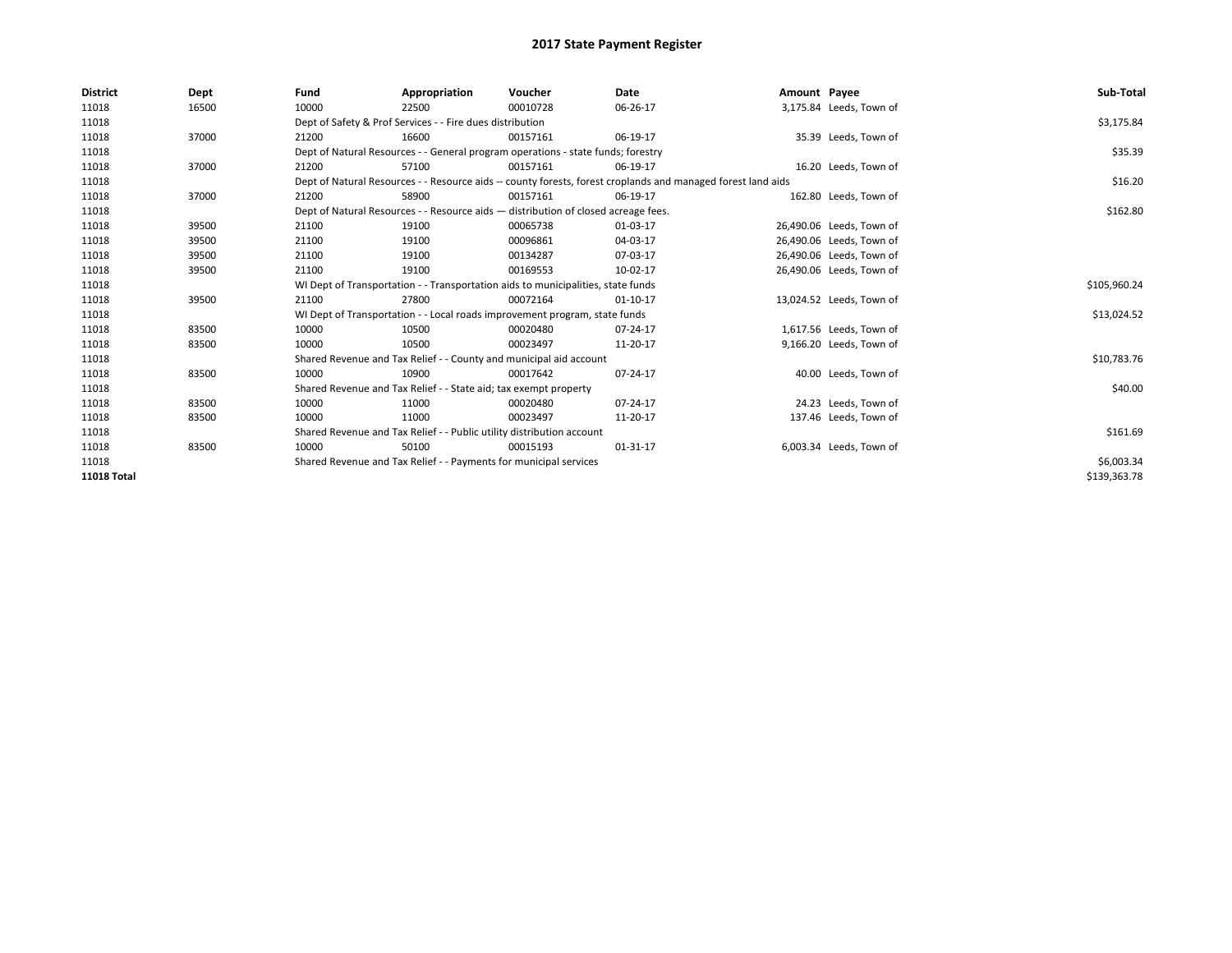| <b>District</b> | Dept  | Fund                                                                                                         | Appropriation                                                                    | Voucher    | Date           | Amount Payee |                            | Sub-Total    |
|-----------------|-------|--------------------------------------------------------------------------------------------------------------|----------------------------------------------------------------------------------|------------|----------------|--------------|----------------------------|--------------|
| 11020           | 16500 | 10000                                                                                                        | 22500                                                                            | 00010729   | 06-27-17       |              | 4,492.97 Town of Lewiston  |              |
| 11020           |       |                                                                                                              | Dept of Safety & Prof Services - - Fire dues distribution                        |            |                |              |                            | \$4,492.97   |
| 11020           | 37000 | 10000                                                                                                        | 50300                                                                            | 00123959   | 02-02-17       |              | 2,562.86 Town of Lewiston  |              |
| 11020           | 37000 | 10000                                                                                                        | 50300                                                                            | 00142692   | $04 - 21 - 17$ |              | 148.32 Town of Lewiston    |              |
| 11020           | 37000 | 10000                                                                                                        | 50300                                                                            | 00142693   | 04-21-17       |              | 6.42 Town of Lewiston      |              |
| 11020           |       |                                                                                                              | Dept of Natural Resources - - Aids in lieu of taxes - general fund               |            |                |              |                            | \$2,717.60   |
| 11020           | 37000 | 21200                                                                                                        | 16600                                                                            | 00157162   | 06-19-17       |              | 1.947.88 Town of Lewiston  |              |
| 11020           |       |                                                                                                              | Dept of Natural Resources - - General program operations - state funds; forestry |            |                |              |                            | \$1,947.88   |
| 11020           | 37000 | 21200                                                                                                        | 57100                                                                            | 00157162   | 06-19-17       |              | 891.51 Town of Lewiston    |              |
| 11020           |       | Dept of Natural Resources - - Resource aids -- county forests, forest croplands and managed forest land aids |                                                                                  | \$891.51   |                |              |                            |              |
| 11020           | 37000 | 21200                                                                                                        | 57900                                                                            | 00142691   | 04-21-17       |              | 6.48 Town of Lewiston      |              |
| 11020           |       | Dept of Natural Resources - - Aids in lieu of taxes - sum sufficient                                         |                                                                                  | \$6.48     |                |              |                            |              |
| 11020           | 37000 | 21200                                                                                                        | 58900                                                                            | 00157162   | 06-19-17       |              | 8,960.23 Town of Lewiston  |              |
| 11020           |       | Dept of Natural Resources - - Resource aids - distribution of closed acreage fees.                           |                                                                                  | \$8,960.23 |                |              |                            |              |
| 11020           | 39500 | 21100                                                                                                        | 19100                                                                            | 00065739   | 01-03-17       |              | 25,576.23 Town of Lewiston |              |
| 11020           | 39500 | 21100                                                                                                        | 19100                                                                            | 00096862   | 04-03-17       |              | 25,576.23 Town of Lewiston |              |
| 11020           | 39500 | 21100                                                                                                        | 19100                                                                            | 00134288   | 07-03-17       |              | 25,576.23 Town of Lewiston |              |
| 11020           | 39500 | 21100                                                                                                        | 19100                                                                            | 00169554   | 10-02-17       |              | 25,576.23 Town of Lewiston |              |
| 11020           |       |                                                                                                              | WI Dept of Transportation - - Transportation aids to municipalities, state funds |            |                |              |                            | \$102,304.92 |
| 11020           | 83500 | 10000                                                                                                        | 10500                                                                            | 00020481   | 07-24-17       |              | 2,598.07 Town of Lewiston  |              |
| 11020           | 83500 | 10000                                                                                                        | 10500                                                                            | 00023498   | 11-20-17       |              | 14,722.40 Town of Lewiston |              |
| 11020           |       |                                                                                                              | Shared Revenue and Tax Relief - - County and municipal aid account               |            |                |              |                            | \$17,320.47  |
| 11020           | 83500 | 10000                                                                                                        | 10900                                                                            | 00017643   | 07-24-17       |              | 296.00 Town of Lewiston    |              |
| 11020           |       |                                                                                                              | Shared Revenue and Tax Relief - - State aid; tax exempt property                 |            |                |              |                            | \$296.00     |
| 11020           | 83500 | 10000                                                                                                        | 11000                                                                            | 00020481   | 07-24-17       |              | 384.97 Town of Lewiston    |              |
| 11020           | 83500 | 10000                                                                                                        | 11000                                                                            | 00023498   | 11-20-17       |              | 2,220.03 Town of Lewiston  |              |
| 11020           |       |                                                                                                              | Shared Revenue and Tax Relief - - Public utility distribution account            |            |                |              |                            | \$2,605.00   |
| 11020           | 83500 | 52100                                                                                                        | 36300                                                                            | 00015718   | 03-27-17       |              | 2,725.22 Town of Lewiston  |              |
| 11020           |       |                                                                                                              | Shared Revenue and Tax Relief - - Lottery and gaming credit                      |            |                |              |                            | \$2,725.22   |
| 11020 Total     |       |                                                                                                              |                                                                                  |            |                |              |                            | \$144,268.28 |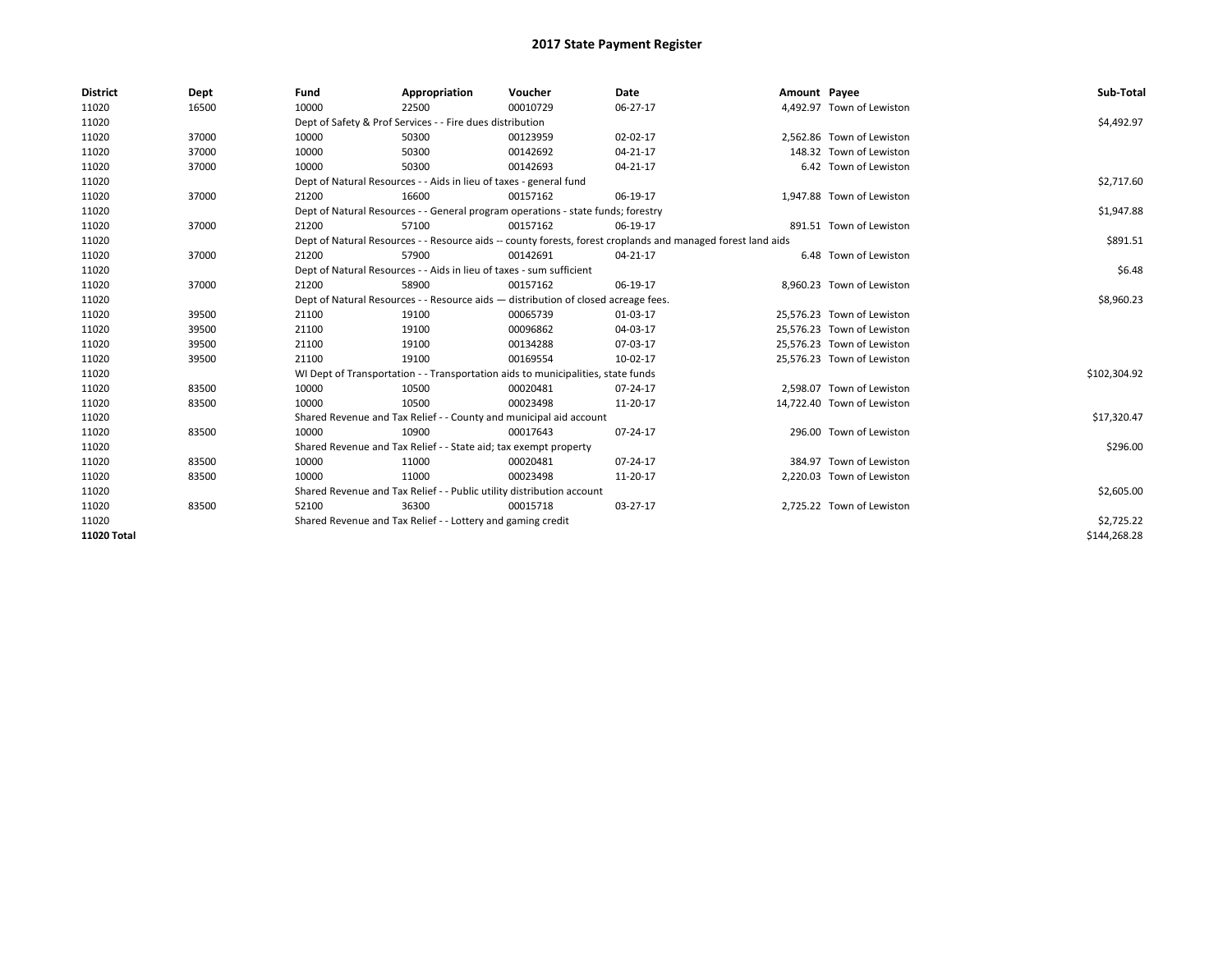| <b>District</b>    | Dept  | Fund                                                                               | Appropriation                                                                    | Voucher    | Date                                                                                                         | Amount Payee |                        | Sub-Total    |
|--------------------|-------|------------------------------------------------------------------------------------|----------------------------------------------------------------------------------|------------|--------------------------------------------------------------------------------------------------------------|--------------|------------------------|--------------|
| 11022              | 16500 | 10000                                                                              | 22500                                                                            | 00010730   | 06-26-17                                                                                                     |              | 16,471.04 Town Of Lodi |              |
| 11022              |       |                                                                                    | Dept of Safety & Prof Services - - Fire dues distribution                        |            |                                                                                                              |              |                        | \$16,471.04  |
| 11022              | 37000 | 10000                                                                              | 50300                                                                            | 00123983   | 02-02-17                                                                                                     |              | 2,337.97 Town Of Lodi  |              |
| 11022              | 37000 | 10000                                                                              | 50300                                                                            | 00143152   | 04-21-17                                                                                                     |              | 159.48 Town Of Lodi    |              |
| 11022              |       |                                                                                    | Dept of Natural Resources - - Aids in lieu of taxes - general fund               |            |                                                                                                              |              |                        | \$2,497.45   |
| 11022              | 37000 | 21200                                                                              | 16600                                                                            | 00157163   | 06-19-17                                                                                                     |              | 925.43 Town Of Lodi    |              |
| 11022              |       |                                                                                    | Dept of Natural Resources - - General program operations - state funds; forestry |            |                                                                                                              |              |                        | \$925.43     |
| 11022              | 37000 | 21200                                                                              | 57100                                                                            | 00157163   | 06-19-17                                                                                                     |              | 433.15 Town Of Lodi    |              |
| 11022              |       |                                                                                    |                                                                                  |            | Dept of Natural Resources - - Resource aids -- county forests, forest croplands and managed forest land aids |              |                        | \$433.15     |
| 11022              | 37000 | 21200                                                                              | 57900                                                                            | 00143153   | 04-21-17                                                                                                     |              | 13.35 Town Of Lodi     |              |
| 11022              |       | Dept of Natural Resources - - Aids in lieu of taxes - sum sufficient               |                                                                                  | \$13.35    |                                                                                                              |              |                        |              |
| 11022              | 37000 | 21200                                                                              | 58900                                                                            | 00157163   | 06-19-17                                                                                                     |              | 4,256.99 Town Of Lodi  |              |
| 11022              |       | Dept of Natural Resources - - Resource aids - distribution of closed acreage fees. |                                                                                  | \$4,256.99 |                                                                                                              |              |                        |              |
| 11022              | 37000 | 27400                                                                              | 67000                                                                            | 00154332   | 06-01-17                                                                                                     |              | 9,027.57 Town Of Lodi  |              |
| 11022              |       | Dept of Natural Resources - - Financial assistance for responsible units           |                                                                                  | \$9,027.57 |                                                                                                              |              |                        |              |
| 11022              | 39500 | 21100                                                                              | 19100                                                                            | 00065740   | 01-03-17                                                                                                     |              | 18,122.46 Town Of Lodi |              |
| 11022              | 39500 | 21100                                                                              | 19100                                                                            | 00096863   | 04-03-17                                                                                                     |              | 18,122.46 Town Of Lodi |              |
| 11022              | 39500 | 21100                                                                              | 19100                                                                            | 00134289   | 07-03-17                                                                                                     |              | 18,122.46 Town Of Lodi |              |
| 11022              | 39500 | 21100                                                                              | 19100                                                                            | 00169555   | 10-02-17                                                                                                     |              | 18,122.46 Town Of Lodi |              |
| 11022              |       |                                                                                    | WI Dept of Transportation - - Transportation aids to municipalities, state funds |            |                                                                                                              |              |                        | \$72,489.84  |
| 11022              | 83500 | 10000                                                                              | 10500                                                                            | 00020482   | 07-24-17                                                                                                     |              | 4,894.68 Town Of Lodi  |              |
| 11022              | 83500 | 10000                                                                              | 10500                                                                            | 00023499   | 11-20-17                                                                                                     |              | 27,752.52 Town Of Lodi |              |
| 11022              |       |                                                                                    | Shared Revenue and Tax Relief - - County and municipal aid account               |            |                                                                                                              |              |                        | \$32,647.20  |
| 11022              | 83500 | 10000                                                                              | 10900                                                                            | 00017644   | 07-24-17                                                                                                     |              | 93.00 Town Of Lodi     |              |
| 11022              |       |                                                                                    | Shared Revenue and Tax Relief - - State aid; tax exempt property                 |            |                                                                                                              |              |                        | \$93.00      |
| 11022              | 83500 | 10000                                                                              | 11000                                                                            | 00020482   | $07 - 24 - 17$                                                                                               |              | 439.54 Town Of Lodi    |              |
| 11022              | 83500 | 10000                                                                              | 11000                                                                            | 00023499   | 11-20-17                                                                                                     |              | 2,539.84 Town Of Lodi  |              |
| 11022              |       |                                                                                    | Shared Revenue and Tax Relief - - Public utility distribution account            |            |                                                                                                              |              |                        | \$2,979.38   |
| 11022              | 83500 | 52100                                                                              | 36300                                                                            | 00015719   | 03-27-17                                                                                                     |              | 2,198.50 Town Of Lodi  |              |
| 11022              |       |                                                                                    | Shared Revenue and Tax Relief - - Lottery and gaming credit                      |            |                                                                                                              |              |                        | \$2,198.50   |
| <b>11022 Total</b> |       |                                                                                    |                                                                                  |            |                                                                                                              |              |                        | \$144.032.90 |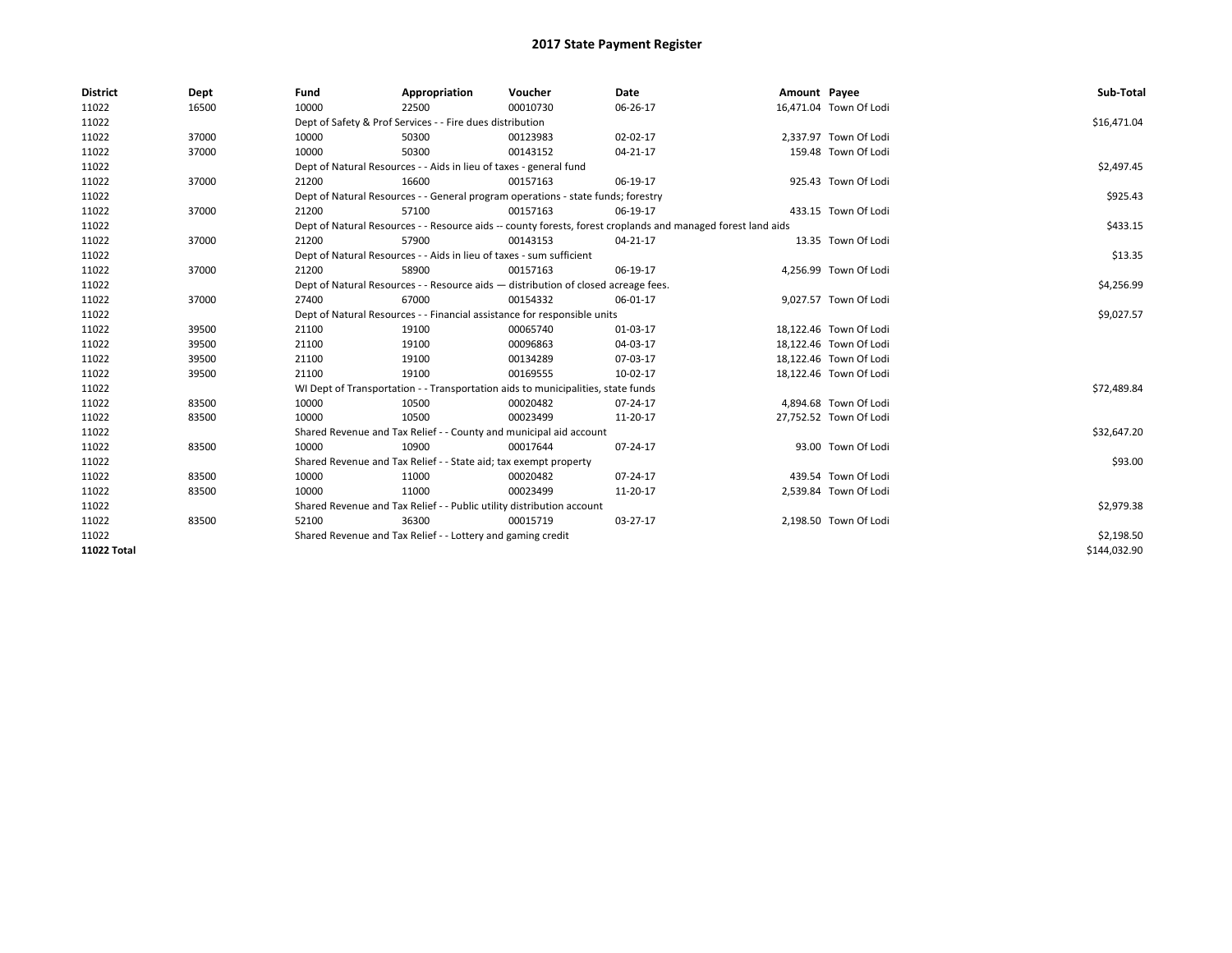| <b>District</b> | Dept  | Fund                                                                                                                           | Appropriation                                                                    | Voucher     | Date                                                                                                         | Amount Payee |                            | Sub-Total    |
|-----------------|-------|--------------------------------------------------------------------------------------------------------------------------------|----------------------------------------------------------------------------------|-------------|--------------------------------------------------------------------------------------------------------------|--------------|----------------------------|--------------|
| 11024           | 16500 | 10000                                                                                                                          | 22500                                                                            | 00010731    | 06-26-17                                                                                                     |              | 3,962.66 Town Of Lowville  |              |
| 11024           |       |                                                                                                                                | Dept of Safety & Prof Services - - Fire dues distribution                        |             |                                                                                                              |              |                            | \$3,962.66   |
| 11024           | 37000 | 10000                                                                                                                          | 50300                                                                            | 00123966    | 02-01-17                                                                                                     |              | 11,313.47 Town Of Lowville |              |
| 11024           | 37000 | 10000                                                                                                                          | 50300                                                                            | 00126380    | 03-22-17                                                                                                     |              | 11,313.47 Town Of Lowville |              |
| 11024           | 37000 | 10000                                                                                                                          | 50300                                                                            | 00142741    | 04-21-17                                                                                                     |              | 1,122.74 Town Of Lowville  |              |
| 11024           | 37000 | 10000                                                                                                                          | 50300                                                                            | 00142743    | $04 - 21 - 17$                                                                                               |              | 131.16 Town Of Lowville    |              |
| 11024           |       |                                                                                                                                | Dept of Natural Resources - - Aids in lieu of taxes - general fund               |             |                                                                                                              |              |                            | \$23,880.84  |
| 11024           | 37000 | 21200                                                                                                                          | 16600                                                                            | 00157164    | 06-19-17                                                                                                     |              | 196.17 Town Of Lowville    |              |
| 11024           |       |                                                                                                                                | Dept of Natural Resources - - General program operations - state funds; forestry |             |                                                                                                              |              |                            | \$196.17     |
| 11024           | 37000 | 21200                                                                                                                          | 57100                                                                            | 00157164    | 06-19-17                                                                                                     |              | 97.78 Town Of Lowville     |              |
| 11024           |       |                                                                                                                                |                                                                                  |             | Dept of Natural Resources - - Resource aids -- county forests, forest croplands and managed forest land aids |              |                            | \$97.78      |
| 11024           | 37000 | 21200                                                                                                                          | 57900                                                                            | 00142742    | 04-21-17                                                                                                     |              | 910.20 Town Of Lowville    |              |
| 11024           |       |                                                                                                                                | Dept of Natural Resources - - Aids in lieu of taxes - sum sufficient             |             |                                                                                                              |              |                            | \$910.20     |
| 11024           | 37000 | 21200                                                                                                                          | 58900                                                                            | 00157164    | 06-19-17                                                                                                     |              | 902.37 Town Of Lowville    |              |
| 11024           |       | Dept of Natural Resources - - Resource aids - distribution of closed acreage fees.                                             |                                                                                  | \$902.37    |                                                                                                              |              |                            |              |
| 11024           | 37000 | 21200                                                                                                                          | 77900                                                                            | 00133370    | 03-10-17                                                                                                     |              | 30,980.27 Town Of Lowville |              |
| 11024           | 37000 | 21200                                                                                                                          | 77900                                                                            | 00177663    | 08-30-17                                                                                                     |              | 5,554.27 Town Of Lowville  |              |
| 11024           |       | Dept of Natural Resources - - Resource maintenance and development - state park, forest, and riverway roads, conservation fund |                                                                                  | \$36,534.54 |                                                                                                              |              |                            |              |
| 11024           | 39500 | 21100                                                                                                                          | 19100                                                                            | 00065741    | 01-03-17                                                                                                     |              | 25,416.58 Town Of Lowville |              |
| 11024           | 39500 | 21100                                                                                                                          | 19100                                                                            | 00096864    | 04-03-17                                                                                                     |              | 25,416.58 Town Of Lowville |              |
| 11024           | 39500 | 21100                                                                                                                          | 19100                                                                            | 00134290    | 07-03-17                                                                                                     |              | 25,416.58 Town Of Lowville |              |
| 11024           | 39500 | 21100                                                                                                                          | 19100                                                                            | 00169556    | 10-02-17                                                                                                     |              | 25,416.60 Town Of Lowville |              |
| 11024           |       |                                                                                                                                | WI Dept of Transportation - - Transportation aids to municipalities, state funds |             |                                                                                                              |              |                            | \$101,666.34 |
| 11024           | 39500 | 21100                                                                                                                          | 27800                                                                            | 00072179    | $01 - 10 - 17$                                                                                               |              | 13,024.52 Town Of Lowville |              |
| 11024           |       |                                                                                                                                | WI Dept of Transportation - - Local roads improvement program, state funds       |             |                                                                                                              |              |                            | \$13,024.52  |
| 11024           | 83500 | 10000                                                                                                                          | 10500                                                                            | 00020483    | 07-24-17                                                                                                     |              | 2,333.44 Town Of Lowville  |              |
| 11024           | 83500 | 10000                                                                                                                          | 10500                                                                            | 00023500    | 11-20-17                                                                                                     |              | 13,222.83 Town Of Lowville |              |
| 11024           |       |                                                                                                                                | Shared Revenue and Tax Relief - - County and municipal aid account               |             |                                                                                                              |              |                            | \$15,556.27  |
| 11024           | 83500 | 10000                                                                                                                          | 10900                                                                            | 00017645    | 07-24-17                                                                                                     |              | 1.00 Town Of Lowville      |              |
| 11024           |       |                                                                                                                                | Shared Revenue and Tax Relief - - State aid; tax exempt property                 |             |                                                                                                              |              |                            | \$1.00       |
| 11024           | 83500 | 10000                                                                                                                          | 11000                                                                            | 00020483    | 07-24-17                                                                                                     |              | 16.83 Town Of Lowville     |              |
| 11024           | 83500 | 10000                                                                                                                          | 11000                                                                            | 00023500    | 11-20-17                                                                                                     |              | 42.38 Town Of Lowville     |              |
| 11024           |       |                                                                                                                                | Shared Revenue and Tax Relief - - Public utility distribution account            |             |                                                                                                              |              |                            | \$59.21      |
| 11024           | 83500 | 10000                                                                                                                          | 50100                                                                            | 00015194    | 01-31-17                                                                                                     |              | 686.41 Town Of Lowville    |              |
| 11024           |       |                                                                                                                                | Shared Revenue and Tax Relief - - Payments for municipal services                |             |                                                                                                              |              |                            | \$686.41     |
| 11024 Total     |       |                                                                                                                                |                                                                                  |             |                                                                                                              |              |                            | \$197,478.31 |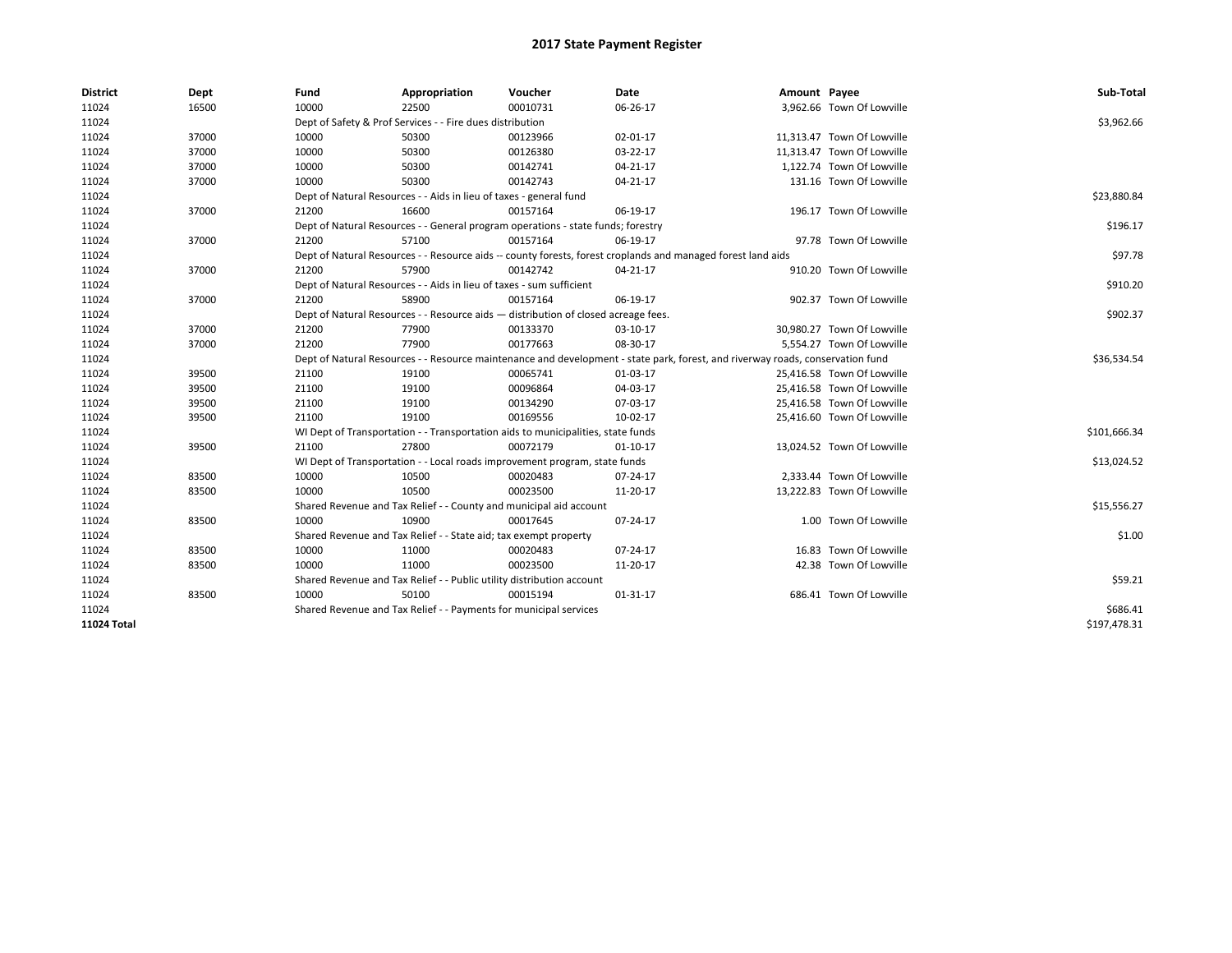| <b>District</b> | Dept  | Fund  | Appropriation                                                                                                | Voucher  | Date     | Amount Payee |                             | Sub-Total    |  |  |  |
|-----------------|-------|-------|--------------------------------------------------------------------------------------------------------------|----------|----------|--------------|-----------------------------|--------------|--|--|--|
| 11026           | 16500 | 10000 | 22500                                                                                                        | 00010732 | 06-26-17 |              | 3,657.41 Town Of Marcellon  |              |  |  |  |
| 11026           |       |       | Dept of Safety & Prof Services - - Fire dues distribution                                                    |          |          |              |                             | \$3,657.41   |  |  |  |
| 11026           | 37000 | 10000 | 50300                                                                                                        | 00123985 | 02-02-17 |              | 1.305.02 Town Of Marcellon  |              |  |  |  |
| 11026           | 37000 | 10000 | 50300                                                                                                        | 00143183 | 04-21-17 |              | 215.51 Town Of Marcellon    |              |  |  |  |
| 11026           |       |       | Dept of Natural Resources - - Aids in lieu of taxes - general fund                                           |          |          |              |                             | \$1,520.53   |  |  |  |
| 11026           | 37000 | 21200 | 16600                                                                                                        | 00157165 | 06-19-17 |              | 640.35 Town Of Marcellon    |              |  |  |  |
| 11026           |       |       | Dept of Natural Resources - - General program operations - state funds; forestry                             |          |          |              |                             | \$640.35     |  |  |  |
| 11026           | 37000 | 21200 | 57100                                                                                                        | 00157165 | 06-19-17 |              | 293.07 Town Of Marcellon    |              |  |  |  |
| 11026           |       |       | Dept of Natural Resources - - Resource aids -- county forests, forest croplands and managed forest land aids |          | \$293.07 |              |                             |              |  |  |  |
| 11026           | 37000 | 21200 | 58900                                                                                                        | 00157165 | 06-19-17 |              | 2,945.59 Town Of Marcellon  |              |  |  |  |
| 11026           |       |       | Dept of Natural Resources - - Resource aids - distribution of closed acreage fees.                           |          |          |              |                             |              |  |  |  |
| 11026           | 39500 | 21100 | 19100                                                                                                        | 00065742 | 01-03-17 |              | 24.497.25 Town Of Marcellon |              |  |  |  |
| 11026           | 39500 | 21100 | 19100                                                                                                        | 00096865 | 04-03-17 |              | 24.497.25 Town Of Marcellon |              |  |  |  |
| 11026           | 39500 | 21100 | 19100                                                                                                        | 00134291 | 07-03-17 |              | 24,497.25 Town Of Marcellon |              |  |  |  |
| 11026           | 39500 | 21100 | 19100                                                                                                        | 00169557 | 10-02-17 |              | 24,497.25 Town Of Marcellon |              |  |  |  |
| 11026           |       |       | WI Dept of Transportation - - Transportation aids to municipalities, state funds                             |          |          |              |                             | \$97,989.00  |  |  |  |
| 11026           | 83500 | 10000 | 10500                                                                                                        | 00020484 | 07-24-17 |              | 1.708.91 Town Of Marcellon  |              |  |  |  |
| 11026           | 83500 | 10000 | 10500                                                                                                        | 00023501 | 11-20-17 |              | 9,683.80 Town Of Marcellon  |              |  |  |  |
| 11026           |       |       | Shared Revenue and Tax Relief - - County and municipal aid account                                           |          |          |              |                             | \$11,392.71  |  |  |  |
| 11026           | 83500 | 10000 | 10900                                                                                                        | 00017646 | 07-24-17 |              | 8.00 Town Of Marcellon      |              |  |  |  |
| 11026           |       |       | Shared Revenue and Tax Relief - - State aid; tax exempt property                                             |          |          |              |                             | \$8.00       |  |  |  |
| 11026           | 83500 | 10000 | 11000                                                                                                        | 00020484 | 07-24-17 |              | 238.46 Town Of Marcellon    |              |  |  |  |
| 11026           | 83500 | 10000 | 11000                                                                                                        | 00023501 | 11-20-17 |              | 1,396.04 Town Of Marcellon  |              |  |  |  |
| 11026           |       |       | Shared Revenue and Tax Relief - - Public utility distribution account                                        |          |          |              |                             |              |  |  |  |
| 11026 Total     |       |       |                                                                                                              |          |          |              |                             | \$120,081.16 |  |  |  |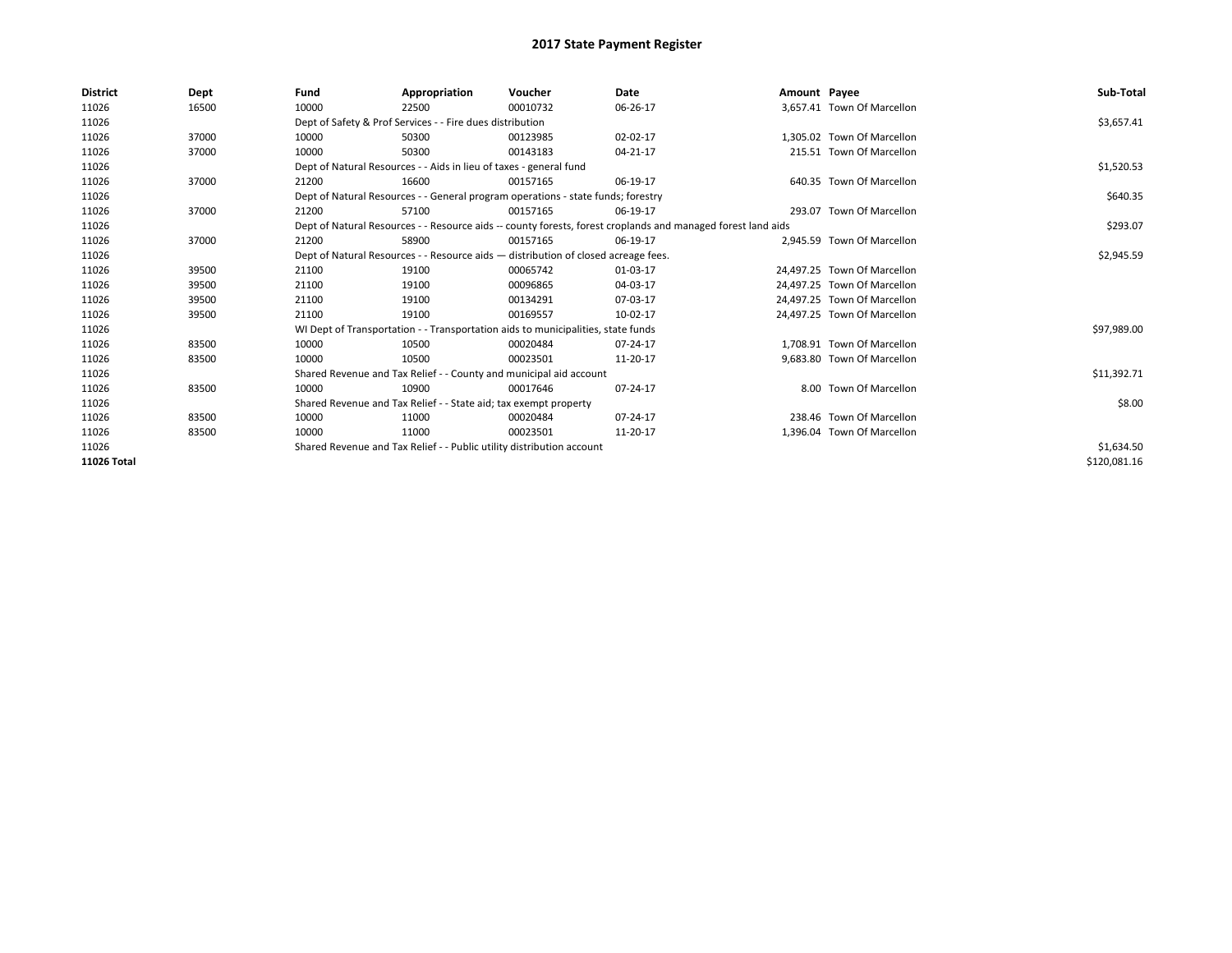| <b>District</b>    | Dept  | Fund  | Appropriation                                                                                                | Voucher  | Date     | Amount Payee |                           | Sub-Total   |  |  |
|--------------------|-------|-------|--------------------------------------------------------------------------------------------------------------|----------|----------|--------------|---------------------------|-------------|--|--|
| 11028              | 16500 | 10000 | 22500                                                                                                        | 00010733 | 06-26-17 |              | 2,564.19 Town of Newport  |             |  |  |
| 11028              |       |       | Dept of Safety & Prof Services - - Fire dues distribution                                                    |          |          |              |                           | \$2,564.19  |  |  |
| 11028              | 37000 | 21200 | 16600                                                                                                        | 00157166 | 06-19-17 |              | 300.77 Town of Newport    |             |  |  |
| 11028              |       |       | Dept of Natural Resources - - General program operations - state funds; forestry                             |          |          |              |                           | \$300.77    |  |  |
| 11028              | 37000 | 21200 | 57100                                                                                                        | 00157166 | 06-19-17 |              | 140.01 Town of Newport    |             |  |  |
| 11028              |       |       | Dept of Natural Resources - - Resource aids -- county forests, forest croplands and managed forest land aids |          |          |              |                           | \$140.01    |  |  |
| 11028              | 37000 | 21200 | 58900                                                                                                        | 00157166 | 06-19-17 |              | 1,383.53 Town of Newport  |             |  |  |
| 11028              |       |       | Dept of Natural Resources - - Resource aids - distribution of closed acreage fees.                           |          |          |              |                           | \$1,383.53  |  |  |
| 11028              | 37000 | 27400 | 67000                                                                                                        | 00154908 | 06-01-17 |              | 699.67 Town of Newport    |             |  |  |
| 11028              |       |       | Dept of Natural Resources - - Financial assistance for responsible units                                     |          | \$699.67 |              |                           |             |  |  |
| 11028              | 39500 | 21100 | 19100                                                                                                        | 00065743 | 01-03-17 |              | 15,997.53 Town of Newport |             |  |  |
| 11028              | 39500 | 21100 | 19100                                                                                                        | 00096866 | 04-03-17 |              | 15,997.53 Town of Newport |             |  |  |
| 11028              | 39500 | 21100 | 19100                                                                                                        | 00134292 | 07-03-17 |              | 15,997.53 Town of Newport |             |  |  |
| 11028              | 39500 | 21100 | 19100                                                                                                        | 00169558 | 10-02-17 |              | 15,997.53 Town of Newport |             |  |  |
| 11028              |       |       | WI Dept of Transportation - - Transportation aids to municipalities, state funds                             |          |          |              |                           | \$63,990.12 |  |  |
| 11028              | 83500 | 10000 | 10500                                                                                                        | 00020485 | 07-24-17 |              | 1,019.40 Town of Newport  |             |  |  |
| 11028              | 83500 | 10000 | 10500                                                                                                        | 00023502 | 11-20-17 |              | 5,776.63 Town of Newport  |             |  |  |
| 11028              |       |       | Shared Revenue and Tax Relief - - County and municipal aid account                                           |          |          |              |                           | \$6,796.03  |  |  |
| 11028              | 83500 | 10000 | 10900                                                                                                        | 00017647 | 07-24-17 |              | 3.00 Town of Newport      |             |  |  |
| 11028              |       |       | Shared Revenue and Tax Relief - - State aid; tax exempt property                                             |          |          |              |                           | \$3.00      |  |  |
| 11028              | 83500 | 10000 | 11000                                                                                                        | 00020485 | 07-24-17 |              | 23.59 Town of Newport     |             |  |  |
| 11028              | 83500 | 10000 | 11000                                                                                                        | 00023502 | 11-20-17 |              | 127.49 Town of Newport    |             |  |  |
| 11028              |       |       | Shared Revenue and Tax Relief - - Public utility distribution account                                        |          |          |              |                           | \$151.08    |  |  |
| 11028              | 83500 | 52100 | 36300                                                                                                        | 00015720 | 03-27-17 |              | 352.80 Town of Newport    |             |  |  |
| 11028              |       |       | Shared Revenue and Tax Relief - - Lottery and gaming credit                                                  |          |          |              |                           |             |  |  |
| <b>11028 Total</b> |       |       |                                                                                                              |          |          |              |                           | \$76,381.20 |  |  |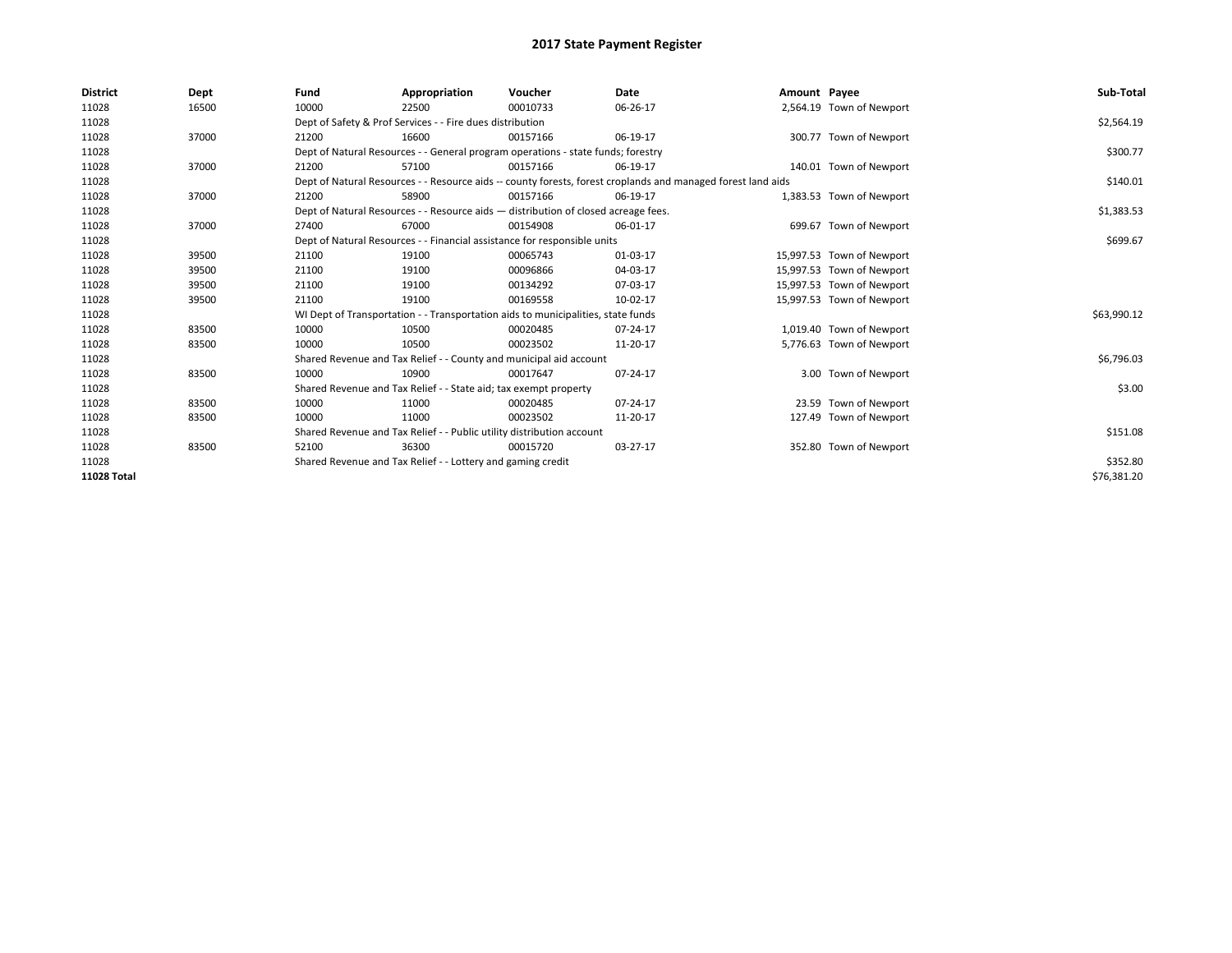| <b>District</b> | <b>Dept</b> | Fund                                                                               | Appropriation                                                                    | Voucher  | Date                                                                                                         | Amount Payee |                          | Sub-Total    |
|-----------------|-------------|------------------------------------------------------------------------------------|----------------------------------------------------------------------------------|----------|--------------------------------------------------------------------------------------------------------------|--------------|--------------------------|--------------|
| 11030           | 16500       | 10000                                                                              | 22500                                                                            | 00010734 | 06-26-17                                                                                                     |              | 2,676.24 Town Of Otsego  |              |
| 11030           |             |                                                                                    | Dept of Safety & Prof Services - - Fire dues distribution                        |          |                                                                                                              |              |                          | \$2,676.24   |
| 11030           | 37000       | 10000                                                                              | 50300                                                                            | 00143012 | 04-21-17                                                                                                     |              | 20.00 Town Of Otsego     |              |
| 11030           |             |                                                                                    | Dept of Natural Resources - - Aids in lieu of taxes - general fund               |          |                                                                                                              |              |                          | \$20.00      |
| 11030           | 37000       | 21200                                                                              | 16600                                                                            | 00157167 | 06-19-17                                                                                                     |              | 187.19 Town Of Otsego    |              |
| 11030           |             |                                                                                    | Dept of Natural Resources - - General program operations - state funds; forestry |          |                                                                                                              |              |                          | \$187.19     |
| 11030           | 37000       | 21200                                                                              | 57100                                                                            | 00157167 | 06-19-17                                                                                                     |              | 85.67 Town Of Otsego     |              |
| 11030           |             |                                                                                    |                                                                                  |          | Dept of Natural Resources - - Resource aids -- county forests, forest croplands and managed forest land aids |              |                          | \$85.67      |
| 11030           | 37000       | 21200                                                                              | 57900                                                                            | 00143011 | 04-21-17                                                                                                     |              | 557.04 Town Of Otsego    |              |
| 11030           |             | Dept of Natural Resources - - Aids in lieu of taxes - sum sufficient               |                                                                                  | \$557.04 |                                                                                                              |              |                          |              |
| 11030           | 37000       | 21200                                                                              | 58900                                                                            | 00157167 | 06-19-17                                                                                                     |              | 861.08 Town Of Otsego    |              |
| 11030           |             | Dept of Natural Resources - - Resource aids - distribution of closed acreage fees. |                                                                                  | \$861.08 |                                                                                                              |              |                          |              |
| 11030           | 39500       | 21100                                                                              | 19100                                                                            | 00065744 | 01-03-17                                                                                                     |              | 25,961.58 Town Of Otsego |              |
| 11030           | 39500       | 21100                                                                              | 19100                                                                            | 00096867 | 04-03-17                                                                                                     |              | 25,961.58 Town Of Otsego |              |
| 11030           | 39500       | 21100                                                                              | 19100                                                                            | 00134293 | 07-03-17                                                                                                     |              | 25,961.58 Town Of Otsego |              |
| 11030           | 39500       | 21100                                                                              | 19100                                                                            | 00169559 | 10-02-17                                                                                                     |              | 25,961.58 Town Of Otsego |              |
| 11030           |             |                                                                                    | WI Dept of Transportation - - Transportation aids to municipalities, state funds |          |                                                                                                              |              |                          | \$103,846.32 |
| 11030           | 83500       | 10000                                                                              | 10500                                                                            | 00020486 | 07-24-17                                                                                                     |              | 1,746.49 Town Of Otsego  |              |
| 11030           | 83500       | 10000                                                                              | 10500                                                                            | 00023503 | 11-20-17                                                                                                     |              | 9,897.33 Town Of Otsego  |              |
| 11030           |             |                                                                                    | Shared Revenue and Tax Relief - - County and municipal aid account               |          |                                                                                                              |              |                          | \$11,643.82  |
| 11030           | 83500       | 10000                                                                              | 10900                                                                            | 00017648 | 07-24-17                                                                                                     |              | 19.00 Town Of Otsego     |              |
| 11030           |             | Shared Revenue and Tax Relief - - State aid; tax exempt property                   |                                                                                  | \$19.00  |                                                                                                              |              |                          |              |
| 11030 Total     |             |                                                                                    |                                                                                  |          |                                                                                                              |              |                          | \$119,896.36 |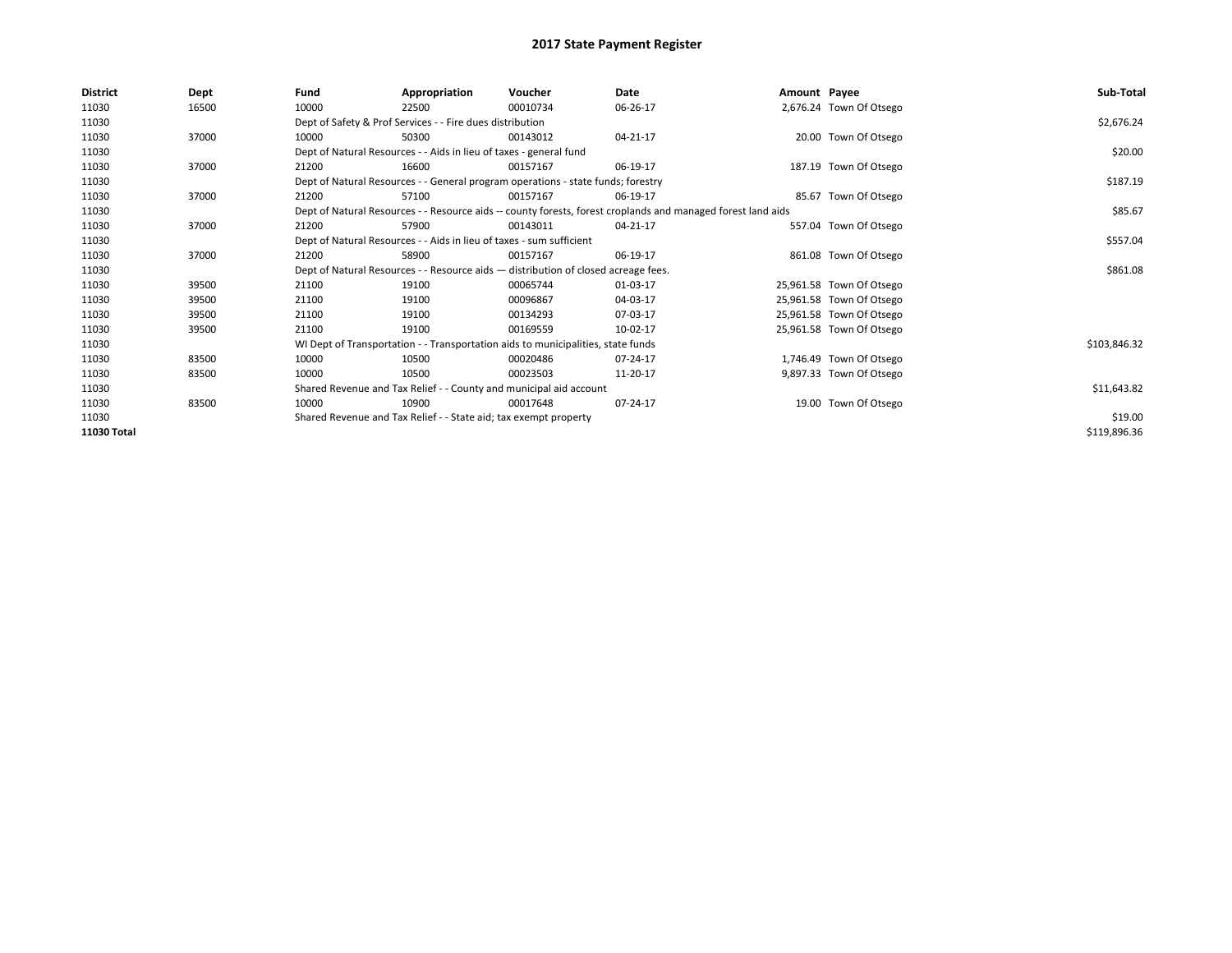| <b>District</b> | Dept  | Fund  | Appropriation                                                                      | Voucher  | Date                                                                                                         | Amount Payee |                            | Sub-Total    |  |  |  |
|-----------------|-------|-------|------------------------------------------------------------------------------------|----------|--------------------------------------------------------------------------------------------------------------|--------------|----------------------------|--------------|--|--|--|
| 11032           | 16500 | 10000 | 22500                                                                              | 00010735 | 06-26-17                                                                                                     |              | 9,413.73 Town Of Pacific   |              |  |  |  |
| 11032           |       |       | Dept of Safety & Prof Services - - Fire dues distribution                          |          |                                                                                                              |              |                            | \$9,413.73   |  |  |  |
| 11032           | 37000 | 10000 | 50300                                                                              | 00123975 | 02-02-17                                                                                                     |              | 26,305.38 Town Of Pacific  |              |  |  |  |
| 11032           | 37000 | 10000 | 50300                                                                              | 00142990 | 04-21-17                                                                                                     |              | 545.05 Town Of Pacific     |              |  |  |  |
| 11032           |       |       | Dept of Natural Resources - - Aids in lieu of taxes - general fund                 |          |                                                                                                              |              |                            | \$26,850.43  |  |  |  |
| 11032           | 37000 | 21200 | 16600                                                                              | 00157168 | 06-19-17                                                                                                     |              | 86.52 Town Of Pacific      |              |  |  |  |
| 11032           |       |       | Dept of Natural Resources - - General program operations - state funds; forestry   |          |                                                                                                              |              |                            | \$86.52      |  |  |  |
| 11032           | 37000 | 21200 | 57100                                                                              | 00157168 | 06-19-17                                                                                                     |              | 39.60 Town Of Pacific      |              |  |  |  |
| 11032           |       |       |                                                                                    |          | Dept of Natural Resources - - Resource aids -- county forests, forest croplands and managed forest land aids |              |                            | \$39.60      |  |  |  |
| 11032           | 37000 | 21200 | 57900                                                                              | 00142991 | 04-21-17                                                                                                     |              | 783.60 Town Of Pacific     |              |  |  |  |
| 11032           |       |       | Dept of Natural Resources - - Aids in lieu of taxes - sum sufficient               |          |                                                                                                              |              |                            |              |  |  |  |
| 11032           | 37000 | 21200 | 58900                                                                              | 00157168 | 06-19-17                                                                                                     |              | 398.01 Town Of Pacific     |              |  |  |  |
| 11032           |       |       | Dept of Natural Resources - - Resource aids - distribution of closed acreage fees. |          |                                                                                                              |              |                            |              |  |  |  |
| 11032           | 39500 | 21100 | 19100                                                                              | 00065745 | 01-03-17                                                                                                     |              | 13,520.28 Town Of Pacific  |              |  |  |  |
| 11032           | 39500 | 21100 | 19100                                                                              | 00096868 | 04-03-17                                                                                                     |              | 13,520.28 Town Of Pacific  |              |  |  |  |
| 11032           | 39500 | 21100 | 19100                                                                              | 00134294 | 07-03-17                                                                                                     |              | 13,520.28 Town Of Pacific  |              |  |  |  |
| 11032           | 39500 | 21100 | 19100                                                                              | 00169560 | 10-02-17                                                                                                     |              | 13,520.28 Town Of Pacific  |              |  |  |  |
| 11032           |       |       | WI Dept of Transportation - - Transportation aids to municipalities, state funds   |          |                                                                                                              |              |                            | \$54,081.12  |  |  |  |
| 11032           | 50500 | 10000 | 17400                                                                              | 00047406 | 04-28-17                                                                                                     |              | 3,788.00 Town Of Pacific   |              |  |  |  |
| 11032           |       |       |                                                                                    |          | Department of Administration - - High-voltage transmission line annual impact fee distributions              |              |                            | \$3,788.00   |  |  |  |
| 11032           | 83500 | 10000 | 10500                                                                              | 00020487 | $07 - 24 - 17$                                                                                               |              | 2,802.21 Town Of Pacific   |              |  |  |  |
| 11032           | 83500 | 10000 | 10500                                                                              | 00023504 | 11-20-17                                                                                                     |              | 15.879.19 Town Of Pacific  |              |  |  |  |
| 11032           |       |       | Shared Revenue and Tax Relief - - County and municipal aid account                 |          |                                                                                                              |              |                            | \$18,681.40  |  |  |  |
| 11032           | 83500 | 10000 | 11000                                                                              | 00020487 | $07 - 24 - 17$                                                                                               |              | 118,268.22 Town Of Pacific |              |  |  |  |
| 11032           | 83500 | 10000 | 11000                                                                              | 00023504 | 11-20-17                                                                                                     |              | 671,743.22 Town Of Pacific |              |  |  |  |
| 11032           |       |       | Shared Revenue and Tax Relief - - Public utility distribution account              |          |                                                                                                              |              |                            | \$790,011.44 |  |  |  |
| 11032           | 83500 | 52100 | 36300                                                                              | 00015721 | 03-27-17                                                                                                     |              | 4,471.56 Town Of Pacific   |              |  |  |  |
| 11032           |       |       | Shared Revenue and Tax Relief - - Lottery and gaming credit                        |          |                                                                                                              |              |                            |              |  |  |  |
| 11032 Total     |       |       |                                                                                    |          |                                                                                                              |              |                            | \$908,605.41 |  |  |  |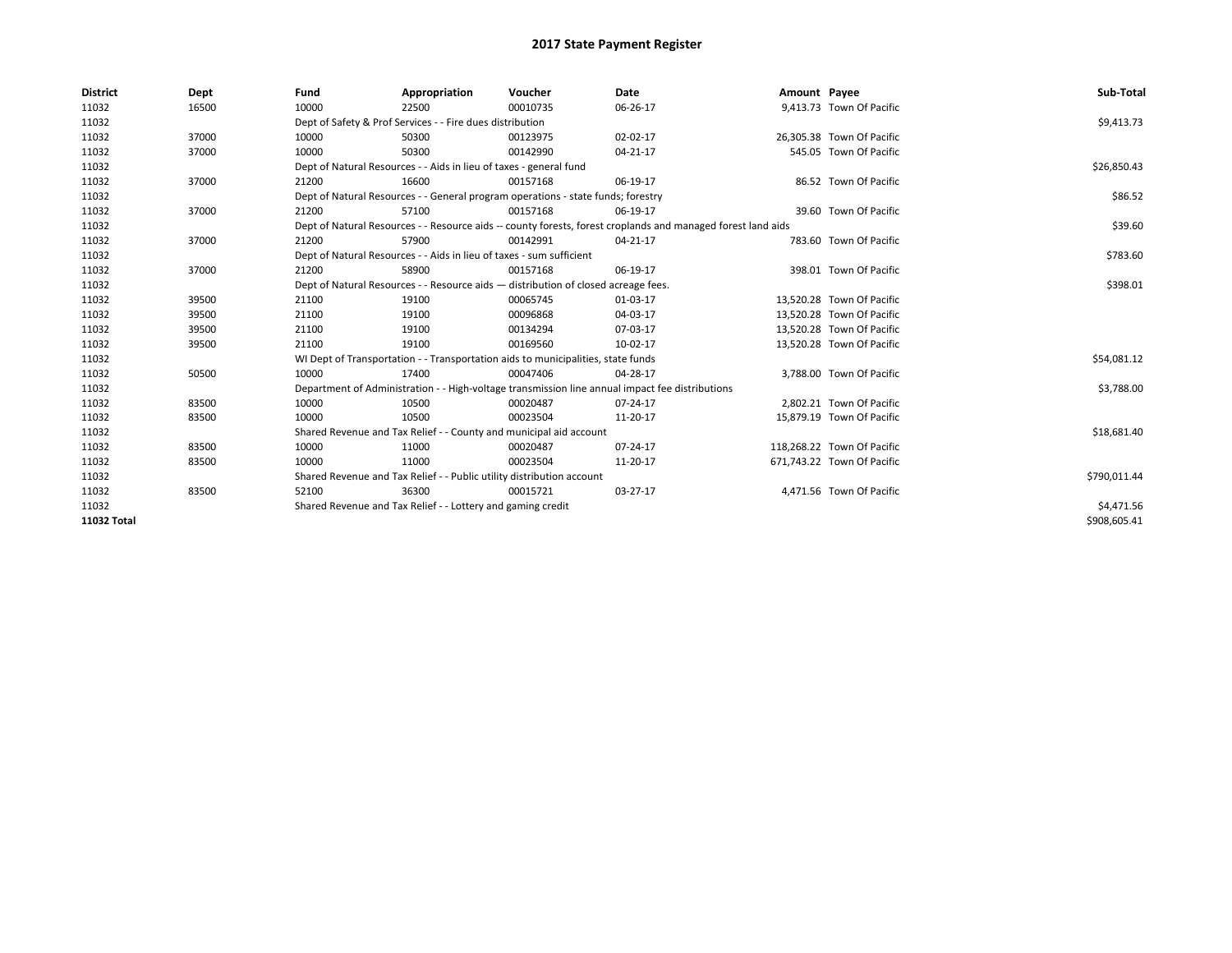| <b>District</b> | Dept  | Fund  | Appropriation                                                                      | Voucher  | Date                                                                                                         | Amount Payee |                             | Sub-Total    |  |  |  |
|-----------------|-------|-------|------------------------------------------------------------------------------------|----------|--------------------------------------------------------------------------------------------------------------|--------------|-----------------------------|--------------|--|--|--|
| 11034           | 16500 | 10000 | 22500                                                                              | 00010736 | 06-26-17                                                                                                     |              | 3,843.88 Town Of Randolph   |              |  |  |  |
| 11034           |       |       | Dept of Safety & Prof Services - - Fire dues distribution                          |          |                                                                                                              |              |                             | \$3,843.88   |  |  |  |
| 11034           | 37000 | 21200 | 16600                                                                              | 00157169 | 06-19-17                                                                                                     |              | 141.15 Town Of Randolph     |              |  |  |  |
| 11034           |       |       | Dept of Natural Resources - - General program operations - state funds; forestry   |          |                                                                                                              |              |                             | \$141.15     |  |  |  |
| 11034           | 37000 | 21200 | 57100                                                                              | 00157169 | 06-19-17                                                                                                     |              | 64.60 Town Of Randolph      |              |  |  |  |
| 11034           |       |       |                                                                                    |          | Dept of Natural Resources - - Resource aids -- county forests, forest croplands and managed forest land aids |              |                             | \$64.60      |  |  |  |
| 11034           | 37000 | 21200 | 58900                                                                              | 00157169 | 06-19-17                                                                                                     |              | 649.27 Town Of Randolph     |              |  |  |  |
| 11034           |       |       | Dept of Natural Resources - - Resource aids - distribution of closed acreage fees. |          |                                                                                                              |              |                             |              |  |  |  |
| 11034           | 39500 | 21100 | 19100                                                                              | 00065746 | 01-03-17                                                                                                     |              | 21,794.29 Town Of Randolph  |              |  |  |  |
| 11034           | 39500 | 21100 | 19100                                                                              | 00096869 | 04-03-17                                                                                                     |              | 21,794.29 Town Of Randolph  |              |  |  |  |
| 11034           | 39500 | 21100 | 19100                                                                              | 00134295 | 07-03-17                                                                                                     |              | 21,794.29 Town Of Randolph  |              |  |  |  |
| 11034           | 39500 | 21100 | 19100                                                                              | 00169561 | 10-02-17                                                                                                     |              | 21,794.31 Town Of Randolph  |              |  |  |  |
| 11034           |       |       | WI Dept of Transportation - - Transportation aids to municipalities, state funds   |          |                                                                                                              |              |                             | \$87,177.18  |  |  |  |
| 11034           | 83500 | 10000 | 10500                                                                              | 00020488 | 07-24-17                                                                                                     |              | 1,361.02 Town Of Randolph   |              |  |  |  |
| 11034           | 83500 | 10000 | 10500                                                                              | 00023505 | 11-20-17                                                                                                     |              | 7,712.47 Town Of Randolph   |              |  |  |  |
| 11034           |       |       | Shared Revenue and Tax Relief - - County and municipal aid account                 |          |                                                                                                              |              |                             | \$9,073.49   |  |  |  |
| 11034           | 83500 | 10000 | 10900                                                                              | 00017649 | 07-24-17                                                                                                     |              | 209.00 Town Of Randolph     |              |  |  |  |
| 11034           |       |       | Shared Revenue and Tax Relief - - State aid; tax exempt property                   |          |                                                                                                              |              |                             | \$209.00     |  |  |  |
| 11034           | 83500 | 10000 | 11000                                                                              | 00020488 | 07-24-17                                                                                                     |              | 25,801.54 Town Of Randolph  |              |  |  |  |
| 11034           | 83500 | 10000 | 11000                                                                              | 00023505 | 11-20-17                                                                                                     |              | 146,225.60 Town Of Randolph |              |  |  |  |
| 11034           |       |       | Shared Revenue and Tax Relief - - Public utility distribution account              |          |                                                                                                              |              |                             | \$172,027.14 |  |  |  |
| 11034 Total     |       |       |                                                                                    |          |                                                                                                              |              |                             | \$273,185.71 |  |  |  |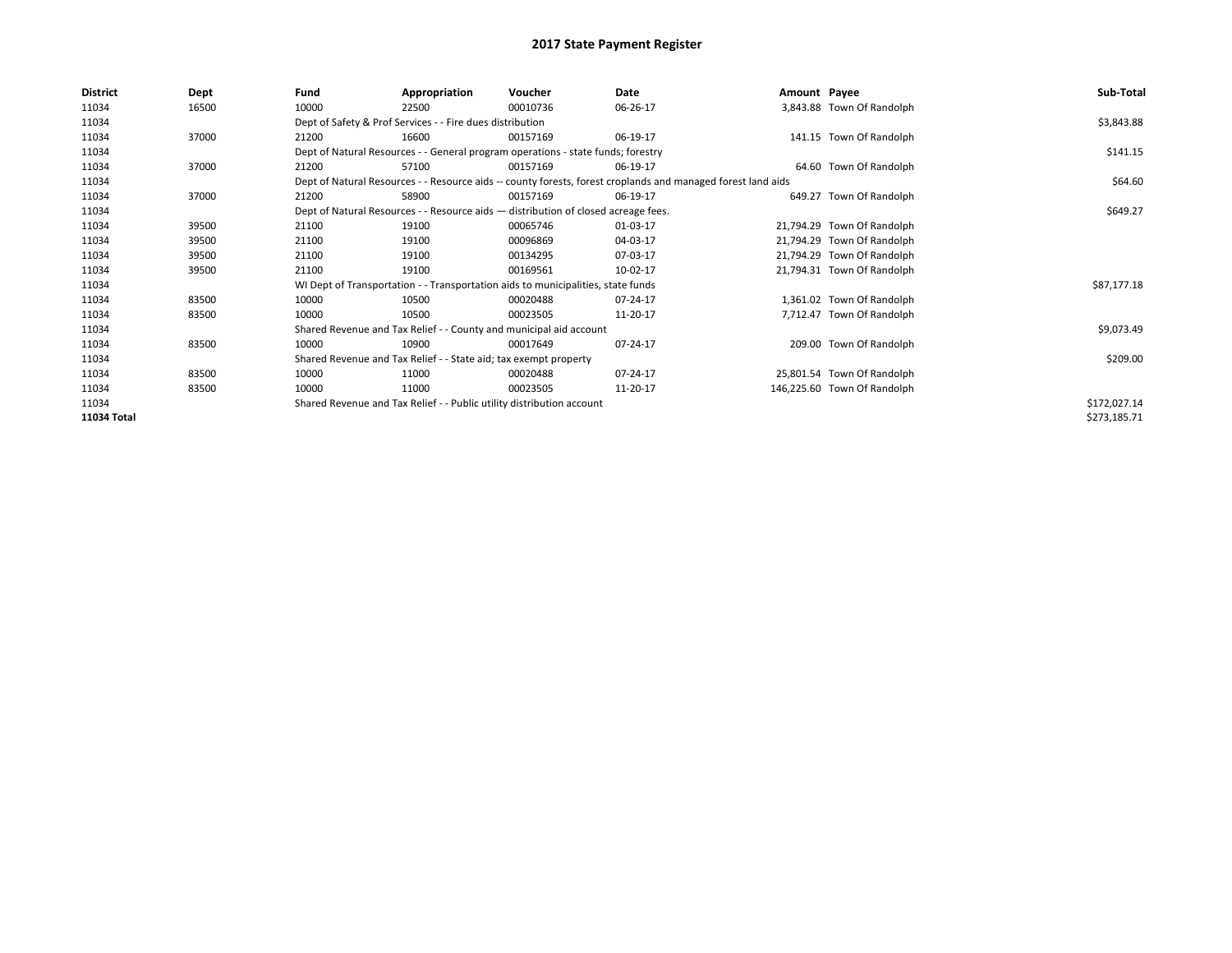| <b>District</b> | Dept  | Fund  | Appropriation                                                                      | Voucher  | Date                                                                                                         | Amount Payee |                         | Sub-Total    |  |  |  |
|-----------------|-------|-------|------------------------------------------------------------------------------------|----------|--------------------------------------------------------------------------------------------------------------|--------------|-------------------------|--------------|--|--|--|
| 11036           | 16500 | 10000 | 22500                                                                              | 00010737 | 06-26-17                                                                                                     |              | 2,334.31 Town Of Scott  |              |  |  |  |
| 11036           |       |       | Dept of Safety & Prof Services - - Fire dues distribution                          |          |                                                                                                              |              |                         | \$2,334.31   |  |  |  |
| 11036           | 37000 | 21200 | 16600                                                                              | 00157170 | 06-19-17                                                                                                     |              | 255.64 Town Of Scott    |              |  |  |  |
| 11036           |       |       | Dept of Natural Resources - - General program operations - state funds; forestry   |          |                                                                                                              |              |                         | \$255.64     |  |  |  |
| 11036           | 37000 | 21200 | 57100                                                                              | 00157170 | 06-19-17                                                                                                     |              | 117.00 Town Of Scott    |              |  |  |  |
| 11036           |       |       |                                                                                    |          | Dept of Natural Resources - - Resource aids -- county forests, forest croplands and managed forest land aids |              |                         | \$117.00     |  |  |  |
| 11036           | 37000 | 21200 | 58900                                                                              | 00157170 | 06-19-17                                                                                                     |              | 1,175.93 Town Of Scott  |              |  |  |  |
| 11036           |       |       | Dept of Natural Resources - - Resource aids - distribution of closed acreage fees. |          |                                                                                                              |              |                         |              |  |  |  |
| 11036           | 39500 | 21100 | 19100                                                                              | 00065747 | 01-03-17                                                                                                     |              | 19,531.74 Town Of Scott |              |  |  |  |
| 11036           | 39500 | 21100 | 19100                                                                              | 00096870 | 04-03-17                                                                                                     |              | 19,531.74 Town Of Scott |              |  |  |  |
| 11036           | 39500 | 21100 | 19100                                                                              | 00134296 | 07-03-17                                                                                                     |              | 19,531.74 Town Of Scott |              |  |  |  |
| 11036           | 39500 | 21100 | 19100                                                                              | 00169562 | 10-02-17                                                                                                     |              | 19,531.74 Town Of Scott |              |  |  |  |
| 11036           |       |       | WI Dept of Transportation - - Transportation aids to municipalities, state funds   |          |                                                                                                              |              |                         | \$78,126.96  |  |  |  |
| 11036           | 39500 | 21100 | 27800                                                                              | 00072177 | 01-10-17                                                                                                     |              | 13,024.52 Town Of Scott |              |  |  |  |
| 11036           |       |       | WI Dept of Transportation - - Local roads improvement program, state funds         |          |                                                                                                              |              |                         | \$13,024.52  |  |  |  |
| 11036           | 83500 | 10000 | 10900                                                                              | 00017650 | 07-24-17                                                                                                     |              | 2.00 Town Of Scott      |              |  |  |  |
| 11036           |       |       | Shared Revenue and Tax Relief - - State aid; tax exempt property                   |          |                                                                                                              |              |                         | \$2.00       |  |  |  |
| 11036           | 83500 | 10000 | 11000                                                                              | 00023506 | 11-20-17                                                                                                     |              | 87,213.82 Town Of Scott |              |  |  |  |
| 11036           |       |       | Shared Revenue and Tax Relief - - Public utility distribution account              |          |                                                                                                              |              |                         | \$87,213.82  |  |  |  |
| 11036 Total     |       |       |                                                                                    |          |                                                                                                              |              |                         | \$182,250.18 |  |  |  |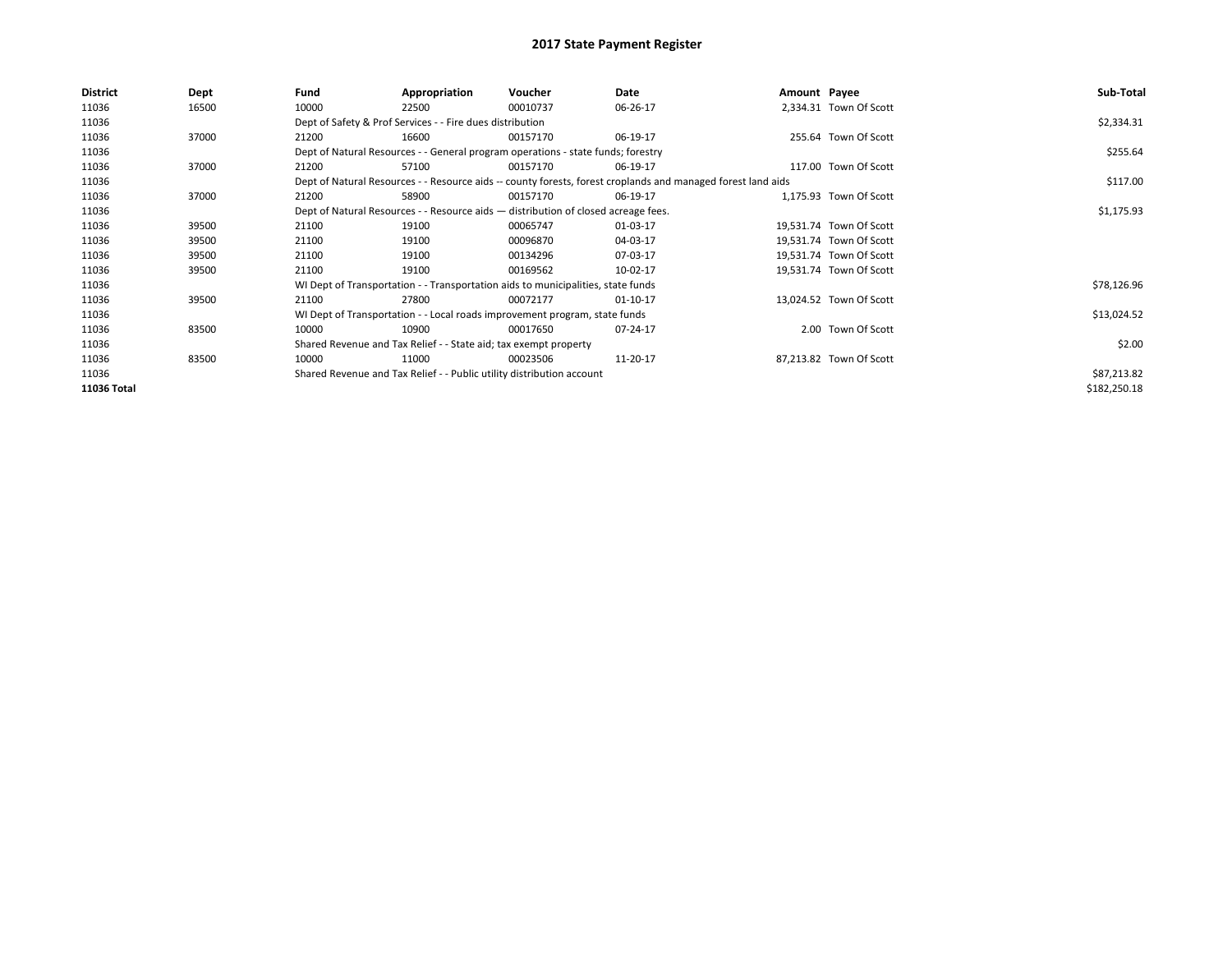| <b>District</b>    | Dept  | Fund                                                                  | Appropriation                                                                                                | Voucher    | Date     | Amount Payee |                              | Sub-Total    |  |  |  |
|--------------------|-------|-----------------------------------------------------------------------|--------------------------------------------------------------------------------------------------------------|------------|----------|--------------|------------------------------|--------------|--|--|--|
| 11038              | 16500 | 10000                                                                 | 22500                                                                                                        | 00010738   | 06-26-17 |              | 2,811.44 Town Of Springvale  |              |  |  |  |
| 11038              |       |                                                                       | Dept of Safety & Prof Services - - Fire dues distribution                                                    |            |          |              |                              | \$2,811.44   |  |  |  |
| 11038              | 37000 | 10000                                                                 | 50300                                                                                                        | 00123986   | 02-02-17 |              | 29,086.14 Town Of Springvale |              |  |  |  |
| 11038              | 37000 | 10000                                                                 | 50300                                                                                                        | 00143205   | 04-21-17 |              | 1,645.22 Town Of Springvale  |              |  |  |  |
| 11038              |       |                                                                       | Dept of Natural Resources - - Aids in lieu of taxes - general fund                                           |            |          |              |                              | \$30,731.36  |  |  |  |
| 11038              | 37000 | 21200                                                                 | 16600                                                                                                        | 00157171   | 06-19-17 |              | 463.86 Town Of Springvale    |              |  |  |  |
| 11038              |       |                                                                       | Dept of Natural Resources - - General program operations - state funds; forestry                             |            |          |              |                              | \$463.86     |  |  |  |
| 11038              | 37000 | 21200                                                                 | 57100                                                                                                        | 00157171   | 06-19-17 |              | 212.30 Town Of Springvale    |              |  |  |  |
| 11038              |       |                                                                       | Dept of Natural Resources - - Resource aids -- county forests, forest croplands and managed forest land aids |            |          |              |                              | \$212.30     |  |  |  |
| 11038              | 37000 | 21200                                                                 | 57900                                                                                                        | 00143206   | 04-21-17 |              | 466.51 Town Of Springvale    |              |  |  |  |
| 11038              |       |                                                                       | Dept of Natural Resources - - Aids in lieu of taxes - sum sufficient                                         |            |          |              |                              |              |  |  |  |
| 11038              | 37000 | 21200                                                                 | 58900                                                                                                        | 00157171   | 06-19-17 |              | 2,133.75 Town Of Springvale  |              |  |  |  |
| 11038              |       |                                                                       | Dept of Natural Resources - - Resource aids - distribution of closed acreage fees.                           |            |          |              |                              |              |  |  |  |
| 11038              | 39500 | 21100                                                                 | 19100                                                                                                        | 00065748   | 01-03-17 |              | 26,071.68 Town Of Springvale |              |  |  |  |
| 11038              | 39500 | 21100                                                                 | 19100                                                                                                        | 00096871   | 04-03-17 |              | 26,071.68 Town Of Springvale |              |  |  |  |
| 11038              | 39500 | 21100                                                                 | 19100                                                                                                        | 00134297   | 07-03-17 |              | 26,071.68 Town Of Springvale |              |  |  |  |
| 11038              | 39500 | 21100                                                                 | 19100                                                                                                        | 00169563   | 10-02-17 |              | 26,071.68 Town Of Springvale |              |  |  |  |
| 11038              |       |                                                                       | WI Dept of Transportation - - Transportation aids to municipalities, state funds                             |            |          |              |                              | \$104,286.72 |  |  |  |
| 11038              | 83500 | 10000                                                                 | 10500                                                                                                        | 00020489   | 07-24-17 |              | 962.82 Town Of Springvale    |              |  |  |  |
| 11038              | 83500 | 10000                                                                 | 10500                                                                                                        | 00023507   | 11-20-17 |              | 5,455.96 Town Of Springvale  |              |  |  |  |
| 11038              |       |                                                                       | Shared Revenue and Tax Relief - - County and municipal aid account                                           |            |          |              |                              | \$6,418.78   |  |  |  |
| 11038              | 83500 | 10000                                                                 | 10900                                                                                                        | 00017651   | 07-24-17 |              | 17.00 Town Of Springvale     |              |  |  |  |
| 11038              |       |                                                                       | Shared Revenue and Tax Relief - - State aid; tax exempt property                                             |            |          |              |                              | \$17.00      |  |  |  |
| 11038              | 83500 | 10000                                                                 | 11000                                                                                                        | 00020489   | 07-24-17 |              | 228.67 Town Of Springvale    |              |  |  |  |
| 11038              | 83500 | 10000                                                                 | 11000                                                                                                        | 00023507   | 11-20-17 |              | 1,303.33 Town Of Springvale  |              |  |  |  |
| 11038              |       | Shared Revenue and Tax Relief - - Public utility distribution account |                                                                                                              | \$1,532.00 |          |              |                              |              |  |  |  |
| <b>11038 Total</b> |       |                                                                       |                                                                                                              |            |          |              |                              | \$149,073.72 |  |  |  |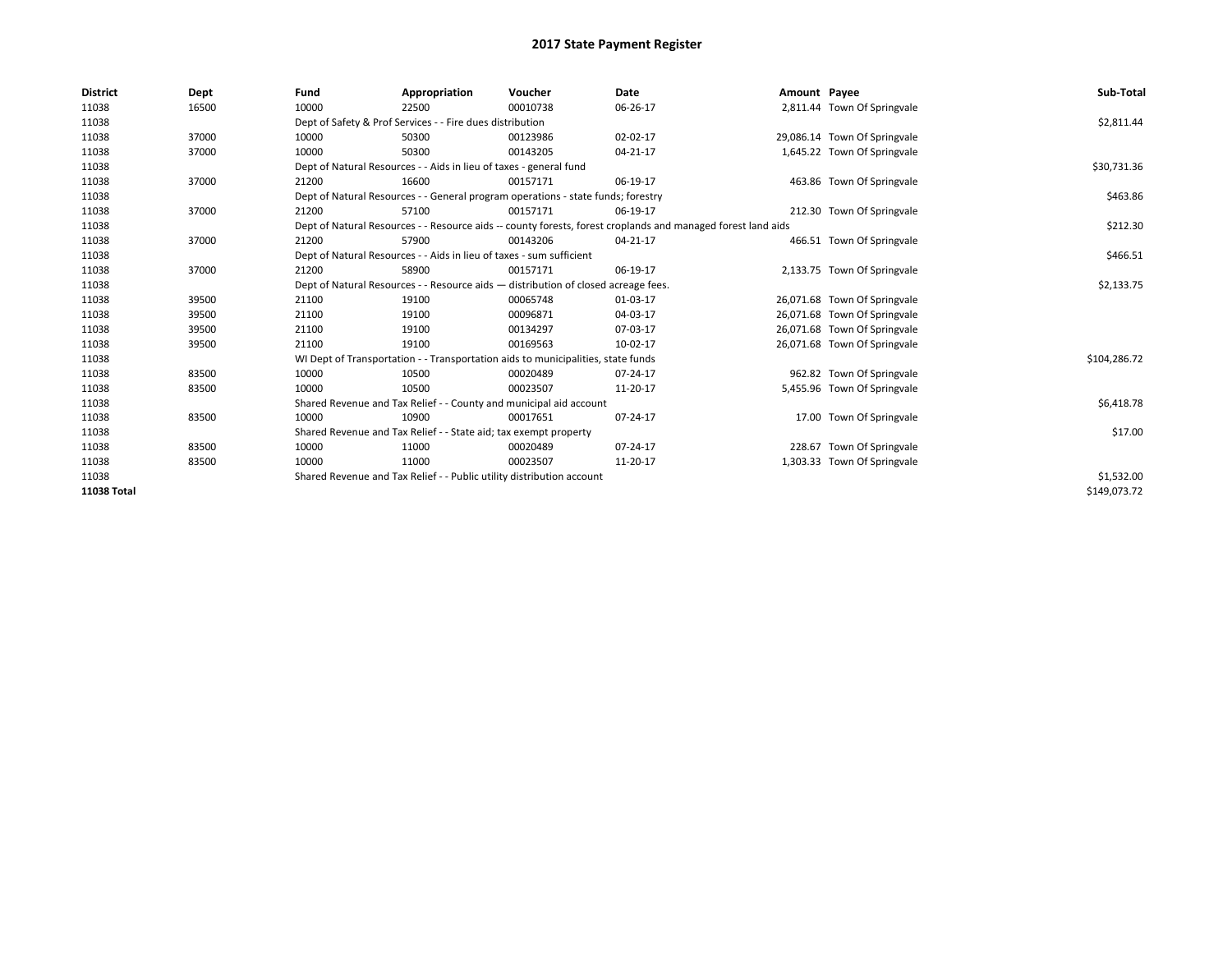| <b>District</b> | Dept  | Fund  | Appropriation                                                                                                | Voucher  | <b>Date</b> | Amount Payee |                              | Sub-Total    |  |  |  |
|-----------------|-------|-------|--------------------------------------------------------------------------------------------------------------|----------|-------------|--------------|------------------------------|--------------|--|--|--|
| 11040           | 16500 | 10000 | 22500                                                                                                        | 00010739 | 06-26-17    |              | 11,575.30 Town Of West Point |              |  |  |  |
| 11040           |       |       | Dept of Safety & Prof Services - - Fire dues distribution                                                    |          |             |              |                              | \$11,575.30  |  |  |  |
| 11040           | 37000 | 10000 | 50300                                                                                                        | 00123977 | 02-02-17    |              | 46,160.94 Town Of West Point |              |  |  |  |
| 11040           | 37000 | 10000 | 50300                                                                                                        | 00123978 | 02-02-17    |              | 698.69 Town Of West Point    |              |  |  |  |
| 11040           | 37000 | 10000 | 50300                                                                                                        | 00143073 | 04-21-17    |              | 90.93 Town Of West Point     |              |  |  |  |
| 11040           |       |       | Dept of Natural Resources - - Aids in lieu of taxes - general fund                                           |          |             |              |                              | \$46,950.56  |  |  |  |
| 11040           | 37000 | 21200 | 16600                                                                                                        | 00157172 | 06-19-17    |              | 377.88 Town Of West Point    |              |  |  |  |
| 11040           |       |       | Dept of Natural Resources - - General program operations - state funds; forestry                             |          |             |              |                              | \$377.88     |  |  |  |
| 11040           | 37000 | 21200 | 57100                                                                                                        | 00157172 | 06-19-17    |              | 172.95 Town Of West Point    |              |  |  |  |
| 11040           |       |       | Dept of Natural Resources - - Resource aids -- county forests, forest croplands and managed forest land aids |          | \$172.95    |              |                              |              |  |  |  |
| 11040           | 37000 | 21200 | 58900                                                                                                        | 00157172 | 06-19-17    |              | 1.738.24 Town Of West Point  |              |  |  |  |
| 11040           |       |       | Dept of Natural Resources - - Resource aids - distribution of closed acreage fees.                           |          |             |              |                              |              |  |  |  |
| 11040           | 39500 | 21100 | 19100                                                                                                        | 00065749 | 01-03-17    |              | 22.350.30 Town Of West Point |              |  |  |  |
| 11040           | 39500 | 21100 | 19100                                                                                                        | 00096872 | 04-03-17    |              | 22,350.30 Town Of West Point |              |  |  |  |
| 11040           | 39500 | 21100 | 19100                                                                                                        | 00134298 | 07-03-17    |              | 22,350.30 Town Of West Point |              |  |  |  |
| 11040           | 39500 | 21100 | 19100                                                                                                        | 00169564 | 10-02-17    |              | 22,350.30 Town Of West Point |              |  |  |  |
| 11040           |       |       | WI Dept of Transportation - - Transportation aids to municipalities, state funds                             |          |             |              |                              | \$89,401.20  |  |  |  |
| 11040           | 83500 | 10000 | 10500                                                                                                        | 00020490 | 07-24-17    |              | 2.927.95 Town Of West Point  |              |  |  |  |
| 11040           | 83500 | 10000 | 10500                                                                                                        | 00023508 | 11-20-17    |              | 16,598.37 Town Of West Point |              |  |  |  |
| 11040           |       |       | Shared Revenue and Tax Relief - - County and municipal aid account                                           |          |             |              |                              | \$19,526.32  |  |  |  |
| 11040           | 83500 | 10000 | 10900                                                                                                        | 00017652 | 07-24-17    |              | 22.00 Town Of West Point     |              |  |  |  |
| 11040           |       |       | Shared Revenue and Tax Relief - - State aid; tax exempt property                                             |          |             |              |                              | \$22.00      |  |  |  |
| 11040           | 83500 | 10000 | 11000                                                                                                        | 00020490 | 07-24-17    |              | 80.60 Town Of West Point     |              |  |  |  |
| 11040           | 83500 | 10000 | 11000                                                                                                        | 00023508 | 11-20-17    |              | 464.73 Town Of West Point    |              |  |  |  |
| 11040           |       |       | Shared Revenue and Tax Relief - - Public utility distribution account                                        |          |             |              |                              | \$545.33     |  |  |  |
| 11040           | 83500 | 52100 | 36300                                                                                                        | 00015722 | 03-27-17    |              | 14,129.88 Town Of West Point |              |  |  |  |
| 11040           |       |       | Shared Revenue and Tax Relief - - Lottery and gaming credit                                                  |          |             |              |                              | \$14,129.88  |  |  |  |
| 11040 Total     |       |       |                                                                                                              |          |             |              |                              | \$184.439.66 |  |  |  |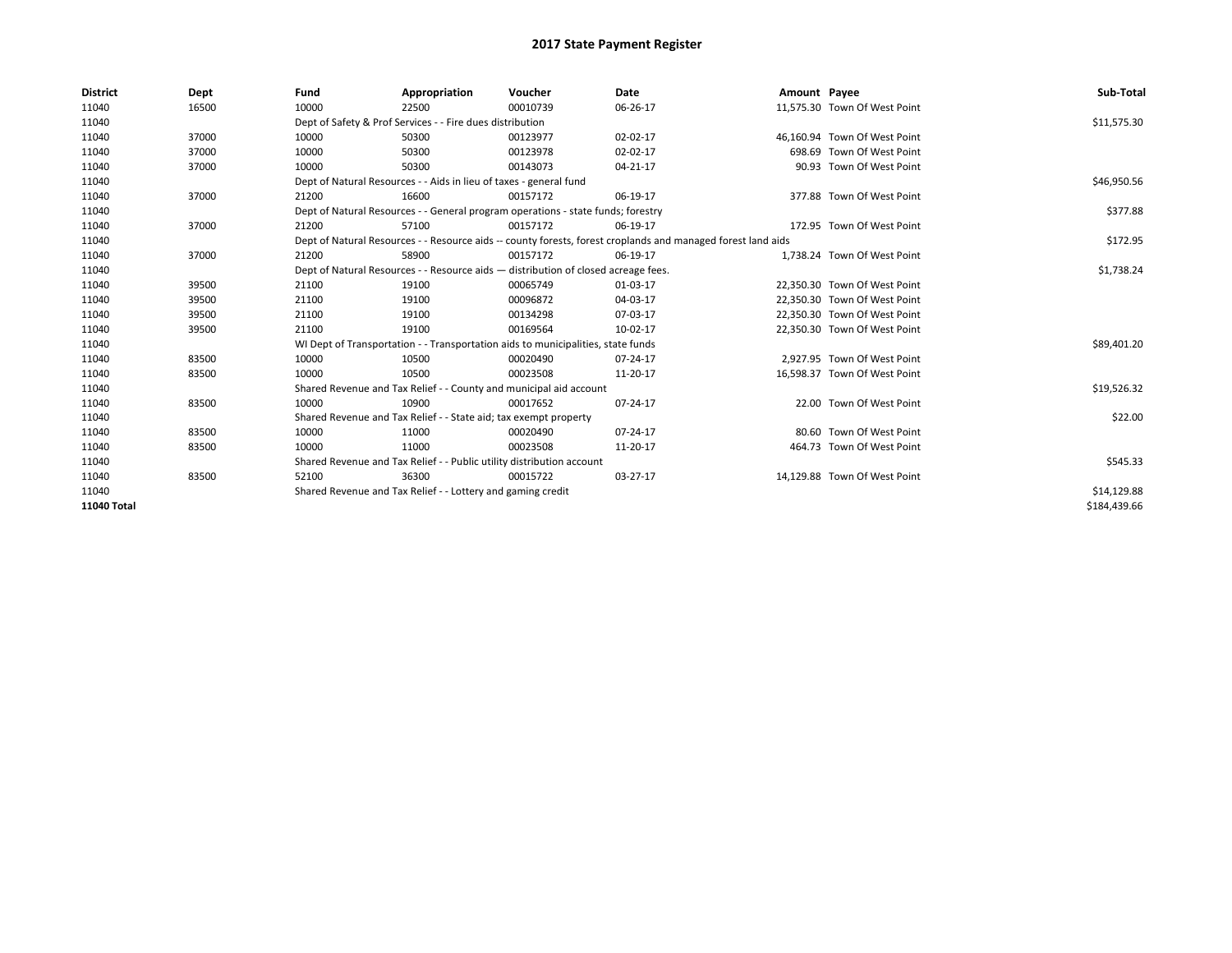| <b>District</b> | Dept  | Fund                                                                                                         | Appropriation                                                                      | Voucher     | Date     | Amount Payee |                           | Sub-Total    |
|-----------------|-------|--------------------------------------------------------------------------------------------------------------|------------------------------------------------------------------------------------|-------------|----------|--------------|---------------------------|--------------|
| 11042           | 16500 | 10000                                                                                                        | 22500                                                                              | 00010740    | 06-26-17 |              | 6,481.66 Town Of Wyocena  |              |
| 11042           |       |                                                                                                              | Dept of Safety & Prof Services - - Fire dues distribution                          |             |          |              |                           | \$6,481.66   |
| 11042           | 37000 | 10000                                                                                                        | 50300                                                                              | 00123951    | 02-01-17 |              | 2,626.21 Town Of Wyocena  |              |
| 11042           | 37000 | 10000                                                                                                        | 50300                                                                              | 00123952    | 02-01-17 |              | 1,911.54 Town Of Wyocena  |              |
| 11042           | 37000 | 10000                                                                                                        | 50300                                                                              | 00123953    | 02-01-17 |              | 3,486.80 Town Of Wyocena  |              |
| 11042           | 37000 | 10000                                                                                                        | 50300                                                                              | 00126373    | 02-06-17 |              | 2,626.21 Town Of Wyocena  |              |
| 11042           | 37000 | 10000                                                                                                        | 50300                                                                              | 00126378    | 02-06-17 |              | 1,911.54 Town Of Wyocena  |              |
| 11042           | 37000 | 10000                                                                                                        | 50300                                                                              | 00126379    | 02-06-17 |              | 3,486.80 Town Of Wyocena  |              |
| 11042           | 37000 | 10000                                                                                                        | 50300                                                                              | 00142530    | 04-21-17 |              | 235.36 Town Of Wyocena    |              |
| 11042           | 37000 | 10000                                                                                                        | 50300                                                                              | 00142531    | 04-21-17 |              | 207.38 Town Of Wyocena    |              |
| 11042           | 37000 | 10000                                                                                                        | 50300                                                                              | 00142532    | 04-21-17 |              | 32.73 Town Of Wyocena     |              |
| 11042           |       | Dept of Natural Resources - - Aids in lieu of taxes - general fund                                           |                                                                                    | \$16,524.57 |          |              |                           |              |
| 11042           | 37000 | 21200                                                                                                        | 16600                                                                              | 00157173    | 06-19-17 |              | 293.16 Town Of Wyocena    |              |
| 11042           |       | Dept of Natural Resources - - General program operations - state funds; forestry                             |                                                                                    | \$293.16    |          |              |                           |              |
| 11042           | 37000 | 21200                                                                                                        | 57100                                                                              | 00157173    | 06-19-17 |              | 134.17 Town Of Wyocena    |              |
| 11042           |       | Dept of Natural Resources - - Resource aids -- county forests, forest croplands and managed forest land aids |                                                                                    | \$134.17    |          |              |                           |              |
| 11042           | 37000 | 21200                                                                                                        | 58900                                                                              | 00157173    | 06-19-17 |              | 1,348.51 Town Of Wyocena  |              |
| 11042           |       |                                                                                                              | Dept of Natural Resources - - Resource aids - distribution of closed acreage fees. |             |          |              |                           | \$1,348.51   |
| 11042           | 39500 | 21100                                                                                                        | 19100                                                                              | 00065750    | 01-03-17 |              | 26,715.76 Town Of Wyocena |              |
| 11042           | 39500 | 21100                                                                                                        | 19100                                                                              | 00096873    | 04-03-17 |              | 26,715.76 Town Of Wyocena |              |
| 11042           | 39500 | 21100                                                                                                        | 19100                                                                              | 00134299    | 07-03-17 |              | 26,715.76 Town Of Wyocena |              |
| 11042           | 39500 | 21100                                                                                                        | 19100                                                                              | 00169565    | 10-02-17 |              | 26,715.78 Town Of Wyocena |              |
| 11042           |       |                                                                                                              | WI Dept of Transportation - - Transportation aids to municipalities, state funds   |             |          |              |                           | \$106,863.06 |
| 11042           | 83500 | 10000                                                                                                        | 10500                                                                              | 00020491    | 07-24-17 |              | 2,709.58 Town Of Wyocena  |              |
| 11042           | 83500 | 10000                                                                                                        | 10500                                                                              | 00023509    | 11-20-17 |              | 15,354.30 Town Of Wyocena |              |
| 11042           |       |                                                                                                              | Shared Revenue and Tax Relief - - County and municipal aid account                 |             |          |              |                           | \$18,063.88  |
| 11042           | 83500 | 10000                                                                                                        | 10900                                                                              | 00017653    | 07-24-17 |              | 11.00 Town Of Wyocena     |              |
| 11042           |       |                                                                                                              | Shared Revenue and Tax Relief - - State aid; tax exempt property                   |             |          |              |                           | \$11.00      |
| 11042           | 83500 | 10000                                                                                                        | 11000                                                                              | 00020491    | 07-24-17 |              | 49.36 Town Of Wyocena     |              |
| 11042           | 83500 | 10000                                                                                                        | 11000                                                                              | 00023509    | 11-20-17 |              | 154.85 Town Of Wyocena    |              |
| 11042           |       |                                                                                                              | Shared Revenue and Tax Relief - - Public utility distribution account              |             |          |              |                           | \$204.21     |
| 11042 Total     |       |                                                                                                              |                                                                                    |             |          |              |                           | \$149,924.22 |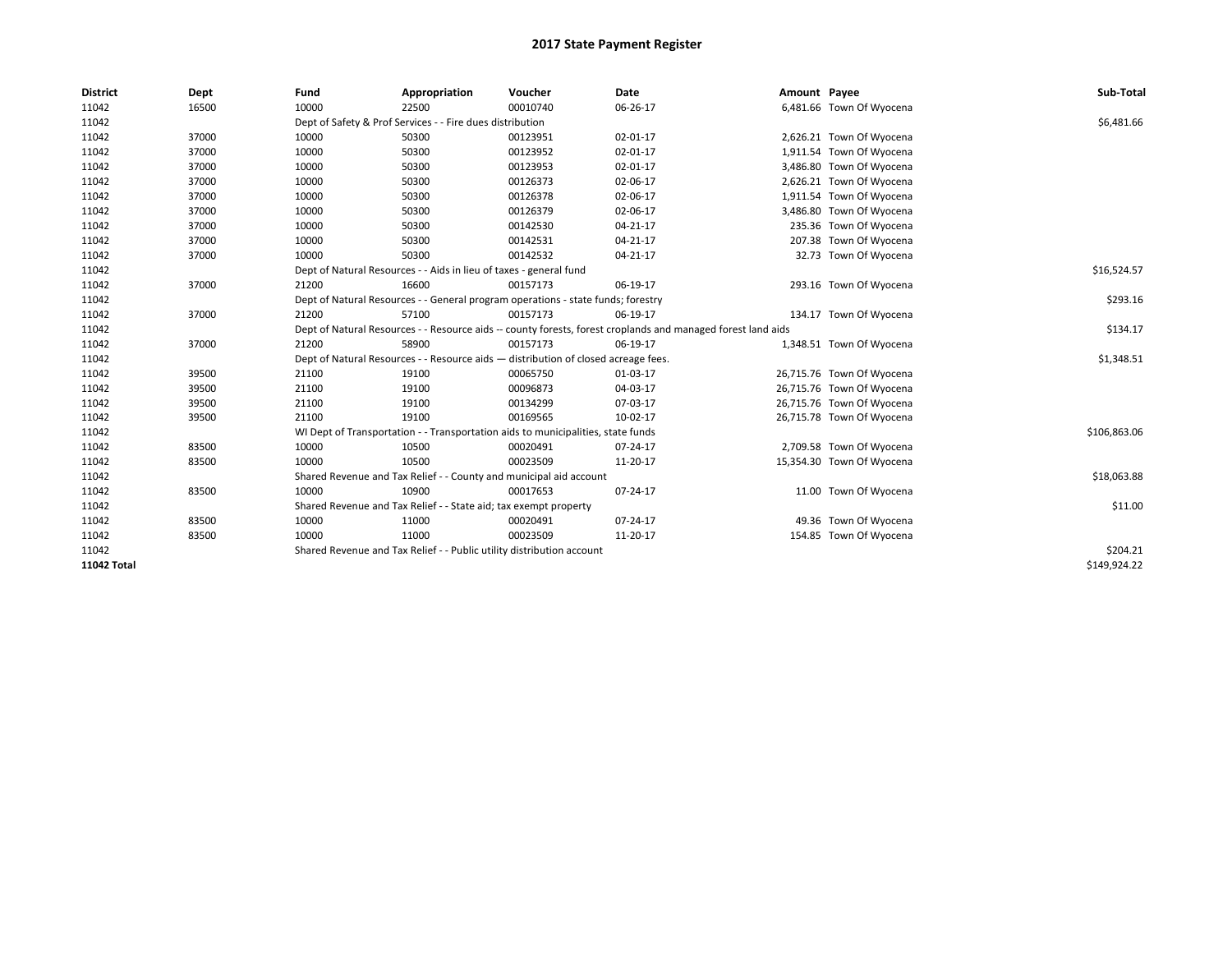| <b>District</b> | Dept  | Fund  | Appropriation                                                                    | Voucher                                                                 | Date     | Amount Payee |                                | Sub-Total   |  |  |
|-----------------|-------|-------|----------------------------------------------------------------------------------|-------------------------------------------------------------------------|----------|--------------|--------------------------------|-------------|--|--|
| 11101           | 16500 | 10000 | 22500                                                                            | 00010741                                                                | 06-26-17 |              | 3,443.24 Village Of Arlington  |             |  |  |
| 11101           |       |       | Dept of Safety & Prof Services - - Fire dues distribution                        |                                                                         |          |              |                                | \$3,443.24  |  |  |
| 11101           | 39500 | 21100 | 19100                                                                            | 00065751                                                                | 01-03-17 |              | 10,561.08 Village Of Arlington |             |  |  |
| 11101           | 39500 | 21100 | 19100                                                                            | 00096874                                                                | 04-03-17 |              | 10,561.08 Village Of Arlington |             |  |  |
| 11101           | 39500 | 21100 | 19100                                                                            | 00134300                                                                | 07-03-17 |              | 10,561.08 Village Of Arlington |             |  |  |
| 11101           | 39500 | 21100 | 19100                                                                            | 00169566                                                                | 10-02-17 |              | 10,561.11 Village Of Arlington |             |  |  |
| 11101           |       |       | WI Dept of Transportation - - Transportation aids to municipalities, state funds |                                                                         |          |              |                                |             |  |  |
| 11101           | 83500 | 10000 | 10100                                                                            | 00020492                                                                | 07-24-17 |              | 4,008.15 Village Of Arlington  |             |  |  |
| 11101           |       |       |                                                                                  | Shared Revenue and Tax Relief - - Expenditure restraint program account |          |              |                                | \$4,008.15  |  |  |
| 11101           | 83500 | 10000 | 10500                                                                            | 00020492                                                                | 07-24-17 |              | 4,727.22 Village Of Arlington  |             |  |  |
| 11101           | 83500 | 10000 | 10500                                                                            | 00023510                                                                | 11-20-17 |              | 26,787.58 Village Of Arlington |             |  |  |
| 11101           |       |       |                                                                                  | Shared Revenue and Tax Relief - - County and municipal aid account      |          |              |                                | \$31,514.80 |  |  |
| 11101           | 83500 | 10000 | 10900                                                                            | 00017654                                                                | 07-24-17 |              | 228.00 Village Of Arlington    |             |  |  |
| 11101           | 83500 | 10000 | 10900                                                                            | 00019706                                                                | 07-24-17 |              | 1,472.00 Village Of Arlington  |             |  |  |
| 11101           |       |       | Shared Revenue and Tax Relief - - State aid; tax exempt property                 |                                                                         |          |              |                                | \$1,700.00  |  |  |
| 11101 Total     |       |       |                                                                                  |                                                                         |          |              |                                | \$82,910.54 |  |  |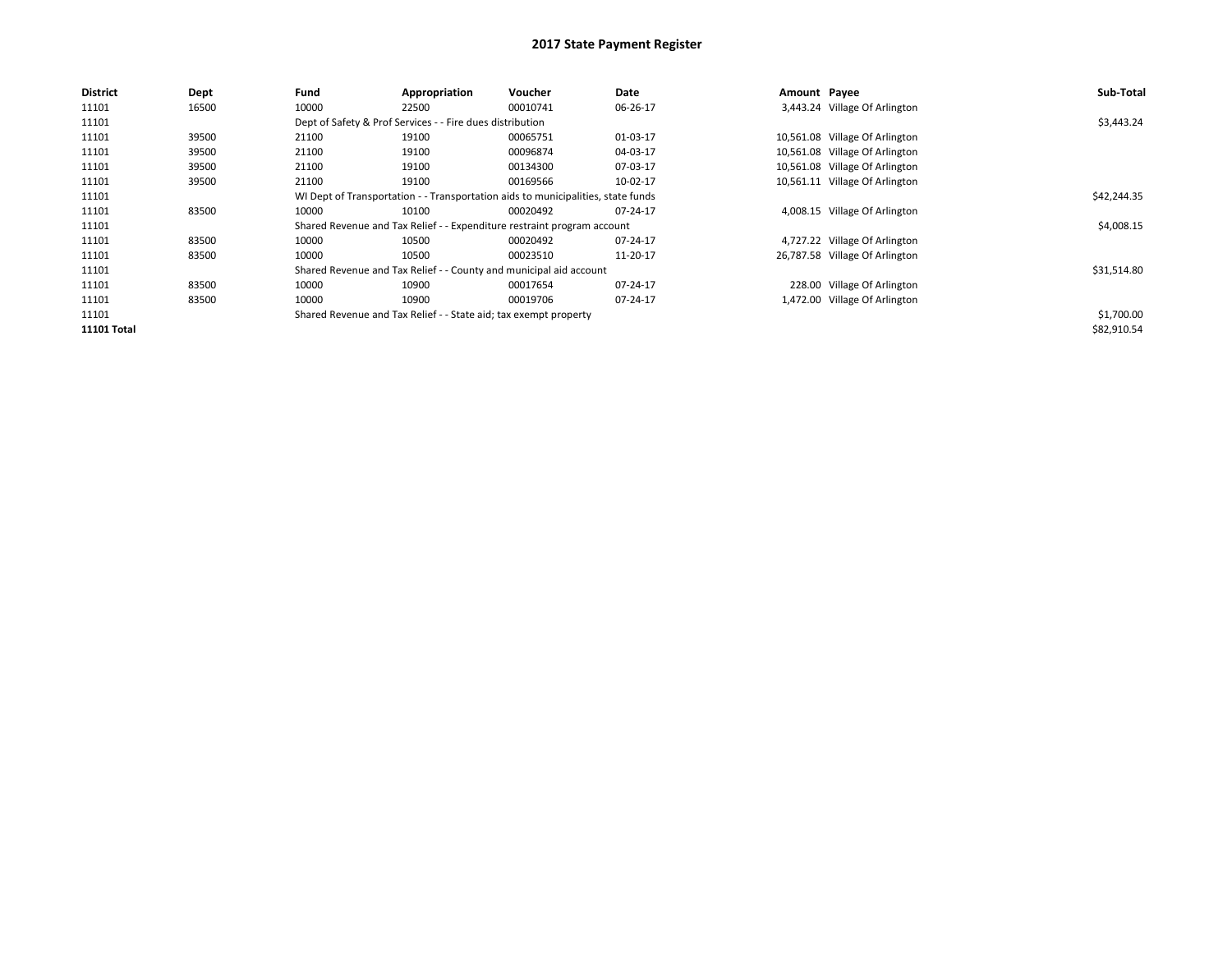| <b>District</b>    | Dept  | Fund                                                                             | Appropriation                                                           | Voucher     | Date     | Amount Payee |                               | Sub-Total    |
|--------------------|-------|----------------------------------------------------------------------------------|-------------------------------------------------------------------------|-------------|----------|--------------|-------------------------------|--------------|
| 11111              | 16500 | 10000                                                                            | 22500                                                                   | 00010742    | 06-26-17 |              | 2,198.69 Village Of Cambria   |              |
| 11111              |       |                                                                                  | Dept of Safety & Prof Services - - Fire dues distribution               |             |          |              |                               | \$2,198.69   |
| 11111              | 39500 | 21100                                                                            | 19100                                                                   | 00065752    | 01-03-17 |              | 10,221.10 Village Of Cambria  |              |
| 11111              | 39500 | 21100                                                                            | 19100                                                                   | 00096875    | 04-03-17 |              | 10,221.10 Village Of Cambria  |              |
| 11111              | 39500 | 21100                                                                            | 19100                                                                   | 00134301    | 07-03-17 |              | 10,221.10 Village Of Cambria  |              |
| 11111              | 39500 | 21100                                                                            | 19100                                                                   | 00169567    | 10-02-17 |              | 10,221.11 Village Of Cambria  |              |
| 11111              |       | WI Dept of Transportation - - Transportation aids to municipalities, state funds |                                                                         | \$40,884.41 |          |              |                               |              |
| 11111              | 43500 | 10000                                                                            | 11900                                                                   | 00152382    | 09-01-17 |              | 4,850.03 Village Of Cambria   |              |
| 11111              |       |                                                                                  | Department of Health Services - - Emergency medical services; aids      |             |          |              |                               | \$4,850.03   |
| 11111              | 43500 | 00005                                                                            | 16300                                                                   | 01LGS       | 11-17-17 |              | 2,000.00 Village Of Cambria   |              |
| 11111              |       | Department of Health Services - - Guardianship grant program                     |                                                                         | \$2,000.00  |          |              |                               |              |
| 11111              | 83500 | 10000                                                                            | 10100                                                                   | 00020493    | 07-24-17 |              | 15,317.14 Village Of Cambria  |              |
| 11111              |       |                                                                                  | Shared Revenue and Tax Relief - - Expenditure restraint program account |             |          |              |                               | \$15,317.14  |
| 11111              | 83500 | 10000                                                                            | 10500                                                                   | 00020493    | 07-24-17 |              | 33,239.89 Village Of Cambria  |              |
| 11111              | 83500 | 10000                                                                            | 10500                                                                   | 00023511    | 11-20-17 |              | 186,359.40 Village Of Cambria |              |
| 11111              |       |                                                                                  | Shared Revenue and Tax Relief - - County and municipal aid account      |             |          |              |                               | \$219,599.29 |
| 11111              | 83500 | 10000                                                                            | 10900                                                                   | 00017655    | 07-24-17 |              | 3,463.00 Village Of Cambria   |              |
| 11111              |       |                                                                                  | Shared Revenue and Tax Relief - - State aid; tax exempt property        |             |          |              |                               | \$3,463.00   |
| 11111              | 83500 | 10000                                                                            | 11000                                                                   | 00020493    | 07-24-17 |              | 2,557.32 Village Of Cambria   |              |
| 11111              | 83500 | 10000                                                                            | 11000                                                                   | 00023511    | 11-20-17 |              | 15,283.75 Village Of Cambria  |              |
| 11111              |       |                                                                                  | Shared Revenue and Tax Relief - - Public utility distribution account   |             |          |              |                               | \$17,841.07  |
| <b>11111 Total</b> |       |                                                                                  |                                                                         |             |          |              |                               | \$306,153.63 |
|                    |       |                                                                                  |                                                                         |             |          |              |                               |              |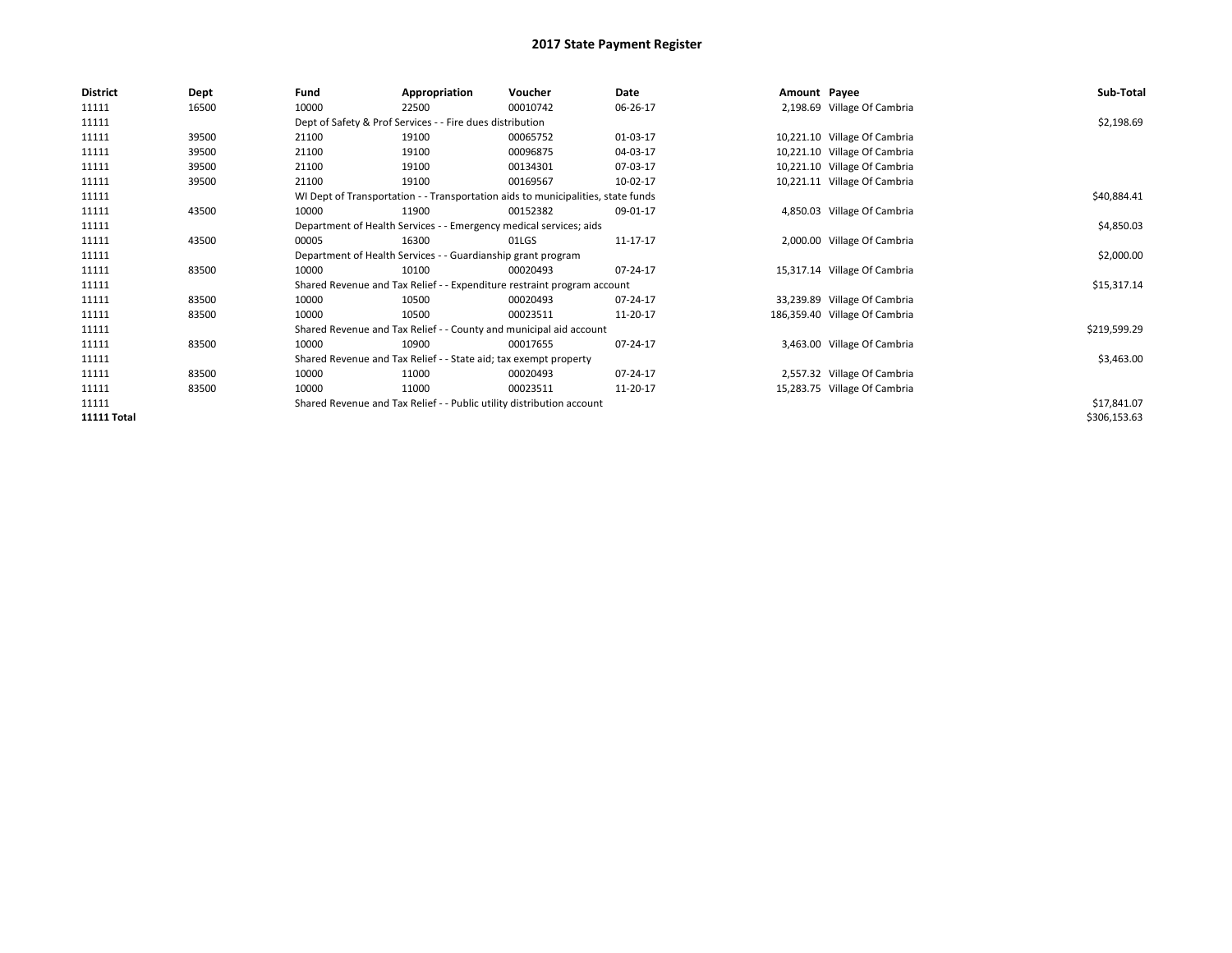| <b>District</b>    | Dept  | Fund  | Appropriation                                                                                                | Voucher  | Date     | Amount Payee |                                 | Sub-Total   |  |  |
|--------------------|-------|-------|--------------------------------------------------------------------------------------------------------------|----------|----------|--------------|---------------------------------|-------------|--|--|
| 11116              | 16500 | 10000 | 22500                                                                                                        | 00010743 | 06-26-17 |              | 639.79 Village Of Doylestown    |             |  |  |
| 11116              |       |       | Dept of Safety & Prof Services - - Fire dues distribution                                                    |          |          |              |                                 | \$639.79    |  |  |
| 11116              | 37000 | 10000 | 50300                                                                                                        | 00142703 | 04-21-17 |              | 11.00 Village Of Doylestown     |             |  |  |
| 11116              |       |       | Dept of Natural Resources - - Aids in lieu of taxes - general fund                                           |          |          |              |                                 | \$11.00     |  |  |
| 11116              | 37000 | 21200 | 16600                                                                                                        | 00157174 | 06-19-17 |              | 17.04 Village Of Doylestown     |             |  |  |
| 11116              |       |       | Dept of Natural Resources - - General program operations - state funds; forestry                             |          |          |              |                                 | \$17.04     |  |  |
| 11116              | 37000 | 21200 | 57100                                                                                                        | 00157174 | 06-19-17 |              | 7.80 Village Of Doylestown      |             |  |  |
| 11116              |       |       | Dept of Natural Resources - - Resource aids -- county forests, forest croplands and managed forest land aids |          | \$7.80   |              |                                 |             |  |  |
| 11116              | 37000 | 21200 | 58300                                                                                                        | 00147278 | 05-16-17 |              | 964.32 Village Of Doylestown    |             |  |  |
| 11116              |       |       | Dept of Natural Resources - - Recreation and resource aids, federal funds                                    |          |          |              |                                 |             |  |  |
| 11116              | 37000 | 21200 | 58900                                                                                                        | 00157174 | 06-19-17 |              | 78.40 Village Of Doylestown     |             |  |  |
| 11116              |       |       | Dept of Natural Resources - - Resource aids - distribution of closed acreage fees.                           |          |          |              |                                 |             |  |  |
| 11116              | 39500 | 21100 | 19100                                                                                                        | 00065753 | 01-03-17 |              | 4,321.42 Village Of Doylestown  |             |  |  |
| 11116              | 39500 | 21100 | 19100                                                                                                        | 00096876 | 04-03-17 |              | 4,321.42 Village Of Doylestown  |             |  |  |
| 11116              | 39500 | 21100 | 19100                                                                                                        | 00134302 | 07-03-17 |              | 4,321.42 Village Of Doylestown  |             |  |  |
| 11116              | 39500 | 21100 | 19100                                                                                                        | 00169568 | 10-02-17 |              | 4,321.44 Village Of Doylestown  |             |  |  |
| 11116              |       |       | WI Dept of Transportation - - Transportation aids to municipalities, state funds                             |          |          |              |                                 | \$17,285.70 |  |  |
| 11116              | 83500 | 10000 | 10500                                                                                                        | 00020494 | 07-24-17 |              | 7,489.24 Village Of Doylestown  |             |  |  |
| 11116              | 83500 | 10000 | 10500                                                                                                        | 00023512 | 11-20-17 |              | 42,439.05 Village Of Doylestown |             |  |  |
| 11116              |       |       | Shared Revenue and Tax Relief - - County and municipal aid account                                           |          |          |              |                                 | \$49,928.29 |  |  |
| 11116              | 83500 | 10000 | 10900                                                                                                        | 00017656 | 07-24-17 |              | 4.00 Village Of Doylestown      |             |  |  |
| 11116              |       |       | Shared Revenue and Tax Relief - - State aid; tax exempt property                                             |          |          |              |                                 |             |  |  |
| 11116              | 83500 | 52100 | 36300                                                                                                        | 00015723 | 03-27-17 |              | 2,425.44 Village Of Doylestown  |             |  |  |
| 11116              |       |       | Shared Revenue and Tax Relief - - Lottery and gaming credit                                                  |          |          |              |                                 | \$2,425.44  |  |  |
| <b>11116 Total</b> |       |       |                                                                                                              |          |          |              |                                 | \$71,361.78 |  |  |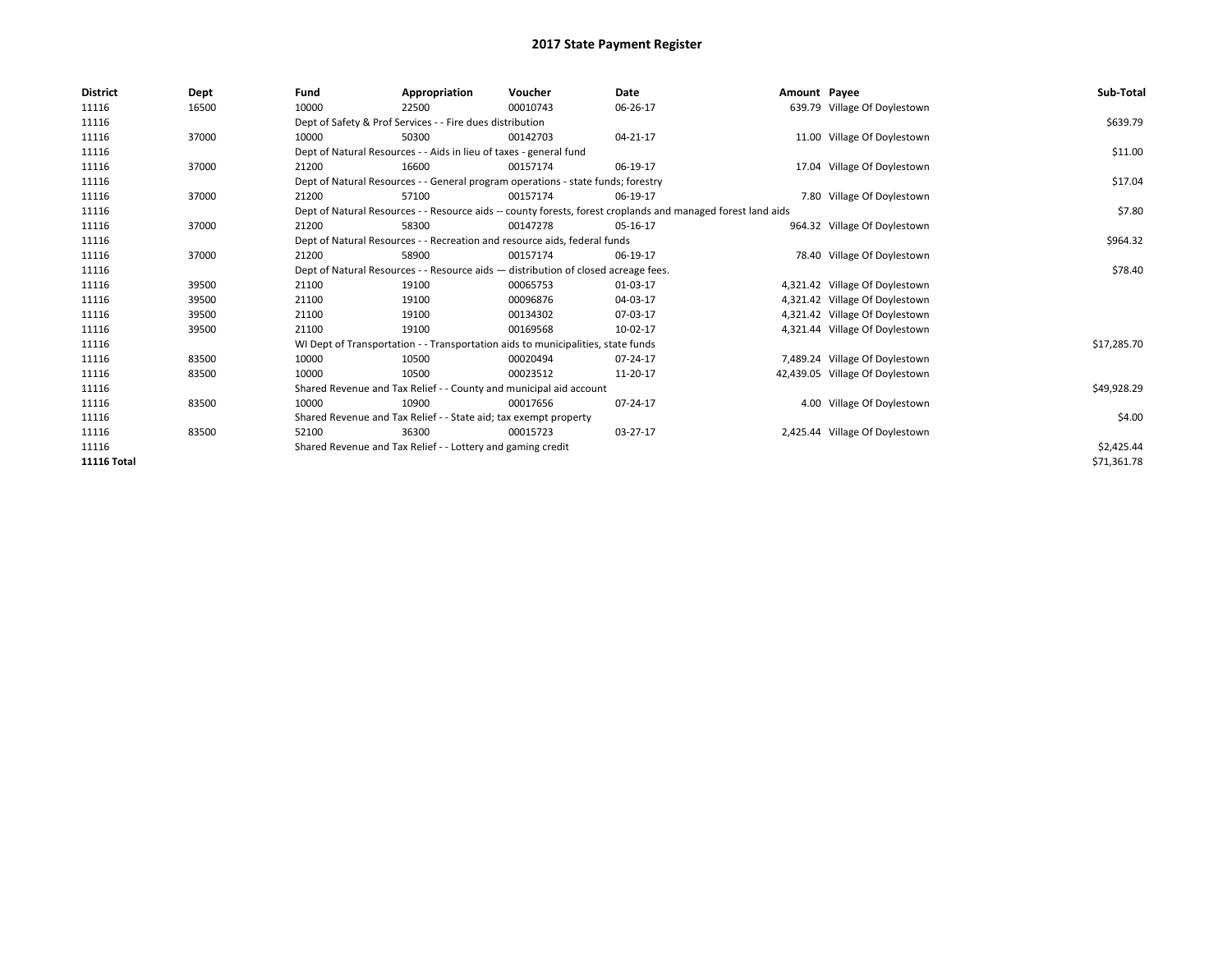| <b>District</b> | Dept  | Fund  | Appropriation                                                                    | Voucher                                                               | Date        | Amount Payee |                                 | Sub-Total    |  |  |
|-----------------|-------|-------|----------------------------------------------------------------------------------|-----------------------------------------------------------------------|-------------|--------------|---------------------------------|--------------|--|--|
| 11126           | 16500 | 10000 | 22500                                                                            | 00010744                                                              | 06-26-17    |              | 5,744.93 Village Of Fall River  |              |  |  |
| 11126           |       |       | Dept of Safety & Prof Services - - Fire dues distribution                        |                                                                       |             |              |                                 | \$5,744.93   |  |  |
| 11126           | 39500 | 21100 | 19100                                                                            | 00065754                                                              | 01-03-17    |              | 16,155.81 Village Of Fall River |              |  |  |
| 11126           | 39500 | 21100 | 19100                                                                            | 00096877                                                              | 04-03-17    |              | 16,155.81 Village Of Fall River |              |  |  |
| 11126           | 39500 | 21100 | 19100                                                                            | 00134303                                                              | 07-03-17    |              | 16,155.81 Village Of Fall River |              |  |  |
| 11126           | 39500 | 21100 | 19100                                                                            | 00169569                                                              | 10-02-17    |              | 16,155.84 Village Of Fall River |              |  |  |
| 11126           |       |       | WI Dept of Transportation - - Transportation aids to municipalities, state funds |                                                                       | \$64,623.27 |              |                                 |              |  |  |
| 11126           | 45500 | 10000 | 23100                                                                            | 00039705                                                              | 12-26-17    |              | 800.00 Village Of Fall River    |              |  |  |
| 11126           |       |       | Department of Justice - - Law enforcement training fund, local assistance        |                                                                       |             |              |                                 |              |  |  |
| 11126           | 83500 | 10000 | 10500                                                                            | 00020495                                                              | 07-24-17    |              | 11,885.24 Village Of Fall River |              |  |  |
| 11126           | 83500 | 10000 | 10500                                                                            | 00023513                                                              | 11-20-17    |              | 67,349.72 Village Of Fall River |              |  |  |
| 11126           |       |       |                                                                                  | Shared Revenue and Tax Relief - - County and municipal aid account    |             |              |                                 | \$79,234.96  |  |  |
| 11126           | 83500 | 10000 | 10900                                                                            | 00017657                                                              | 07-24-17    |              | 2,468.00 Village Of Fall River  |              |  |  |
| 11126           |       |       | Shared Revenue and Tax Relief - - State aid; tax exempt property                 |                                                                       |             |              |                                 | \$2,468.00   |  |  |
| 11126           | 83500 | 10000 | 11000                                                                            | 00020495                                                              | 07-24-17    |              | 319.50 Village Of Fall River    |              |  |  |
| 11126           | 83500 | 10000 | 11000                                                                            | 00023513                                                              | 11-20-17    |              | 1,844.35 Village Of Fall River  |              |  |  |
| 11126           |       |       |                                                                                  | Shared Revenue and Tax Relief - - Public utility distribution account |             |              |                                 | \$2,163.85   |  |  |
| 11126           | 83500 | 52100 | 36300                                                                            | 00015724                                                              | 03-27-17    |              | 3,509.04 Village Of Fall River  |              |  |  |
| 11126           |       |       | Shared Revenue and Tax Relief - - Lottery and gaming credit                      |                                                                       |             |              |                                 | \$3,509.04   |  |  |
| 11126 Total     |       |       |                                                                                  |                                                                       |             |              |                                 | \$158,544.05 |  |  |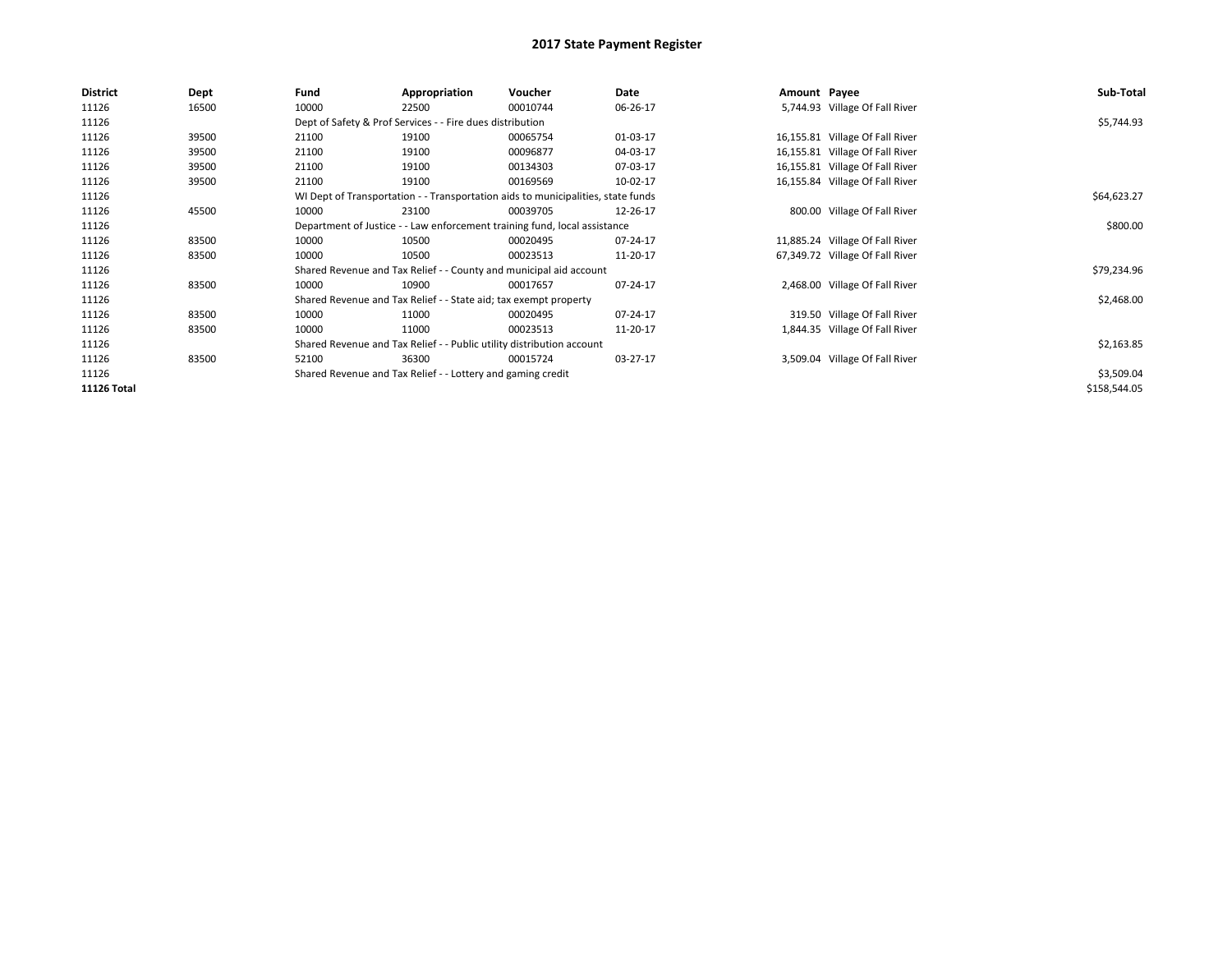| <b>District</b>    | Dept  | Fund  | Appropriation                                                                    | Voucher  | Date     | Amount Payee |                                | Sub-Total   |  |
|--------------------|-------|-------|----------------------------------------------------------------------------------|----------|----------|--------------|--------------------------------|-------------|--|
| 11127              | 16500 | 10000 | 22500                                                                            | 00010745 | 06-26-17 |              | 973.50 Village Of Friesland    |             |  |
| 11127              |       |       | Dept of Safety & Prof Services - - Fire dues distribution                        |          |          |              |                                | \$973.50    |  |
| 11127              | 39500 | 21100 | 19100                                                                            | 00065755 | 01-03-17 |              | 2,164.31 Village Of Friesland  |             |  |
| 11127              | 39500 | 21100 | 19100                                                                            | 00096878 | 04-03-17 |              | 2,164.31 Village Of Friesland  |             |  |
| 11127              | 39500 | 21100 | 19100                                                                            | 00134304 | 07-03-17 |              | 2,164.31 Village Of Friesland  |             |  |
| 11127              | 39500 | 21100 | 19100                                                                            | 00169570 | 10-02-17 |              | 2,164.32 Village Of Friesland  |             |  |
| 11127              |       |       | WI Dept of Transportation - - Transportation aids to municipalities, state funds |          |          |              |                                |             |  |
| 11127              | 83500 | 10000 | 10500                                                                            | 00020496 | 07-24-17 |              | 6,265.88 Village Of Friesland  |             |  |
| 11127              | 83500 | 10000 | 10500                                                                            | 00023514 | 11-20-17 |              | 35,506.68 Village Of Friesland |             |  |
| 11127              |       |       | Shared Revenue and Tax Relief - - County and municipal aid account               |          |          |              |                                | \$41,772.56 |  |
| 11127              | 83500 | 10000 | 10900                                                                            | 00017658 | 07-24-17 |              | 275.00 Village Of Friesland    |             |  |
| 11127              | 83500 | 10000 | 10900                                                                            | 00019707 | 07-24-17 |              | 43.00 Village Of Friesland     |             |  |
| 11127              |       |       | Shared Revenue and Tax Relief - - State aid; tax exempt property                 |          |          |              |                                | \$318.00    |  |
| <b>11127 Total</b> |       |       |                                                                                  |          |          |              |                                | \$51,721.31 |  |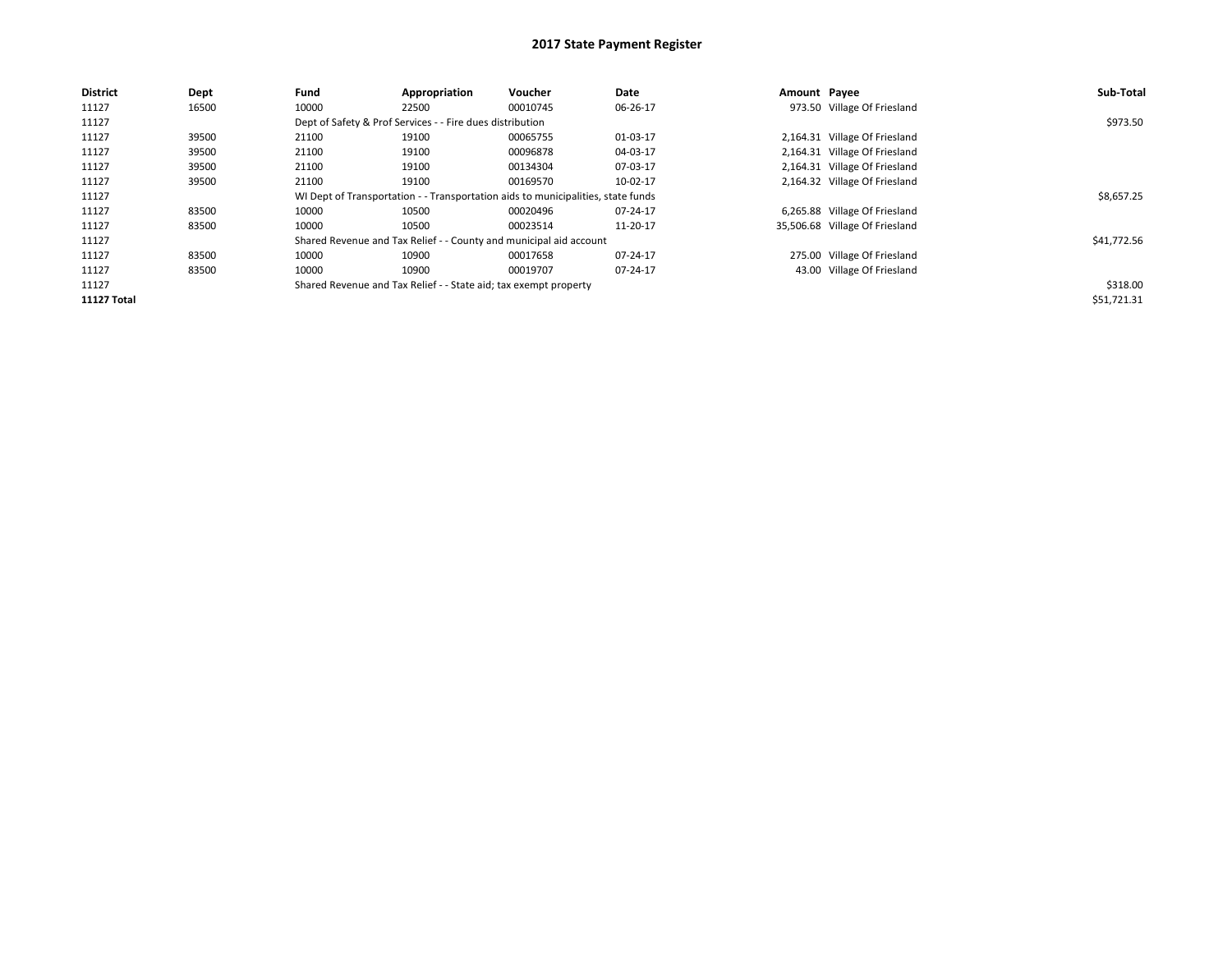| District    | Dept  | Fund  | Appropriation                                                                    | Voucher  | Date     | Amount Payee |                                   | Sub-Total    |  |  |  |
|-------------|-------|-------|----------------------------------------------------------------------------------|----------|----------|--------------|-----------------------------------|--------------|--|--|--|
| 11171       | 16500 | 10000 | 22500                                                                            | 00010746 | 06-26-17 |              | 5,597.15 Village Of Pardeeville   |              |  |  |  |
| 11171       |       |       | Dept of Safety & Prof Services - - Fire dues distribution                        |          |          |              |                                   | \$5,597.15   |  |  |  |
| 11171       | 39500 | 21100 | 19100                                                                            | 00065756 | 01-03-17 |              | 17,842.05 Village Of Pardeeville  |              |  |  |  |
| 11171       | 39500 | 21100 | 19100                                                                            | 00096879 | 04-03-17 |              | 17,842.05 Village Of Pardeeville  |              |  |  |  |
| 11171       | 39500 | 21100 | 19100                                                                            | 00134305 | 07-03-17 |              | 17,842.05 Village Of Pardeeville  |              |  |  |  |
| 11171       | 39500 | 21100 | 19100                                                                            | 00169571 | 10-02-17 |              | 17,842.07 Village Of Pardeeville  |              |  |  |  |
| 11171       |       |       | WI Dept of Transportation - - Transportation aids to municipalities, state funds |          |          |              |                                   |              |  |  |  |
| 11171       | 39500 | 21100 | 27800                                                                            | 00091732 | 03-06-17 |              | 9,122.30 Village Of Pardeeville   |              |  |  |  |
| 11171       |       |       | WI Dept of Transportation - - Local roads improvement program, state funds       |          |          |              |                                   |              |  |  |  |
| 11171       | 43500 | 00005 | 16300                                                                            | 01LGS    | 11-17-17 |              | 5,433.96 Village Of Pardeeville   |              |  |  |  |
| 11171       |       |       | Department of Health Services - - Guardianship grant program                     |          |          |              |                                   | \$5,433.96   |  |  |  |
| 11171       | 83500 | 10000 | 10100                                                                            | 00020497 | 07-24-17 |              | 6,597.35 Village Of Pardeeville   |              |  |  |  |
| 11171       |       |       | Shared Revenue and Tax Relief - - Expenditure restraint program account          |          |          |              |                                   | \$6,597.35   |  |  |  |
| 11171       | 83500 | 10000 | 10500                                                                            | 00020497 | 07-24-17 |              | 37,097.61 Village Of Pardeeville  |              |  |  |  |
| 11171       | 83500 | 10000 | 10500                                                                            | 00023515 | 11-20-17 |              | 204,785.82 Village Of Pardeeville |              |  |  |  |
| 11171       |       |       | Shared Revenue and Tax Relief - - County and municipal aid account               |          |          |              |                                   | \$241,883.43 |  |  |  |
| 11171       | 83500 | 10000 | 10900                                                                            | 00017659 | 07-24-17 |              | 939.00 Village Of Pardeeville     |              |  |  |  |
| 11171       |       |       | Shared Revenue and Tax Relief - - State aid; tax exempt property                 |          |          |              |                                   | \$939.00     |  |  |  |
| 11171 Total |       |       |                                                                                  |          |          |              |                                   | \$340,941.41 |  |  |  |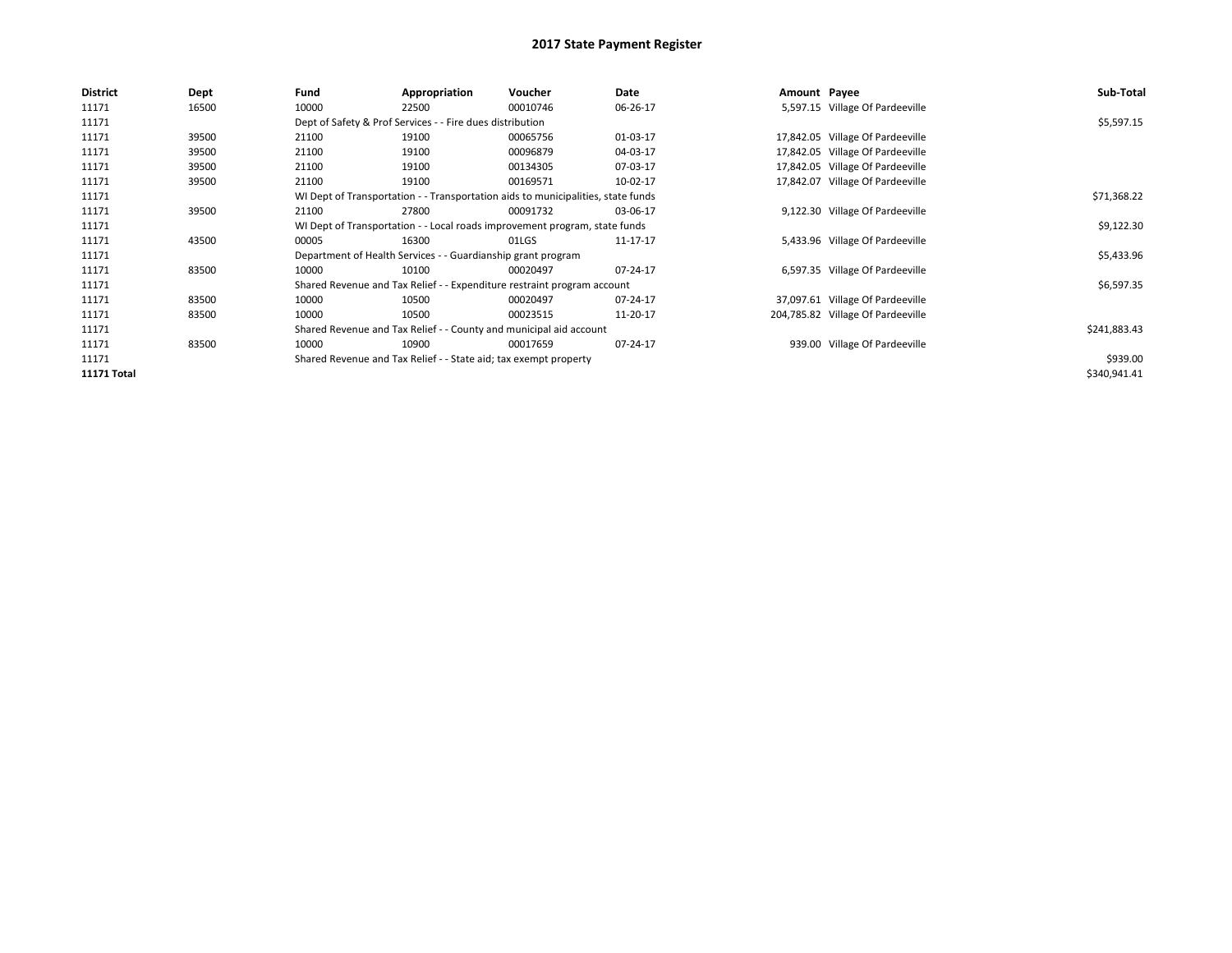| <b>District</b>    | Dept  | Fund                                                                             | Appropriation                                                             | Voucher      | <b>Date</b>                                                                                     | Amount Payee |                                | Sub-Total    |
|--------------------|-------|----------------------------------------------------------------------------------|---------------------------------------------------------------------------|--------------|-------------------------------------------------------------------------------------------------|--------------|--------------------------------|--------------|
| 11172              | 16500 | 10000                                                                            | 22500                                                                     | 00010747     | 06-26-17                                                                                        |              | 7,039.94 Village Of Poynette   |              |
| 11172              |       |                                                                                  | Dept of Safety & Prof Services - - Fire dues distribution                 |              |                                                                                                 |              |                                | \$7,039.94   |
| 11172              | 37000 | 10000                                                                            | 50300                                                                     | 00124008     | 02-02-17                                                                                        |              | 382.15 Village Of Poynette     |              |
| 11172              | 37000 | 10000                                                                            | 50300                                                                     | 00143881     | 04-21-17                                                                                        |              | 244.99 Village Of Poynette     |              |
| 11172              |       | Dept of Natural Resources - - Aids in lieu of taxes - general fund               |                                                                           | \$627.14     |                                                                                                 |              |                                |              |
| 11172              | 39500 | 21100                                                                            | 19100                                                                     | 00065757     | 01-03-17                                                                                        |              | 26,328.96 Village Of Poynette  |              |
| 11172              | 39500 | 21100                                                                            | 19100                                                                     | 00096880     | 04-03-17                                                                                        |              | 26,328.96 Village Of Poynette  |              |
| 11172              | 39500 | 21100                                                                            | 19100                                                                     | 00134306     | 07-03-17                                                                                        |              | 26,328.96 Village Of Poynette  |              |
| 11172              | 39500 | 21100                                                                            | 19100                                                                     | 00169572     | 10-02-17                                                                                        |              | 26,328.98 Village Of Poynette  |              |
| 11172              |       | WI Dept of Transportation - - Transportation aids to municipalities, state funds |                                                                           | \$105,315.86 |                                                                                                 |              |                                |              |
| 11172              | 43500 | 00005                                                                            | 16300                                                                     | 01LGS        | 11-17-17                                                                                        |              | 5,207.55 Village Of Poynette   |              |
| 11172              |       |                                                                                  | Department of Health Services - - Guardianship grant program              |              |                                                                                                 |              |                                | \$5,207.55   |
| 11172              | 45500 | 10000                                                                            | 23100                                                                     | 00038651     | 12-12-17                                                                                        |              | 800.00 Village Of Poynette     |              |
| 11172              |       |                                                                                  | Department of Justice - - Law enforcement training fund, local assistance |              |                                                                                                 |              |                                | \$800.00     |
| 11172              | 50500 | 10000                                                                            | 17400                                                                     | 00047407     | 04-28-17                                                                                        |              | 4,302.00 Village Of Poynette   |              |
| 11172              |       |                                                                                  |                                                                           |              | Department of Administration - - High-voltage transmission line annual impact fee distributions |              |                                | \$4,302.00   |
| 11172              | 83500 | 10000                                                                            | 10100                                                                     | 00020498     | 07-24-17                                                                                        |              | 54,735.66 Village Of Poynette  |              |
| 11172              |       |                                                                                  | Shared Revenue and Tax Relief - - Expenditure restraint program account   |              |                                                                                                 |              |                                | \$54,735.66  |
| 11172              | 83500 | 10000                                                                            | 10500                                                                     | 00020498     | 07-24-17                                                                                        |              | 39,004.28 Village Of Poynette  |              |
| 11172              | 83500 | 10000                                                                            | 10500                                                                     | 00023516     | 11-20-17                                                                                        |              | 215,816.68 Village Of Poynette |              |
| 11172              |       |                                                                                  | Shared Revenue and Tax Relief - - County and municipal aid account        |              |                                                                                                 |              |                                | \$254,820.96 |
| 11172              | 83500 | 10000                                                                            | 10900                                                                     | 00017660     | 07-24-17                                                                                        |              | 1,429.00 Village Of Poynette   |              |
| 11172              |       |                                                                                  | Shared Revenue and Tax Relief - - State aid; tax exempt property          |              |                                                                                                 |              |                                | \$1,429.00   |
| 11172              | 83500 | 10000                                                                            | 11000                                                                     | 00020498     | 07-24-17                                                                                        |              | 566.83 Village Of Poynette     |              |
| 11172              | 83500 | 10000                                                                            | 11000                                                                     | 00023516     | 11-20-17                                                                                        |              | 3,382.92 Village Of Poynette   |              |
| 11172              |       |                                                                                  | Shared Revenue and Tax Relief - - Public utility distribution account     |              |                                                                                                 |              |                                | \$3,949.75   |
| 11172              | 83500 | 52100                                                                            | 36300                                                                     | 00015725     | 03-27-17                                                                                        |              | 6,335.45 Village Of Poynette   |              |
| 11172              |       | Shared Revenue and Tax Relief - - Lottery and gaming credit                      |                                                                           | \$6,335.45   |                                                                                                 |              |                                |              |
| <b>11172 Total</b> |       |                                                                                  |                                                                           |              |                                                                                                 |              |                                | \$444,563.31 |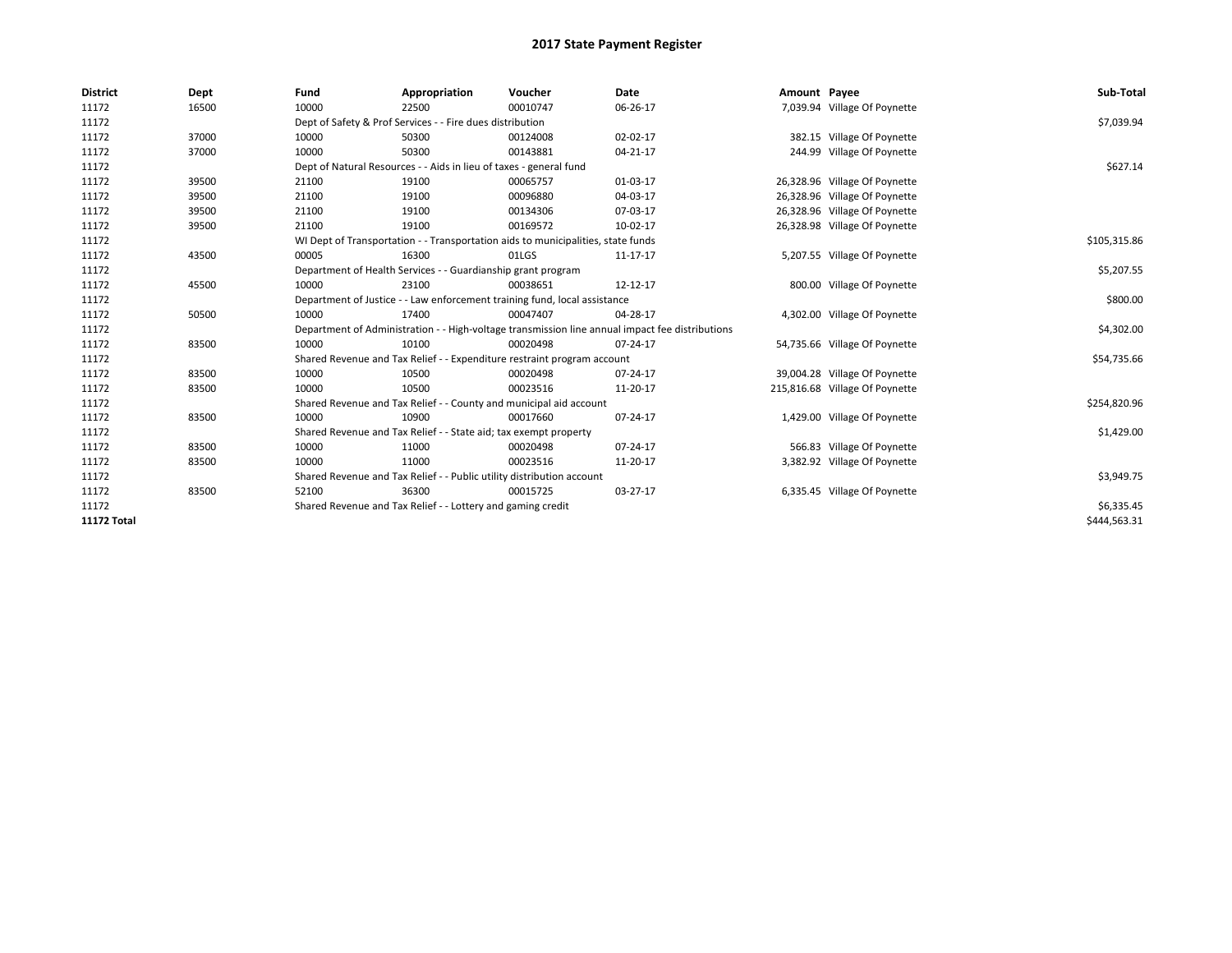| Dept  | Fund  | Appropriation | <b>Voucher</b> | Date                                                                                                                                                                                                |                                                                                                                                                            |  | Sub-Total                                                                                                                                                                     |  |  |
|-------|-------|---------------|----------------|-----------------------------------------------------------------------------------------------------------------------------------------------------------------------------------------------------|------------------------------------------------------------------------------------------------------------------------------------------------------------|--|-------------------------------------------------------------------------------------------------------------------------------------------------------------------------------|--|--|
| 16500 | 10000 | 22500         | 00012414       | 06-30-17                                                                                                                                                                                            |                                                                                                                                                            |  |                                                                                                                                                                               |  |  |
|       |       |               |                |                                                                                                                                                                                                     |                                                                                                                                                            |  | \$4,479.44                                                                                                                                                                    |  |  |
| 39500 | 21100 | 18500         | 00119944       | 05-31-17                                                                                                                                                                                            |                                                                                                                                                            |  |                                                                                                                                                                               |  |  |
|       |       |               |                |                                                                                                                                                                                                     |                                                                                                                                                            |  |                                                                                                                                                                               |  |  |
| 43500 | 10000 | 11900         | 00159780       | 10-03-17                                                                                                                                                                                            |                                                                                                                                                            |  |                                                                                                                                                                               |  |  |
|       |       |               |                |                                                                                                                                                                                                     |                                                                                                                                                            |  | \$4,995.53                                                                                                                                                                    |  |  |
| 45500 | 10000 | 23100         | 00039685       | 12-26-17                                                                                                                                                                                            |                                                                                                                                                            |  |                                                                                                                                                                               |  |  |
|       |       |               |                |                                                                                                                                                                                                     |                                                                                                                                                            |  | \$480.00                                                                                                                                                                      |  |  |
| 83500 | 10000 | 10900         | 00017661       | 07-24-17                                                                                                                                                                                            |                                                                                                                                                            |  |                                                                                                                                                                               |  |  |
|       |       |               |                |                                                                                                                                                                                                     |                                                                                                                                                            |  | \$279.00                                                                                                                                                                      |  |  |
|       |       |               |                |                                                                                                                                                                                                     |                                                                                                                                                            |  | \$17,097.97                                                                                                                                                                   |  |  |
|       |       |               |                | Dept of Safety & Prof Services - - Fire dues distribution<br>Department of Health Services - - Emergency medical services; aids<br>Shared Revenue and Tax Relief - - State aid; tax exempt property | WI Dept of Transportation - - Highway safety, local assistance, federal funds<br>Department of Justice - - Law enforcement training fund, local assistance |  | Amount Pavee<br>4,479.44 Randolph, Village of<br>6,864.00 Randolph, Village of<br>4,995.53 Randolph, Village of<br>480.00 Randolph, Village of<br>279.00 Randolph, Village of |  |  |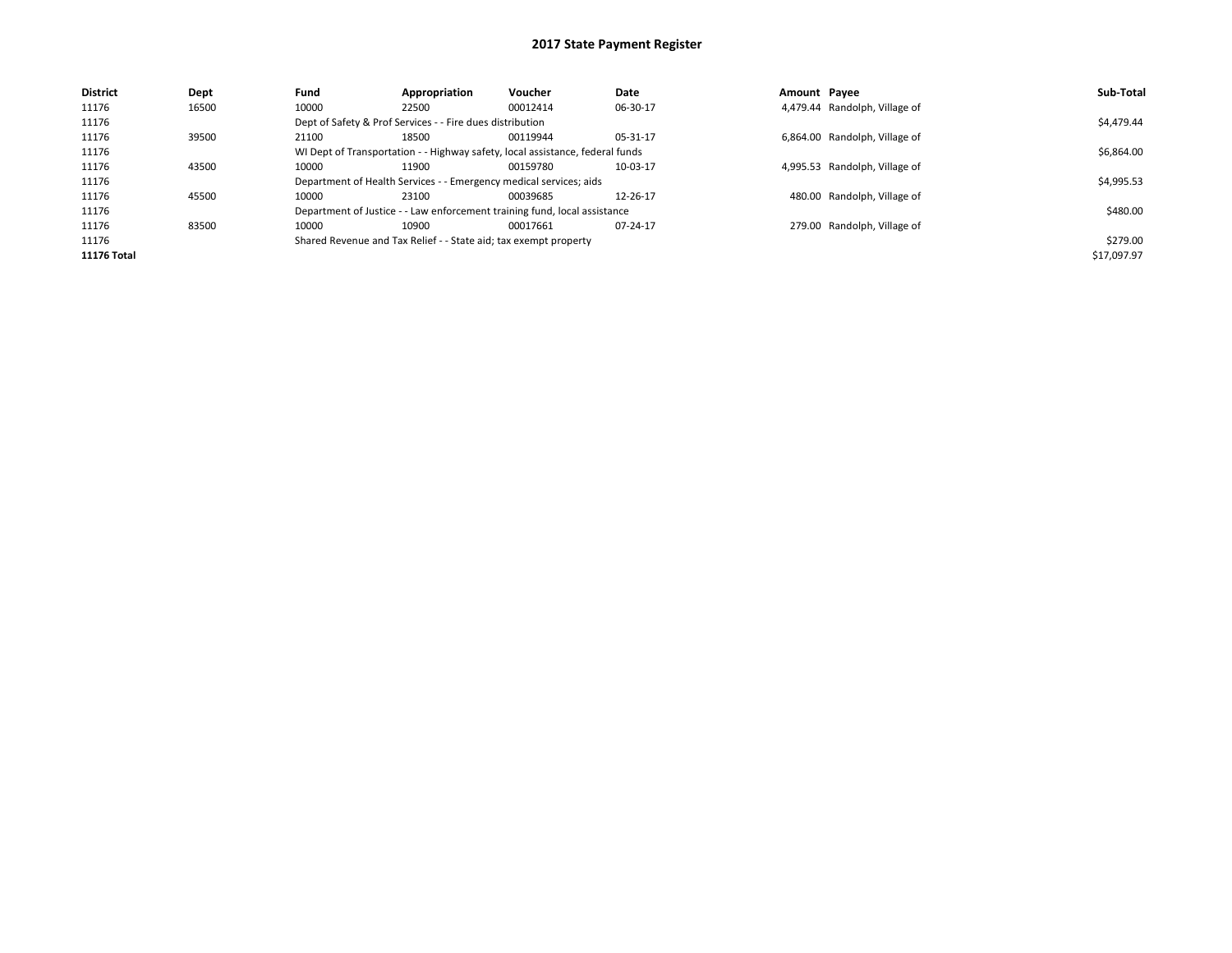| <b>District</b>    | Dept  | Fund                                                                             | Appropriation                                                                      | Voucher     | Date                                                                                                         | Amount Payee |                           | Sub-Total    |  |  |  |
|--------------------|-------|----------------------------------------------------------------------------------|------------------------------------------------------------------------------------|-------------|--------------------------------------------------------------------------------------------------------------|--------------|---------------------------|--------------|--|--|--|
| 11177              | 16500 | 10000                                                                            | 22500                                                                              | 00010748    | 06-26-17                                                                                                     |              | 2,567.47 Village Of Rio   |              |  |  |  |
| 11177              |       |                                                                                  | Dept of Safety & Prof Services - - Fire dues distribution                          |             |                                                                                                              |              |                           | \$2,567.47   |  |  |  |
| 11177              | 37000 | 21200                                                                            | 16600                                                                              | 00157175    | 06-19-17                                                                                                     |              | 17.04 Village Of Rio      |              |  |  |  |
| 11177              |       |                                                                                  | Dept of Natural Resources - - General program operations - state funds; forestry   |             |                                                                                                              |              |                           | \$17.04      |  |  |  |
| 11177              | 37000 | 21200                                                                            | 57100                                                                              | 00157175    | 06-19-17                                                                                                     |              | 7.80 Village Of Rio       |              |  |  |  |
| 11177              |       |                                                                                  |                                                                                    |             | Dept of Natural Resources - - Resource aids -- county forests, forest croplands and managed forest land aids |              |                           | \$7.80       |  |  |  |
| 11177              | 37000 | 21200                                                                            | 58900                                                                              | 00157175    | 06-19-17                                                                                                     |              | 78.40 Village Of Rio      |              |  |  |  |
| 11177              |       |                                                                                  | Dept of Natural Resources - - Resource aids - distribution of closed acreage fees. |             |                                                                                                              |              |                           |              |  |  |  |
| 11177              | 39500 | 21100                                                                            | 19100                                                                              | 00065758    | 01-03-17                                                                                                     |              | 15,182.78 Village Of Rio  |              |  |  |  |
| 11177              | 39500 | 21100                                                                            | 19100                                                                              | 00096881    | 04-03-17                                                                                                     |              | 15,182.78 Village Of Rio  |              |  |  |  |
| 11177              | 39500 | 21100                                                                            | 19100                                                                              | 00134307    | 07-03-17                                                                                                     |              | 15,182.78 Village Of Rio  |              |  |  |  |
| 11177              | 39500 | 21100                                                                            | 19100                                                                              | 00169573    | 10-02-17                                                                                                     |              | 15,182.81 Village Of Rio  |              |  |  |  |
| 11177              |       | WI Dept of Transportation - - Transportation aids to municipalities, state funds |                                                                                    | \$60,731.15 |                                                                                                              |              |                           |              |  |  |  |
| 11177              | 43500 | 00005                                                                            | 16300                                                                              | 01LGS       | 11-17-17                                                                                                     |              | 2,094.34 Village Of Rio   |              |  |  |  |
| 11177              |       |                                                                                  | Department of Health Services - - Guardianship grant program                       |             |                                                                                                              |              |                           | \$2,094.34   |  |  |  |
| 11177              | 45500 | 10000                                                                            | 23100                                                                              | 00038854    | 12-12-17                                                                                                     |              | 640.00 Village Of Rio     |              |  |  |  |
| 11177              |       |                                                                                  | Department of Justice - - Law enforcement training fund, local assistance          |             |                                                                                                              |              |                           | \$640.00     |  |  |  |
| 11177              | 83500 | 10000                                                                            | 10100                                                                              | 00020499    | 07-24-17                                                                                                     |              | 13,293.23 Village Of Rio  |              |  |  |  |
| 11177              |       |                                                                                  | Shared Revenue and Tax Relief - - Expenditure restraint program account            |             |                                                                                                              |              |                           | \$13,293.23  |  |  |  |
| 11177              | 83500 | 10000                                                                            | 10500                                                                              | 00020499    | $07 - 24 - 17$                                                                                               |              | 20,826.41 Village Of Rio  |              |  |  |  |
| 11177              | 83500 | 10000                                                                            | 10500                                                                              | 00023517    | 11-20-17                                                                                                     |              | 115,921.95 Village Of Rio |              |  |  |  |
| 11177              |       |                                                                                  | Shared Revenue and Tax Relief - - County and municipal aid account                 |             |                                                                                                              |              |                           | \$136,748.36 |  |  |  |
| 11177              | 83500 | 10000                                                                            | 10900                                                                              | 00017662    | 07-24-17                                                                                                     |              | 188.00 Village Of Rio     |              |  |  |  |
| 11177              | 83500 | 10000                                                                            | 10900                                                                              | 00019708    | 07-24-17                                                                                                     |              | 224.00 Village Of Rio     |              |  |  |  |
| 11177              |       | Shared Revenue and Tax Relief - - State aid; tax exempt property                 |                                                                                    | \$412.00    |                                                                                                              |              |                           |              |  |  |  |
| <b>11177 Total</b> |       |                                                                                  |                                                                                    |             |                                                                                                              |              |                           | \$216,589.79 |  |  |  |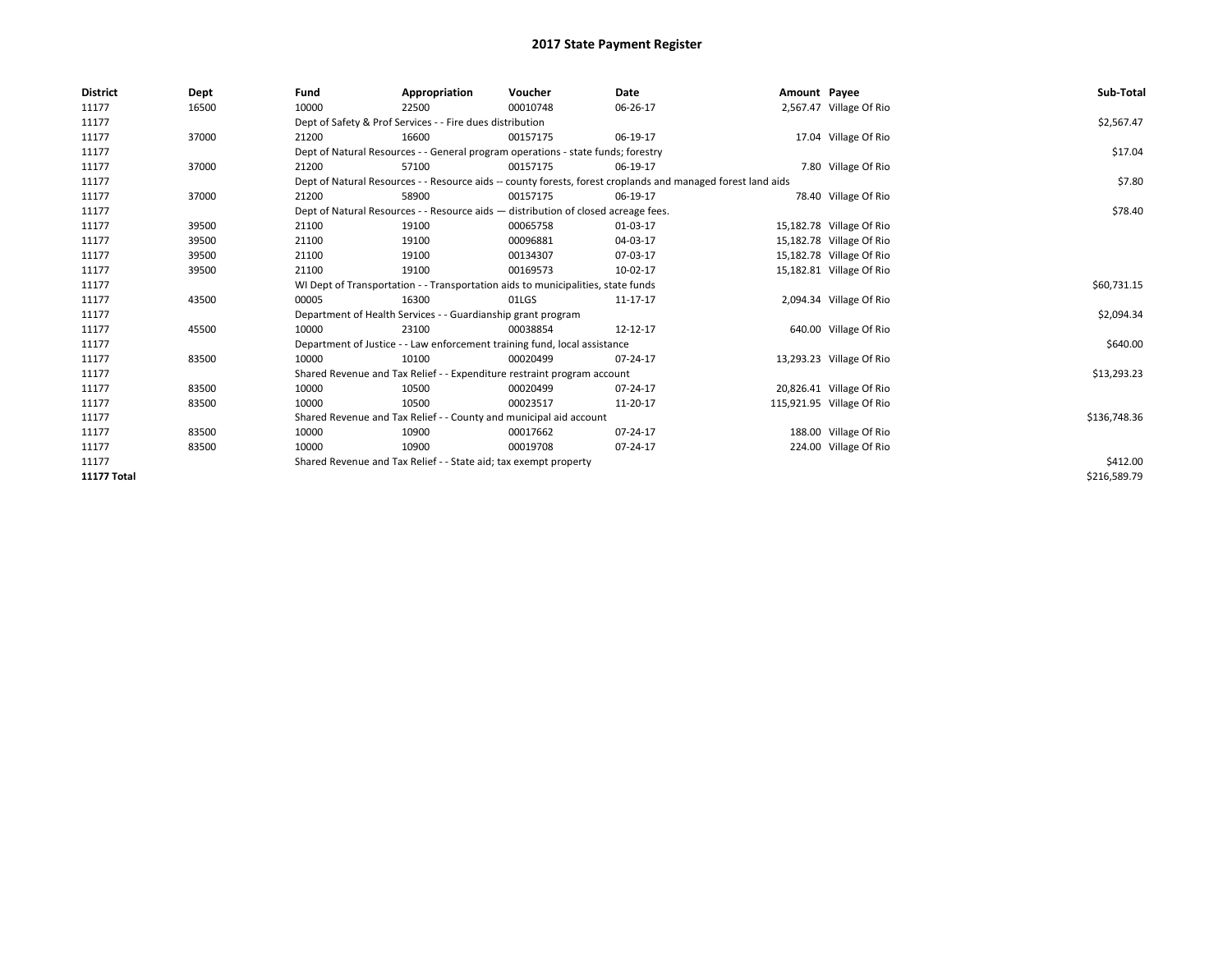| <b>District</b> | Dept  | Fund  | Appropriation                                                                    | Voucher  | Date        | Amount Payee |                              | Sub-Total    |  |  |
|-----------------|-------|-------|----------------------------------------------------------------------------------|----------|-------------|--------------|------------------------------|--------------|--|--|
| 11191           | 16500 | 10000 | 22500                                                                            | 00010749 | 06-26-17    |              | 1,766.15 Village Of Wyocena  |              |  |  |
| 11191           |       |       | Dept of Safety & Prof Services - - Fire dues distribution                        |          |             |              |                              | \$1,766.15   |  |  |
| 11191           | 39500 | 21100 | 19100                                                                            | 00065759 | 01-03-17    |              | 3,891.87 Village Of Wyocena  |              |  |  |
| 11191           | 39500 | 21100 | 19100                                                                            | 00096882 | 04-03-17    |              | 3,891.87 Village Of Wyocena  |              |  |  |
| 11191           | 39500 | 21100 | 19100                                                                            | 00134308 | 07-03-17    |              | 3,891.87 Village Of Wyocena  |              |  |  |
| 11191           | 39500 | 21100 | 19100                                                                            | 00169574 | 10-02-17    |              | 3,891.87 Village Of Wyocena  |              |  |  |
| 11191           |       |       | WI Dept of Transportation - - Transportation aids to municipalities, state funds |          | \$15,567.48 |              |                              |              |  |  |
| 11191           | 39500 | 21100 | 27800                                                                            | 00072196 | 01-10-17    |              | 5,000.18 Village Of Wyocena  |              |  |  |
| 11191           |       |       | WI Dept of Transportation - - Local roads improvement program, state funds       |          |             |              |                              |              |  |  |
| 11191           | 45500 | 10000 | 23100                                                                            | 00039619 | 12-22-17    |              | 160.00 Village Of Wyocena    |              |  |  |
| 11191           |       |       | Department of Justice - - Law enforcement training fund, local assistance        |          |             |              |                              | \$160.00     |  |  |
| 11191           | 83500 | 10000 | 10500                                                                            | 00020500 | 07-24-17    |              | 13,582.10 Village Of Wyocena |              |  |  |
| 11191           | 83500 | 10000 | 10500                                                                            | 00023518 | 11-20-17    |              | 76,965.23 Village Of Wyocena |              |  |  |
| 11191           |       |       | Shared Revenue and Tax Relief - - County and municipal aid account               |          |             |              |                              | \$90,547.33  |  |  |
| 11191           | 83500 | 10000 | 10900                                                                            | 00017663 | 07-24-17    |              | 183.00 Village Of Wyocena    |              |  |  |
| 11191           |       |       | Shared Revenue and Tax Relief - - State aid; tax exempt property                 |          |             |              |                              | \$183.00     |  |  |
| 11191           | 83500 | 10000 | 11000                                                                            | 00020500 | 07-24-17    |              | 934.07 Village Of Wyocena    |              |  |  |
| 11191           | 83500 | 10000 | 11000                                                                            | 00023518 | 11-20-17    |              | 5,427.88 Village Of Wyocena  |              |  |  |
| 11191           |       |       | Shared Revenue and Tax Relief - - Public utility distribution account            |          |             |              |                              | \$6,361.95   |  |  |
| 11191 Total     |       |       |                                                                                  |          |             |              |                              | \$119,586.09 |  |  |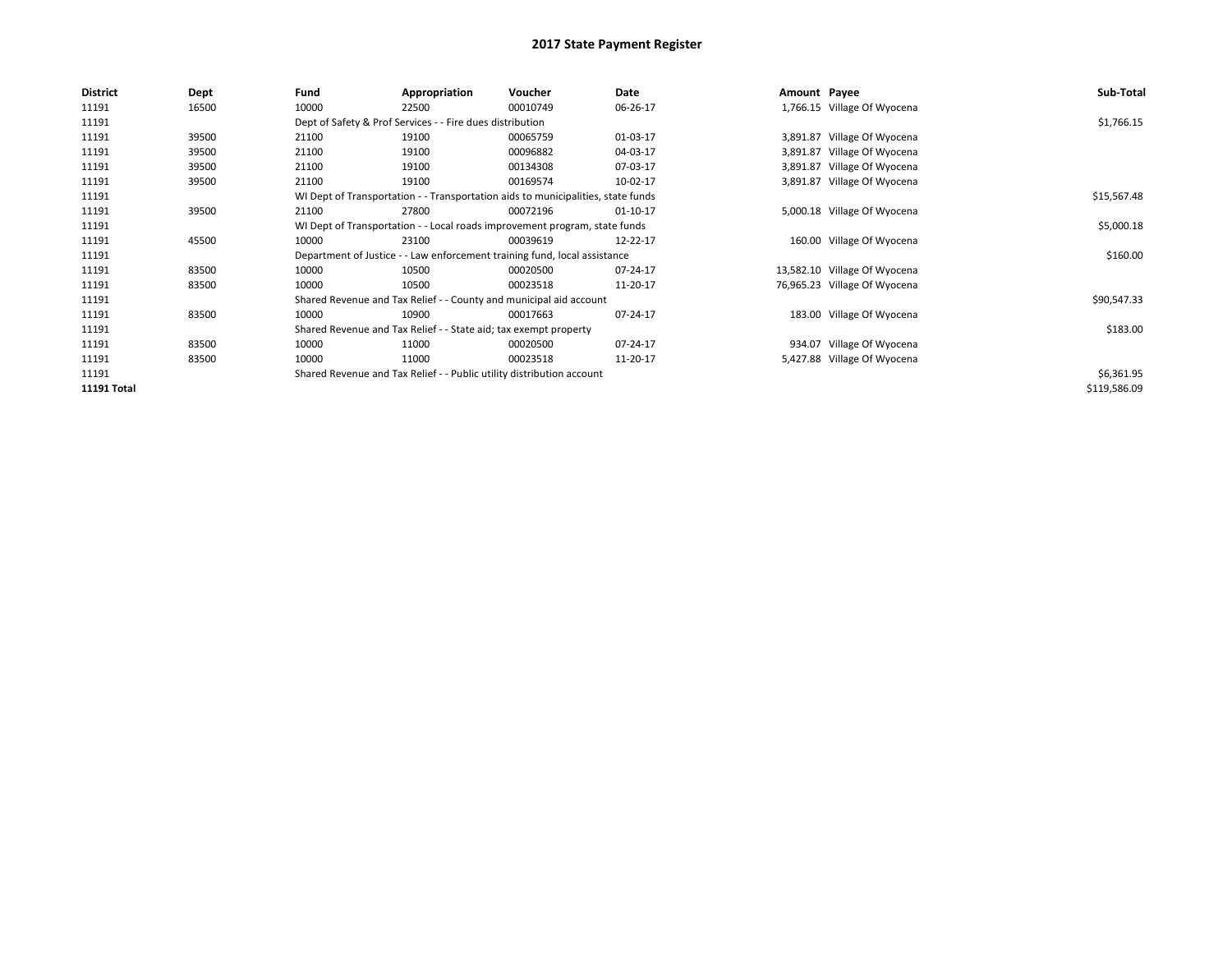| <b>District</b> | Dept  | Fund                                                                       | Appropriation                                                         | Voucher                                                                          | <b>Date</b> | Amount Payee |                             | Sub-Total      |
|-----------------|-------|----------------------------------------------------------------------------|-----------------------------------------------------------------------|----------------------------------------------------------------------------------|-------------|--------------|-----------------------------|----------------|
| 11211           | 16500 | 10000                                                                      | 22500                                                                 | 00010750                                                                         | 06-26-17    |              | 16,756.62 City of Columbus  |                |
| 11211           |       |                                                                            | Dept of Safety & Prof Services - - Fire dues distribution             |                                                                                  |             |              |                             | \$16,756.62    |
| 11211           | 39500 | 21100                                                                      | 16200                                                                 | 00067333                                                                         | 01-03-17    |              | 10,432.68 City of Columbus  |                |
| 11211           | 39500 | 21100                                                                      | 16200                                                                 | 00098456                                                                         | 04-03-17    |              | 10,432.68 City of Columbus  |                |
| 11211           | 39500 | 21100                                                                      | 16200                                                                 | 00135882                                                                         | 07-03-17    |              | 10,432.68 City of Columbus  |                |
| 11211           | 39500 | 21100                                                                      | 16200                                                                 | 00171148                                                                         | 10-02-17    |              | 10,432.70 City of Columbus  |                |
| 11211           |       |                                                                            | WI Dept of Transportation - - Connecting highways aids, state funds   |                                                                                  |             |              |                             | \$41,730.74    |
| 11211           | 39500 | 21100                                                                      | 19100                                                                 | 00065760                                                                         | 01-03-17    |              | 63,249.19 City of Columbus  |                |
| 11211           | 39500 | 21100                                                                      | 19100                                                                 | 00096883                                                                         | 04-03-17    |              | 63,249.19 City of Columbus  |                |
| 11211           | 39500 | 21100                                                                      | 19100                                                                 | 00134309                                                                         | 07-03-17    |              | 63,249.19 City of Columbus  |                |
| 11211           | 39500 | 21100                                                                      | 19100                                                                 | 00169575                                                                         | 10-02-17    |              | 63,249.22 City of Columbus  |                |
| 11211           |       |                                                                            |                                                                       | WI Dept of Transportation - - Transportation aids to municipalities, state funds |             |              |                             | \$252,996.79   |
| 11211           | 39500 | 21100                                                                      | 27800                                                                 | 00120013                                                                         | 05-23-17    |              | 17,615.40 City of Columbus  |                |
| 11211           |       | WI Dept of Transportation - - Local roads improvement program, state funds |                                                                       | \$17,615.40                                                                      |             |              |                             |                |
| 11211           | 39500 | 21100                                                                      | 36300                                                                 | 00201100                                                                         | 12-13-17    |              | 268,703.44 City of Columbus |                |
| 11211           |       | WI Dept of Transportation - - State highway rehabilitation, state funds    |                                                                       | \$268,703.44                                                                     |             |              |                             |                |
| 11211           | 45500 | 10000                                                                      | 23100                                                                 | 00039684                                                                         | 12-26-17    |              | 1,600.00 City of Columbus   |                |
| 11211           |       |                                                                            |                                                                       | Department of Justice - - Law enforcement training fund, local assistance        |             |              |                             | \$1,600.00     |
| 11211           | 83500 | 10000                                                                      | 10500                                                                 | 00020501                                                                         | 07-24-17    |              | 86,077.49 City of Columbus  |                |
| 11211           | 83500 | 10000                                                                      | 10500                                                                 | 00023519                                                                         | 11-20-17    |              | 487,772.45 City of Columbus |                |
| 11211           |       |                                                                            |                                                                       | Shared Revenue and Tax Relief - - County and municipal aid account               |             |              |                             | \$573,849.94   |
| 11211           | 83500 | 10000                                                                      | 10900                                                                 | 00017664                                                                         | 07-24-17    |              | 10,981.00 City of Columbus  |                |
| 11211           | 83500 | 10000                                                                      | 10900                                                                 | 00019709                                                                         | 07-24-17    |              | 2,519.00 City of Columbus   |                |
| 11211           |       |                                                                            | Shared Revenue and Tax Relief - - State aid; tax exempt property      |                                                                                  |             |              |                             | \$13,500.00    |
| 11211           | 83500 | 10000                                                                      | 11000                                                                 | 00020501                                                                         | 07-24-17    |              | 115.23 City of Columbus     |                |
| 11211           | 83500 | 10000                                                                      | 11000                                                                 | 00023519                                                                         | 11-20-17    |              | 652.68 City of Columbus     |                |
| 11211           |       |                                                                            | Shared Revenue and Tax Relief - - Public utility distribution account |                                                                                  |             |              |                             | \$767.91       |
| 11211           | 83500 | 52100                                                                      | 36300                                                                 | 00015726                                                                         | 03-27-17    |              | 706.44 City of Columbus     |                |
| 11211           |       |                                                                            | Shared Revenue and Tax Relief - - Lottery and gaming credit           |                                                                                  |             |              |                             | \$706.44       |
| 11211 Total     |       |                                                                            |                                                                       |                                                                                  |             |              |                             | \$1,188,227.28 |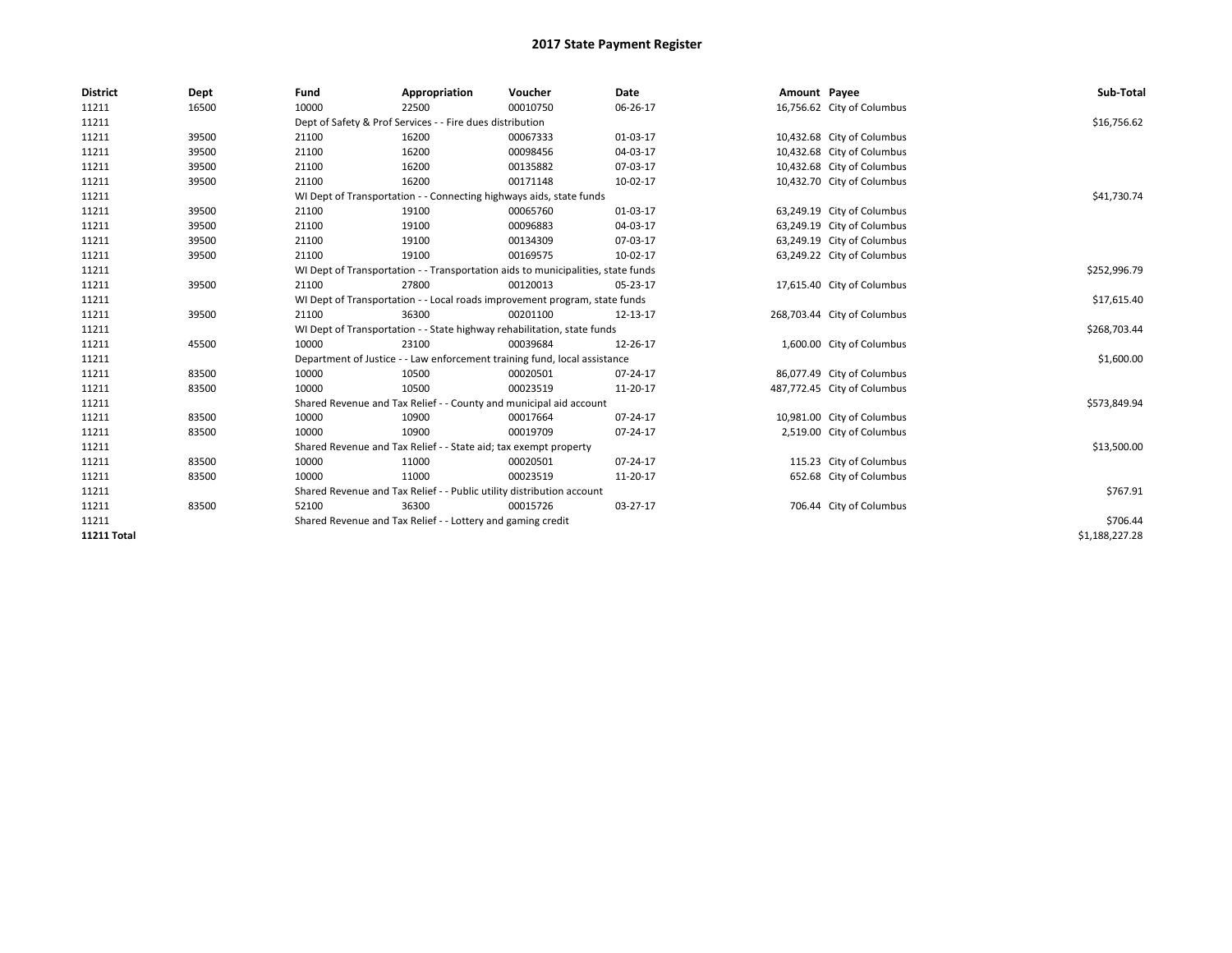| <b>District</b> | Dept  | Fund                                                                             | Appropriation                                                                 | Voucher      | Date     | Amount Payee |                        | Sub-Total    |
|-----------------|-------|----------------------------------------------------------------------------------|-------------------------------------------------------------------------------|--------------|----------|--------------|------------------------|--------------|
| 11246           | 16500 | 10000                                                                            | 22500                                                                         | 00010751     | 06-26-17 |              | 10,417.84 City Of Lodi |              |
| 11246           |       | Dept of Safety & Prof Services - - Fire dues distribution                        |                                                                               | \$10,417.84  |          |              |                        |              |
| 11246           | 39500 | 21100                                                                            | 18500                                                                         | 00136098     | 06-29-17 |              | 255.49 City Of Lodi    |              |
| 11246           | 39500 | 21100                                                                            | 18500                                                                         | 00145927     | 08-14-17 |              | 2,606.89 City Of Lodi  |              |
| 11246           | 39500 | 21100                                                                            | 18500                                                                         | 00161361     | 09-06-17 |              | 333.38 City Of Lodi    |              |
| 11246           | 39500 | 21100                                                                            | 18500                                                                         | 00177390     | 10-12-17 |              | 404.50 City Of Lodi    |              |
| 11246           | 39500 | 21100                                                                            | 18500                                                                         | 00186648     | 11-06-17 |              | 399.19 City Of Lodi    |              |
| 11246           |       |                                                                                  | WI Dept of Transportation - - Highway safety, local assistance, federal funds |              |          |              |                        | \$3,999.45   |
| 11246           | 39500 | 21100                                                                            | 19100                                                                         | 00065761     | 01-03-17 |              | 35,479.29 City Of Lodi |              |
| 11246           | 39500 | 21100                                                                            | 19100                                                                         | 00096884     | 04-03-17 |              | 35,479.29 City Of Lodi |              |
| 11246           | 39500 | 21100                                                                            | 19100                                                                         | 00134310     | 07-03-17 |              | 35,479.29 City Of Lodi |              |
| 11246           | 39500 | 21100                                                                            | 19100                                                                         | 00169576     | 10-02-17 |              | 35,479.30 City Of Lodi |              |
| 11246           |       | WI Dept of Transportation - - Transportation aids to municipalities, state funds |                                                                               | \$141,917.17 |          |              |                        |              |
| 11246           | 43500 | 00005                                                                            | 16300                                                                         | 01LGS        | 11-17-17 |              | 4,584.91 City Of Lodi  |              |
| 11246           |       | Department of Health Services - - Guardianship grant program                     |                                                                               | \$4,584.91   |          |              |                        |              |
| 11246           | 45500 | 10000                                                                            | 23100                                                                         | 00039343     | 12-21-17 |              | 640.00 City Of Lodi    |              |
| 11246           |       | Department of Justice - - Law enforcement training fund, local assistance        |                                                                               |              |          |              |                        | \$640.00     |
| 11246           | 45500 | 10000                                                                            | 24100                                                                         | 00024389     | 02-22-17 |              | 271.00 City Of Lodi    |              |
| 11246           |       |                                                                                  | Department of Justice - - Federal aid, state operations                       |              |          |              |                        | \$271.00     |
| 11246           | 83500 | 10000                                                                            | 10100                                                                         | 00020502     | 07-24-17 |              | 37,948.55 City Of Lodi |              |
| 11246           |       |                                                                                  | Shared Revenue and Tax Relief - - Expenditure restraint program account       |              |          |              |                        | \$37,948.55  |
| 11246           | 83500 | 10000                                                                            | 10500                                                                         | 00020502     | 07-24-17 |              | 16,514.34 City Of Lodi |              |
| 11246           | 83500 | 10000                                                                            | 10500                                                                         | 00023520     | 11-20-17 |              | 88,996.38 City Of Lodi |              |
| 11246           |       |                                                                                  | Shared Revenue and Tax Relief - - County and municipal aid account            |              |          |              |                        | \$105,510.72 |
| 11246           | 83500 | 10000                                                                            | 10900                                                                         | 00017665     | 07-24-17 |              | 822.00 City Of Lodi    |              |
| 11246           | 83500 | 10000                                                                            | 10900                                                                         | 00019710     | 07-24-17 |              | 10,162.00 City Of Lodi |              |
| 11246           |       |                                                                                  | Shared Revenue and Tax Relief - - State aid; tax exempt property              |              |          |              |                        | \$10,984.00  |
| 11246 Total     |       |                                                                                  |                                                                               |              |          |              |                        | \$316,273.64 |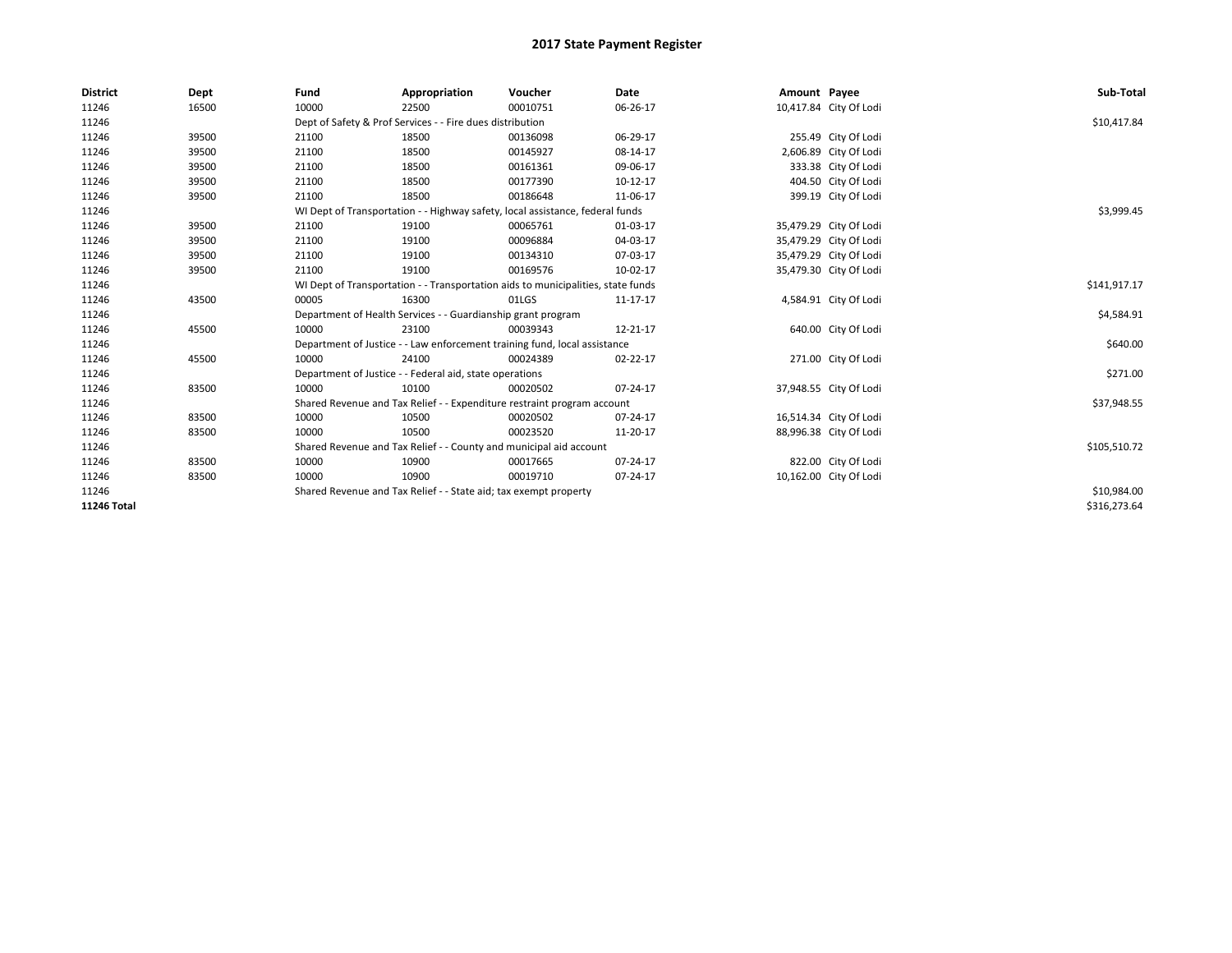| <b>District</b> | Dept  | Fund  | Appropriation                                                                                       | Voucher  | <b>Date</b>                                                                                                  | Amount Payee |                            | Sub-Total    |
|-----------------|-------|-------|-----------------------------------------------------------------------------------------------------|----------|--------------------------------------------------------------------------------------------------------------|--------------|----------------------------|--------------|
| 11271           | 16500 | 10000 | 22500                                                                                               | 00010752 | 06-26-17                                                                                                     |              | 26,849.33 City Of Portage  |              |
| 11271           |       |       | Dept of Safety & Prof Services - - Fire dues distribution                                           |          |                                                                                                              |              |                            | \$26,849.33  |
| 11271           | 37000 | 10000 | 50300                                                                                               | 00123990 | 02-02-17                                                                                                     |              | 944.45 City Of Portage     |              |
| 11271           | 37000 | 10000 | 50300                                                                                               | 00143338 | 04-21-17                                                                                                     |              | 3.57 City Of Portage       |              |
| 11271           |       |       | Dept of Natural Resources - - Aids in lieu of taxes - general fund                                  |          |                                                                                                              |              |                            | \$948.02     |
| 11271           | 37000 | 21200 | 16600                                                                                               | 00157176 | 06-19-17                                                                                                     |              | 60.65 City Of Portage      |              |
| 11271           |       |       | Dept of Natural Resources - - General program operations - state funds; forestry                    |          |                                                                                                              |              |                            | \$60.65      |
| 11271           | 37000 | 21200 | 57100                                                                                               | 00157176 | 06-19-17                                                                                                     |              | 27.76 City Of Portage      |              |
| 11271           |       |       |                                                                                                     |          | Dept of Natural Resources - - Resource aids -- county forests, forest croplands and managed forest land aids |              |                            | \$27.76      |
| 11271           | 37000 | 21200 | 57900                                                                                               | 00143339 | 04-21-17                                                                                                     |              | 29.49 City Of Portage      |              |
| 11271           | 37000 | 21200 | 57900                                                                                               | 00143340 | $04 - 21 - 17$                                                                                               |              | 44.03 City Of Portage      |              |
| 11271           |       |       | Dept of Natural Resources - - Aids in lieu of taxes - sum sufficient                                |          |                                                                                                              |              |                            | \$73.52      |
| 11271           | 37000 | 21200 | 58900                                                                                               | 00157176 | 06-19-17                                                                                                     |              | 279.01 City Of Portage     |              |
| 11271           |       |       | Dept of Natural Resources - - Resource aids - distribution of closed acreage fees.                  |          |                                                                                                              |              |                            | \$279.01     |
| 11271           | 37000 | 27400 | 67000                                                                                               | 00154563 | 06-01-17                                                                                                     |              | 20,383.14 City Of Portage  |              |
| 11271           |       |       | Dept of Natural Resources - - Financial assistance for responsible units                            |          |                                                                                                              |              |                            | \$20,383.14  |
| 11271           | 37000 | 27400 | 67300                                                                                               | 00154563 | 06-01-17                                                                                                     |              | 2,627.85 City Of Portage   |              |
| 11271           |       |       | Dept of Natural Resources - - Recycling consolidation grants                                        |          |                                                                                                              |              |                            | \$2,627.85   |
| 11271           | 39500 | 21100 | 16200                                                                                               | 00067334 | 01-03-17                                                                                                     |              | 31,453.73 City Of Portage  |              |
| 11271           | 39500 | 21100 | 16200                                                                                               | 00098457 | 04-03-17                                                                                                     |              | 31,453.73 City Of Portage  |              |
| 11271           | 39500 | 21100 | 16200                                                                                               | 00135883 | 07-03-17                                                                                                     |              | 31,453.73 City Of Portage  |              |
| 11271           | 39500 | 21100 | 16200                                                                                               | 00171149 | 10-02-17                                                                                                     |              | 31,453.76 City Of Portage  |              |
| 11271           |       |       | WI Dept of Transportation - - Connecting highways aids, state funds                                 |          |                                                                                                              |              |                            | \$125,814.95 |
| 11271           | 39500 | 21100 | 17700                                                                                               | 00125413 | 06-13-17                                                                                                     |              | 78,829.00 City Of Portage  |              |
| 11271           | 39500 | 21100 | 17700                                                                                               | 00154669 | 08-17-17                                                                                                     |              | 213,215.00 City Of Portage |              |
| 11271           | 39500 | 21100 | 17700                                                                                               | 00176760 | $10-12-17$                                                                                                   |              | 32,531.00 City Of Portage  |              |
| 11271           |       |       | WI Dept of Transportation - - Tier C transit operating aids, state funds                            |          |                                                                                                              |              |                            | \$324,575.00 |
| 11271           | 39500 | 21100 | 18200                                                                                               | 00076184 | 02-03-17                                                                                                     |              | 50,140.00 City Of Portage  |              |
| 11271           | 39500 | 21100 | 18200                                                                                               | 00076188 | 02-03-17                                                                                                     |              | 18,244.00 City Of Portage  |              |
| 11271           | 39500 | 21100 | 18200                                                                                               | 00076194 | 02-03-17                                                                                                     |              | 33,924.00 City Of Portage  |              |
| 11271           | 39500 | 21100 | 18200                                                                                               | 00085943 | 02-16-17                                                                                                     |              | 109,016.00 City Of Portage |              |
| 11271           | 39500 | 21100 | 18200                                                                                               | 00180153 | 10-19-17                                                                                                     |              | 98,958.33 City Of Portage  |              |
| 11271           | 39500 | 21100 | 18200                                                                                               | 00180154 | 10-19-17                                                                                                     |              | 96,799.08 City Of Portage  |              |
| 11271           | 39500 | 21100 | 18200                                                                                               | 00184206 | 10-31-17                                                                                                     |              |                            |              |
|                 |       |       | 18200                                                                                               | 00195306 | 11-27-17                                                                                                     |              | 25,070.40 City Of Portage  |              |
| 11271<br>11271  | 39500 | 21100 |                                                                                                     |          |                                                                                                              |              | 98,471.32 City Of Portage  | \$530,623.13 |
| 11271           | 39500 | 21100 | WI Dept of Transportation - - Transit and other transportation-related aids, federal funds<br>19100 | 00065762 | 01-03-17                                                                                                     |              | 119,985.88 City Of Portage |              |
|                 |       |       |                                                                                                     |          |                                                                                                              |              |                            |              |
| 11271           | 39500 | 21100 | 19100                                                                                               | 00096885 | 04-03-17                                                                                                     |              | 119,985.88 City Of Portage |              |
| 11271           | 39500 | 21100 | 19100                                                                                               | 00134311 | 07-03-17                                                                                                     |              | 119,985.88 City Of Portage |              |
| 11271           | 39500 | 21100 | 19100                                                                                               | 00169577 | 10-02-17                                                                                                     |              | 119,985.91 City Of Portage |              |
| 11271           |       |       | WI Dept of Transportation - - Transportation aids to municipalities, state funds                    |          |                                                                                                              |              |                            | \$479,943.55 |
| 11271           | 39500 | 21100 | 27800                                                                                               | 00144679 | 07-24-17                                                                                                     |              | 17,615.40 City Of Portage  |              |
| 11271           |       |       | WI Dept of Transportation - - Local roads improvement program, state funds                          |          |                                                                                                              |              |                            | \$17,615.40  |
| 11271           | 45500 | 10000 | 22100                                                                                               | 00035948 | 10-13-17                                                                                                     |              | 10.00 City Of Portage      |              |
| 11271           |       |       | Department of Justice - - Crime laboratories; deoxyribonucleic acid analysis                        |          |                                                                                                              |              |                            | \$10.00      |
| 11271           | 45500 | 10000 | 23100                                                                                               | 00033342 | 08-18-17                                                                                                     |              | 3,360.00 City Of Portage   |              |
| 11271           |       |       | Department of Justice - - Law enforcement training fund, local assistance                           |          |                                                                                                              |              |                            | \$3,360.00   |
| 11271           | 46500 | 10000 | 30600                                                                                               | 00022108 | 02-09-17                                                                                                     |              | 3,953.23 City Of Portage   |              |
| 11271           | 46500 | 10000 | 30600                                                                                               | 00027341 | 06-09-17                                                                                                     |              | 3,953.23 City Of Portage   |              |
| 11271           | 46500 | 10000 | 30600                                                                                               | 00028017 | 06-19-17                                                                                                     |              | 3,953.23 City Of Portage   |              |
| 11271           | 46500 | 10000 | 30600                                                                                               | 00034001 | 11-07-17                                                                                                     |              | 3,953.23 City Of Portage   |              |
| 11271           |       |       | Department of Military Affairs - - Regional emergency response teams                                |          |                                                                                                              |              |                            | \$15,812.92  |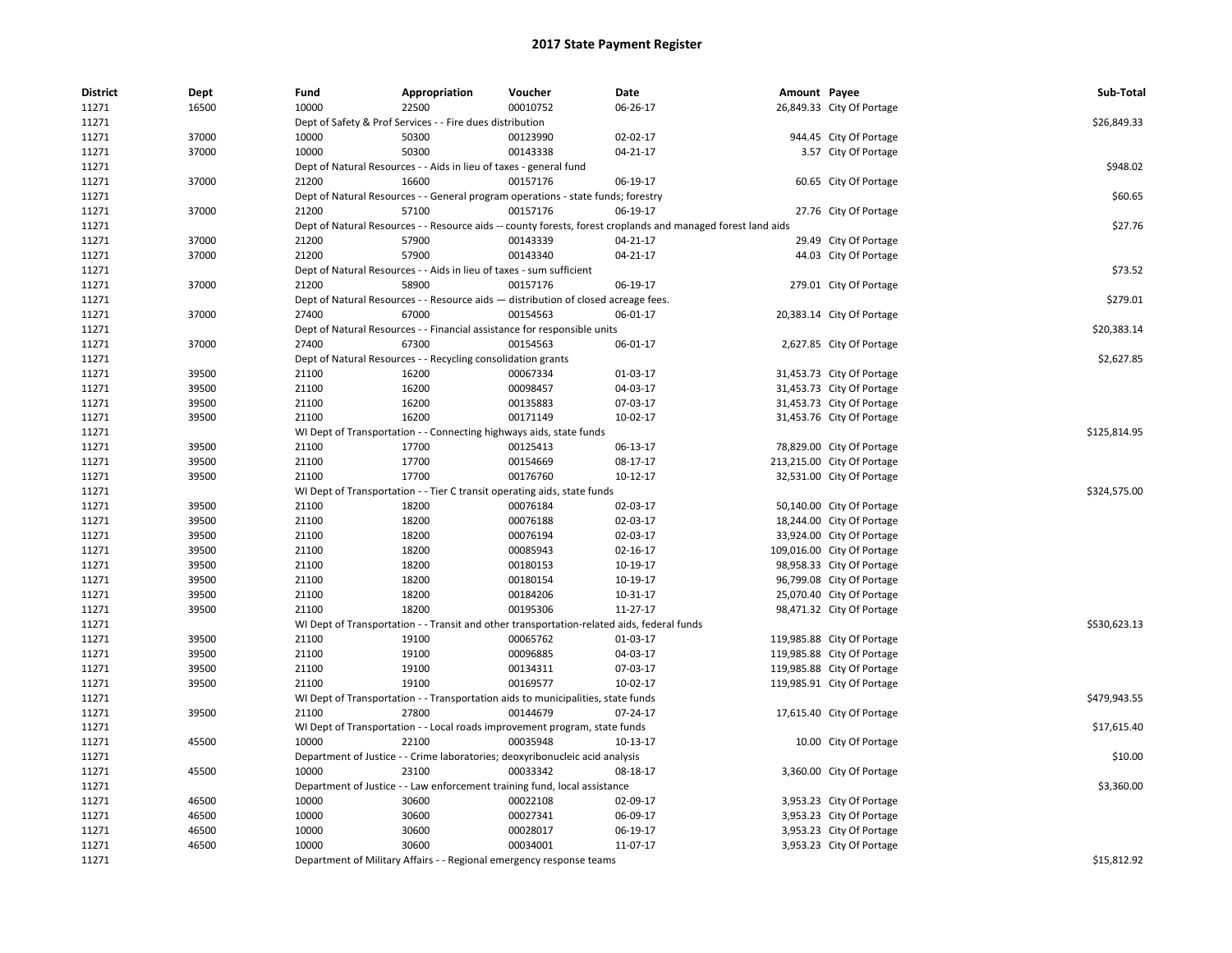| <b>District</b>    | <b>Dept</b> | Fund                                                              | Appropriation                                                         | Voucher                                                                 | Date     | Amount Payee |                              | Sub-Total      |
|--------------------|-------------|-------------------------------------------------------------------|-----------------------------------------------------------------------|-------------------------------------------------------------------------|----------|--------------|------------------------------|----------------|
| 11271              | 83500       | 10000                                                             | 10100                                                                 | 00020503                                                                | 07-24-17 |              | 155,304.77 City Of Portage   |                |
| 11271              | 83500       | 10000                                                             | 10100                                                                 | 00023521                                                                | 11-20-17 |              | 0.01 City Of Portage         |                |
| 11271              |             |                                                                   |                                                                       | Shared Revenue and Tax Relief - - Expenditure restraint program account |          |              |                              | \$155,304.78   |
| 11271              | 83500       | 10000                                                             | 10500                                                                 | 00020503                                                                | 07-24-17 |              | 240,092.13 City Of Portage   |                |
| 11271              | 83500       | 10000                                                             | 10500                                                                 | 00023521                                                                | 11-20-17 |              | 1,360,522.07 City Of Portage |                |
| 11271              |             |                                                                   |                                                                       | Shared Revenue and Tax Relief - - County and municipal aid account      |          |              |                              | \$1,600,614.20 |
| 11271              | 83500       | 10000                                                             | 10900                                                                 | 00017666                                                                | 07-24-17 |              | 13,699.00 City Of Portage    |                |
| 11271              | 83500       | 10000                                                             | 10900                                                                 | 00019711                                                                | 07-24-17 |              | 5,727.00 City Of Portage     |                |
| 11271              |             |                                                                   | Shared Revenue and Tax Relief - - State aid; tax exempt property      |                                                                         |          |              |                              | \$19,426.00    |
| 11271              | 83500       | 10000                                                             | 11000                                                                 | 00020503                                                                | 07-24-17 |              | 5,773.48 City Of Portage     |                |
| 11271              | 83500       | 10000                                                             | 11000                                                                 | 00023521                                                                | 11-20-17 |              | 65,182.10 City Of Portage    |                |
| 11271              |             |                                                                   | Shared Revenue and Tax Relief - - Public utility distribution account |                                                                         |          |              |                              | \$70,955.58    |
| 11271              | 83500       | 10000                                                             | 50100                                                                 | 00015195                                                                | 01-31-17 |              | 42,179.96 City Of Portage    |                |
| 11271              |             | Shared Revenue and Tax Relief - - Payments for municipal services |                                                                       |                                                                         |          |              |                              |                |
| 11271              | 83500       | 52100                                                             | 36300                                                                 | 00015727                                                                | 03-27-17 |              | 7,489.66 City Of Portage     |                |
| 11271              |             |                                                                   | Shared Revenue and Tax Relief - - Lottery and gaming credit           |                                                                         |          |              |                              | \$7,489.66     |
| <b>11271 Total</b> |             |                                                                   |                                                                       |                                                                         |          |              |                              | \$3,444,974.41 |